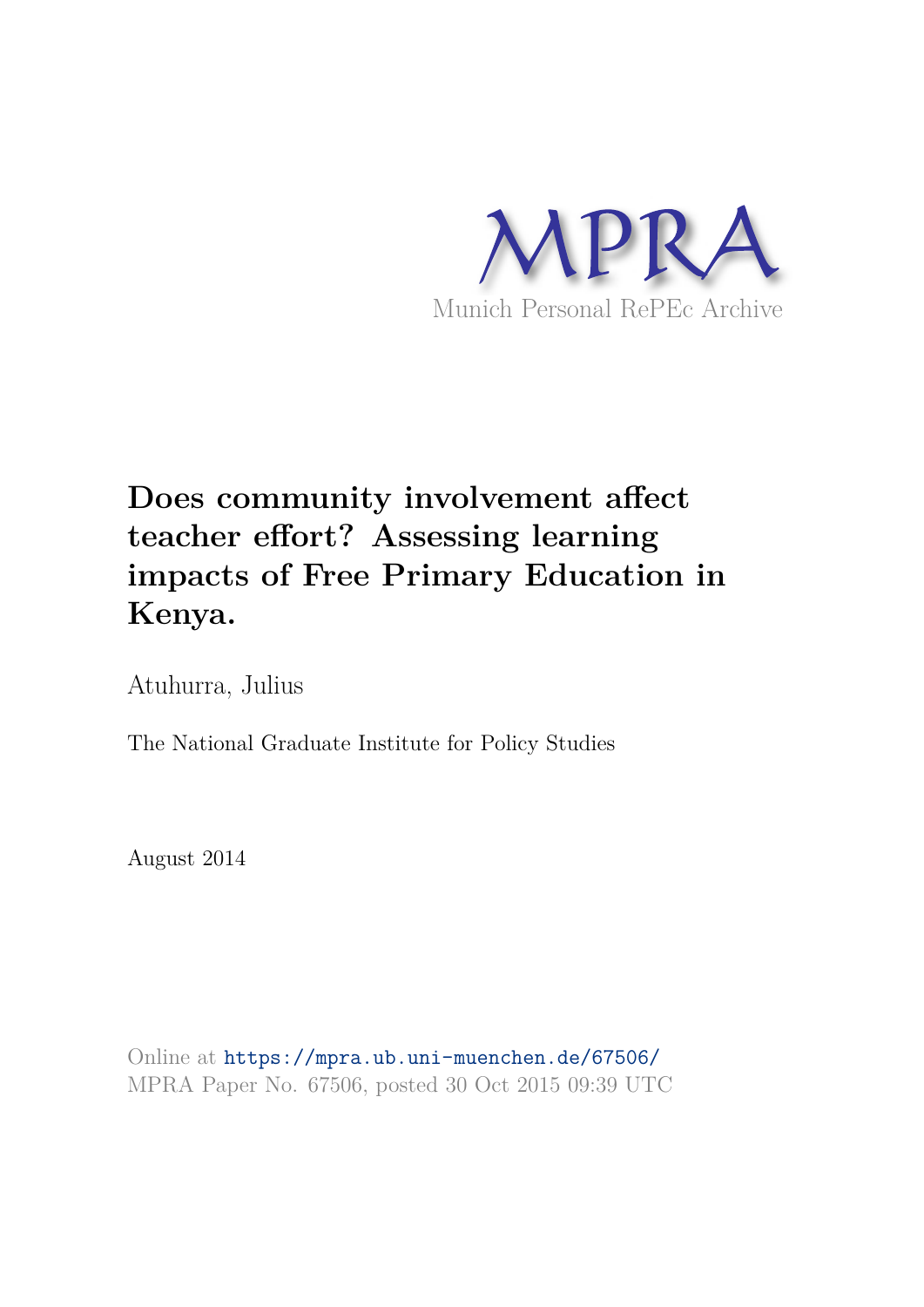**Title:** Does community involvement affect teacher effort? Assessing learning impacts of Free Primary Education in Kenya .

Academic Paper: December, 2014

**JEL Classification:** I20 I21 H44

#### **Abstract**

While the school participation impacts of the Universal Primary Education policies in Sub-Saharan Africa have been impressive, learning impacts' assessment has received little attention. This study measures and explains the initial achievement impacts of the Free Primary Education (FPE) policy in Kenya using grade six pupils' reading and math standardized test scores. We find large achievement declines, spillover effects to private schools and heterogeneous impacts by gender and socioeconomic status. The declines are associated with decreased teacher efforts and local community disengagement. Policy studies on pathways to increased local community involvement in public schools will lead to improved learning.

#### **Keywords**

- 1- Educational policy
- 2- Learning achievement
- 3- Teacher Effort
- 4- Community involvement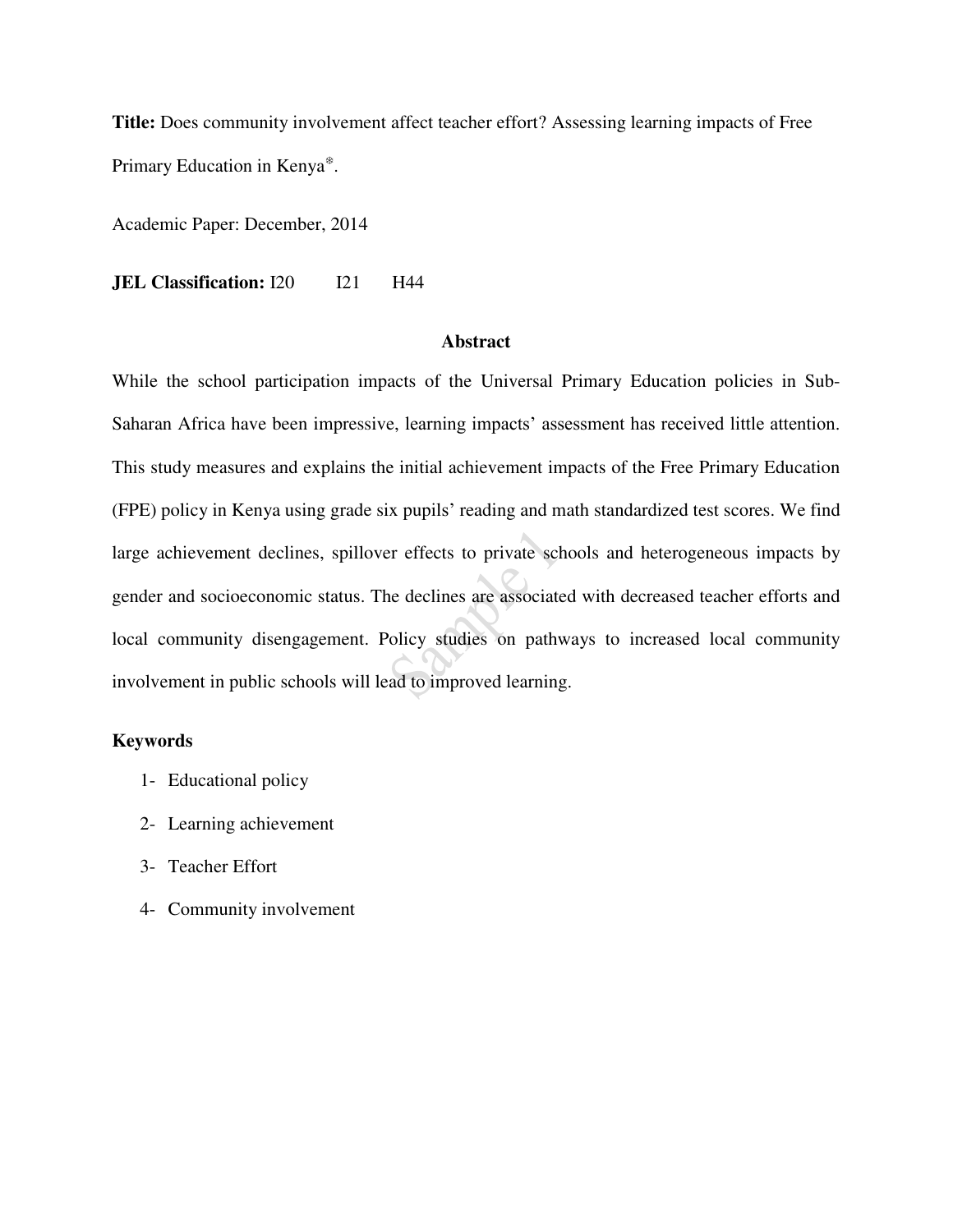#### **1. Introduction**

 $\overline{a}$ 

Individual productivity, earnings and national development are strongly associated with the stock of knowledge and skills the workforce possess, and not merely the number of school-years attained (World Bank, 2011). Many countries of Sub-Saharan Africa (SSA) have recently introduced Universal Primary Education (UPE) policies, providing tuition-free access to all children at government-aided (public) schools<sup>1</sup>. Previous studies have emphasized enrollment and grade-completion achievements, which accrued mainly to girls and children from low socioeconomic backgrounds who were previously unable to pay tuition fees (Deininger, 2003; Nishimura, et al., 2008; Lewin, 2009; Oketch and Somerset, 2010; Hoogeveen and Rossi, 2013). However, the quality of education has since declined and many graduating children are not achieving the minimum learning requirements (UNESCO, 2005). This study assesses the extent of the decline that is associated with the FPE policy, delineates the impacts by gender and socioeconomic status (SES), and examines the relevant pathways. We utilize internationally standardized grade six pupil-level test scores for reading and math to measure learning proficiency – a significant improvement on the existing studies. The study therefore, draws primary education policy lessons relevant to several countries from the SSA region.

Although most studies have reported impressive participation impacts, they have also highlighted several challenges that were thought to compromise the quality of education in UPE schools. In the study on UPE impacts in Uganda, Deininger (2003) attributed the high end-ofcycle exam failure rates in 1999 to the excessively overcrowded classes that resulted into

<sup>&</sup>lt;sup>1</sup> UPE policies were introduced in Malawi in 1994, Uganda in 1997, Tanzania in 2000, and Burundi, Cameroon, Ghana, Kenya and Rwanda in 2003 (Grogan, 2008).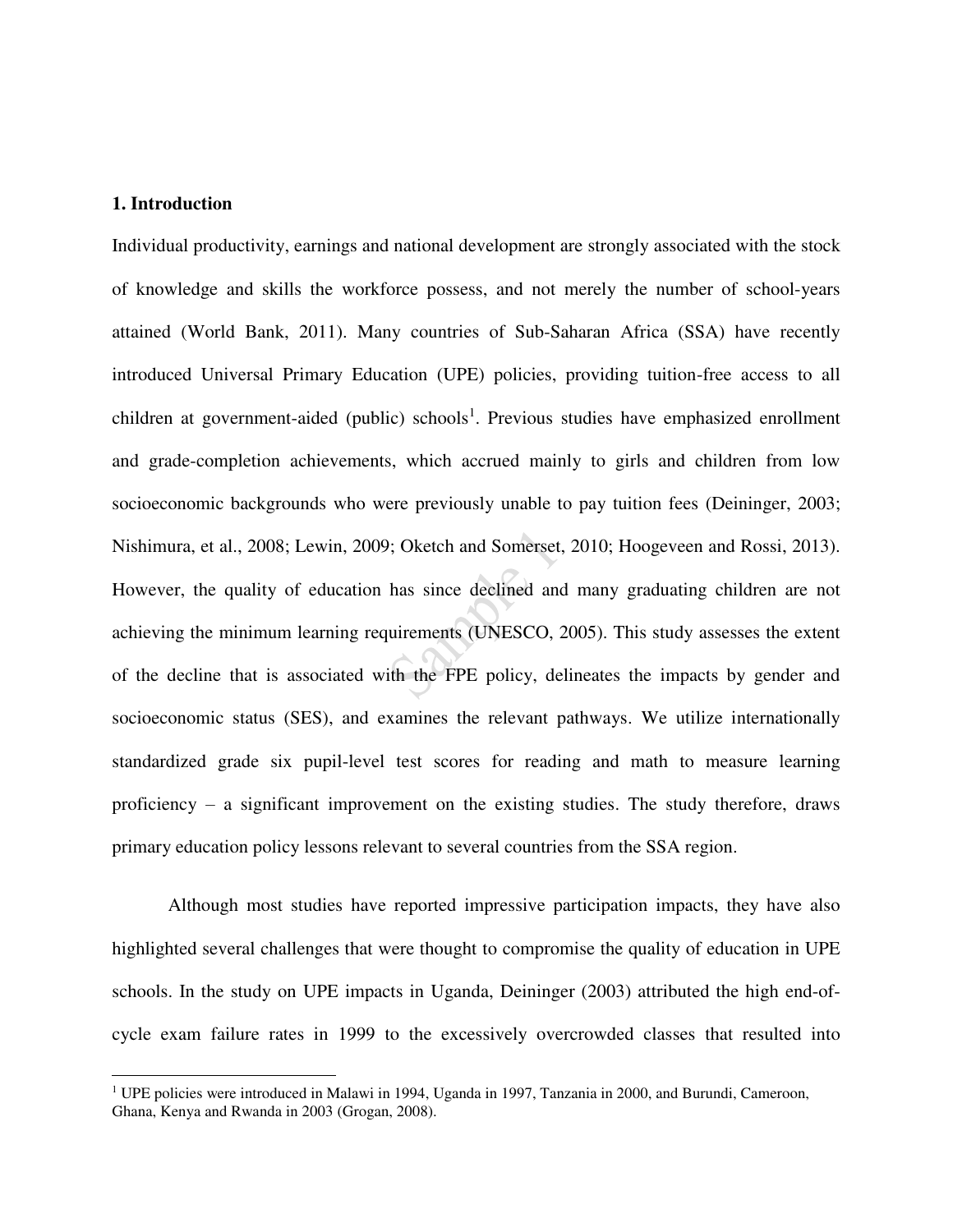extreme pupil-to-teacher ratios (PTRs). Others involve efficiency concerns such as absenteeism, grade repetition, and dropping out before primary cycle completion. Other – mostly qualitative – studies of UPE impacts on school management structures have emphasized the effects on local community participation and school accountability (Suzuki, 2002; Sasaoka and Nishimura, 2010). These studies note the centralized political power that characterizes the UPE policies in SSA and thus, report the significant weakening of local control of public schools and the reduction of community participation in school governance. Other studies have analyzed the school choice impacts of UPE policies and categorized the resultant decisions as reflecting either the demand for differentiated schooling – the differentiated demand model – or the demand for more schools – the excess demand model. Nishimura  $\&$  Yamano (2013) find that the rapid emergence of private primary schools in Kenya – the number of private schools grew four-fold in three years after the introduction of FPE – reflected demand for higher quality schooling.

A few studies have assessed the learning impacts of the UPE policies in SSA. Two such studies in Kenya were by Bold, Kimenyi, Mwabu & Sandefur (2010), and by Lucas & Mbiti  $(2012a)$ . Both studies used grade eight primary-exit exam scores<sup>2</sup> disaggregated at school-level by gender and categorized by school type and location. These studies find that the achievement declines that followed the introduction of FPE were induced by the peer quality decline resulting from the enrolment of lower ability pupils. In particular, Lucas & Mbiti (2012a) found no substantial declines in the test scores of pupils who would have taken the Kenya Certificate of Primary Education (KCPE) exam in the absence of the FPE program. Because of possible selection bias concerns in these studies – arising from the high-stakes nature of the grade eight

 $\overline{a}$ 

 $2$  Primary-exit exams are high-stakes exams and are therefore, highly consequential for either the school or the pupils and in most cases, for both. As such, these exams have previously been associated with such practices as private tutoring, sifting, teaching to the test and even worse, cheating (Koretz, 2002; MacLeod & Urquiola, 2009; Glewwe, Ilias & Kremer, 2010; Figlio & Loeb, 2011).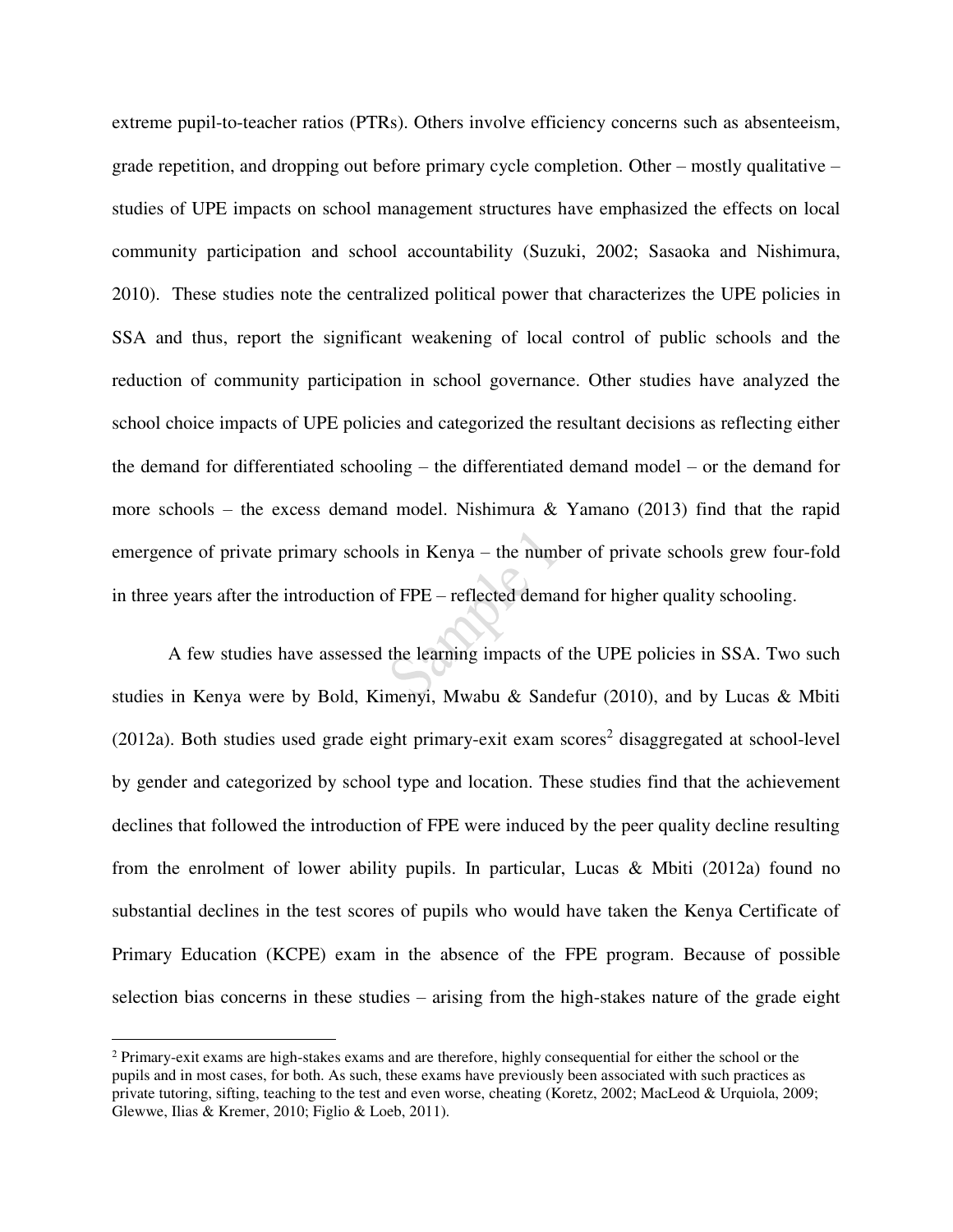primary-exit exams – this study's grade six pupil-level test score analysis presents an improved estimation of the true learning impacts of the FPE policy.

Using a unique repeated cross-sections dataset obtained from the Southern and East African Consortium for Monitoring Education Quality (SACMEQ), this paper applies a before and after difference in differences (DIDs) approach to analyze the grade six pupil-level learning impacts of FPE for both Reading and Math. By assuming a common trend and relying on the conditional independence assumption, we utilize private schools as a comparison group since these were not directly treated by the FPE intervention. The study finds that the FPE intervention was associated with considerable test score declines for both subjects for pupils enrolled in public schools, especially for boys and in urban schools. Specifically, FPE was associated with reading and math test score declines of 0.415 standard deviations (SDs) and 0.510 SDs respectively. Arising from possible competition for pupils, positive spillover effects were observed for elite private schools in urban areas – their math test scores improved significantly by 0.384 SDs. The pathway analyses for the observed pupil test score changes in Kenya suggest considerable importance of teachers' efforts<sup>3</sup>. Teacher efforts significantly declined in public schools – by over 12 hours for reading teachers and about 13.8 hours for math teachers. This decline in teacher efforts mirrors the decline in local community involvement in school operations and in frequency of school inspection and monitoring activities.

The rest of this paper is organized as follows: section 2 gives a brief background explanation of the FPE policy in Kenya. The SACMEQ dataset is explained in section 3 after

 $\overline{a}$ 

<sup>&</sup>lt;sup>3</sup> We use the self-reported average number of extra hours per week that the grade six math or reading teacher spent on lesson preparation and grading of pupils' assignments to infer teacher effort. These hours are in fact additional to the official class time the teacher is required to spend teaching.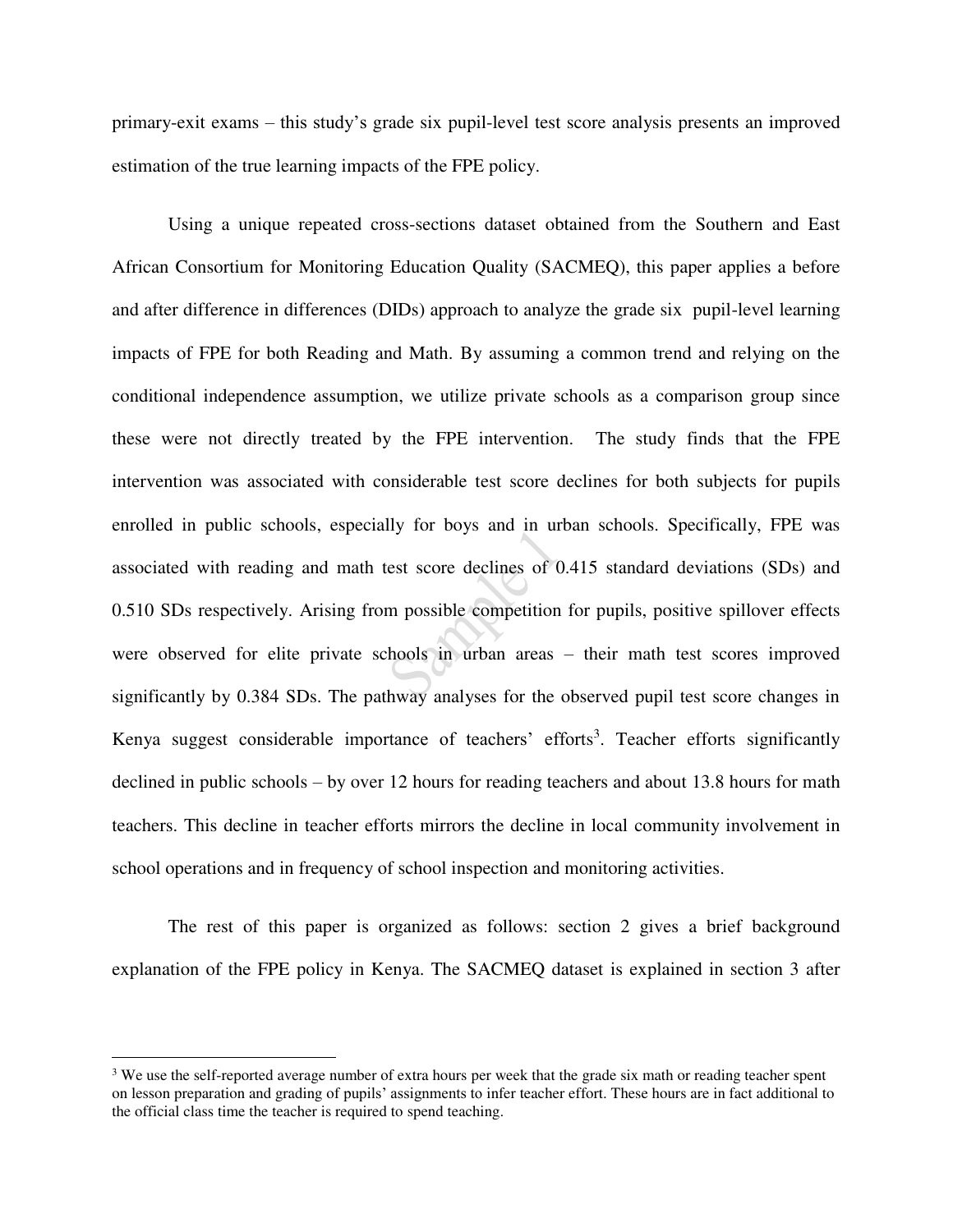which our hypotheses and the DIDs empirical model are discussed in section 4. We present the results in section 5 and conclude with a policy relevant discussion and conclusion section.

#### **2. The FPE policy in Kenya**

 $\overline{a}$ 

In December 2002, a national coalition government was voted into power in Kenya after almost forty years of single party rule<sup>4</sup>. In fulfillment of a presidential campaign promise for free basic education for all Kenyans, the FPE policy was implemented effective January 2003. Primary school enrollment jumped from 5.9 million in 2002 to 7.2 million in 2003, instantly pushing the net enrollment ratio (NER) from 61.8% to 74.2% (see table 1). Together with the introduction of FPE, a new curriculum designed to reduce both student and teacher workload was implemented at both primary and secondary school levels (Wanyama & Koskey, 2013).

In June 2003, the new government embarked on a three-year "national Economic Recovery Strategy for wealth and employment" (ERS). As detailed in the Kenya Education Sector Support Program (KESSP), the ERS entailed education sector reforms that were to operationalize the FPE policy. In particular, the KESSP spelled out the adoption of the Sector Wide Approach (SWAp) for education planning, and the decentralization of education and training services to provincial and district levels (Government of Kenya, 2005). Several investment programs were undertaken, many of which focused on tackling the various educational challenges that had been manifested at the primary schooling level – most notably classroom overcrowding. The "Primary School Infrastructure Investment Program" involved the construction of new schools in areas where there had been none and the construction of

<sup>4</sup> The Kenya African National Union (KANU) party ruled Kenya for almost forty years from the time the country acquired its independence (1963) from Great Britain. In 2002, the National Alliance of Rainbow Coalition (NARC) defeated the KANU party and assumed government leadership in January 2003.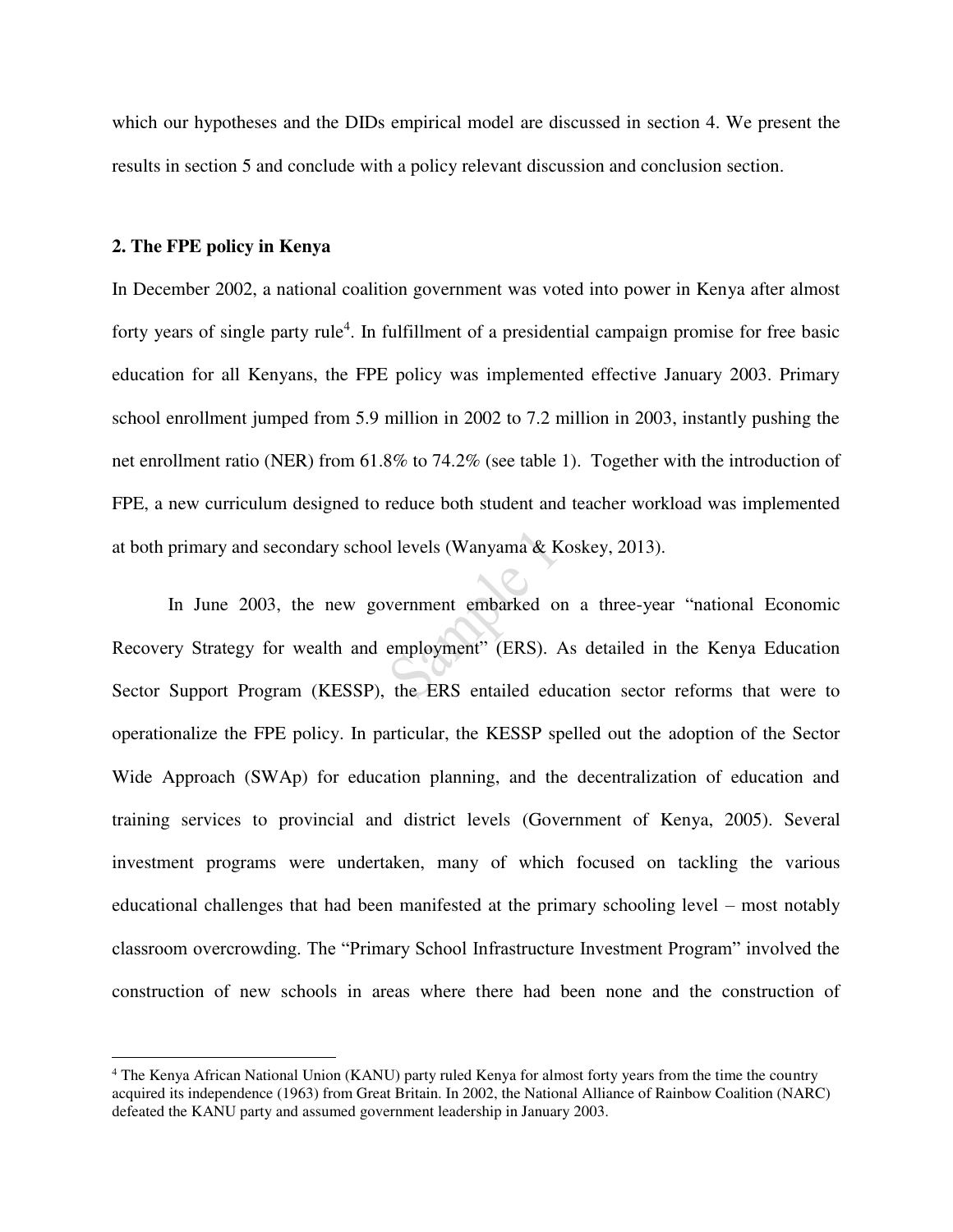additional classrooms to alleviate on the extreme class size effects. Other interventions were directed at issues such as in-service teacher training, instructional materials provision, school health and feeding, and expanding opportunities in Arid and Semi-Arid Lands (ASALs).

Almost immediately after the introduction of FPE, parents became dissatisfied with the quality of education in FPE schools as they observed the extreme overcrowding effects the policy had generated. This disquiet was immediately reflected in the rapid emergence of private primary schooling in the country. In their study of the school choice decisions in rural Kenya, Nishimura & Yamano (2013) found that private schools in Kenya increased four-fold between 2002 and 2005. This was despite the fact that pre-FPE, few private primary schools had existed in Kenya and, had traditionally offered superior quality education targeting children from wealthy households in urban areas. In a detailed study of the private schooling trends in four commonwealth countries, Tooley & Dixon (2005) highlighted the relatively newer concept of private schools for the poor – the so called "budget private schools". In a report to the common wealth education ministers, Tooley (2007) dwelt in greater detail on these types of schools, noting that they targeted the poorest households in both urban and rural areas. Oketch, Mutisya, Ngware & Ezeh (2010) make the point that in urban areas, these budget private schools are of the lowest quality and are mainly located in slums where FPE schools are in short supply.

From its inception therefore, the FPE policy was characterized by centralized political power. Its implementation framework was heavily biased in favor of increased physical school resources whose supervision and management were vested in provincial and district education governments.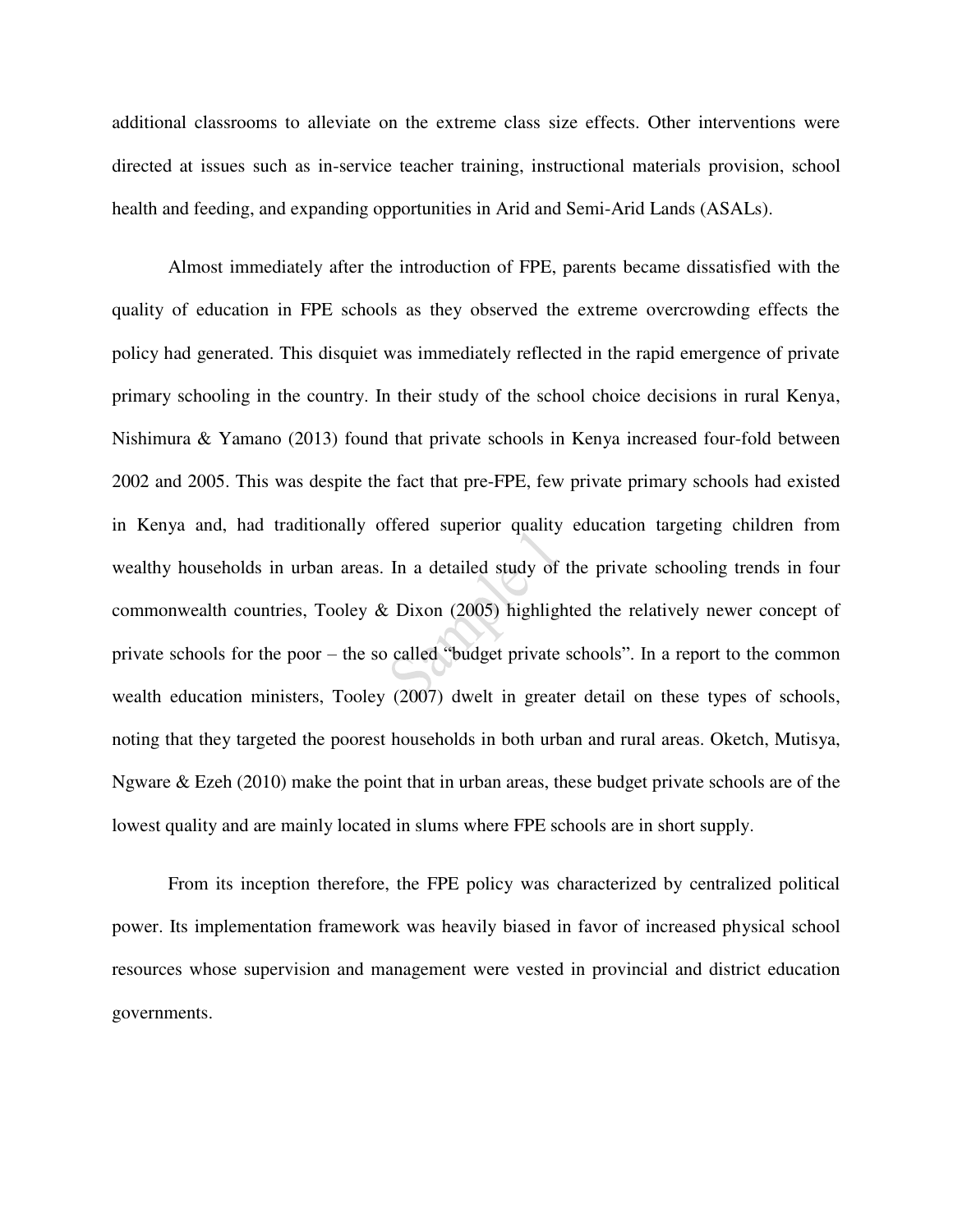#### **3. The SACMEQ dataset**

 $\overline{a}$ 

SACMEQ is an international non-profit organization composed of fifteen African education ministries working together to enhance their education planning and policy expertise through the use of scientific methods to monitor and evaluate the conditions and quality of schooling in the Eastern and Southern African region<sup>5</sup>. It is modeled in a similar manner to the International Association for the Evaluation of Educational Achievement's (IEA) TIMSS<sup>6</sup>. The consortium receives technical and financial assistance from UNESCO's International Institute for Education Planning (IIEP) and the government of the Netherlands respectively.

Since 1995, SACMEQ has completed three school-based international studies (1995, 2000 and 2007) that involved administering standardized tests in reading and mathematics for grade six pupils and their teachers in the fifteen member countries<sup>7</sup>. Since Kenya was involved in the three completed studies, we have data for both periods before and after the policy intervention. The SACMEQ1 (1998) survey involved testing pupils only, in one subject – reading. In the pre-FPE era, there were very few private primary schools in Kenya, thus no observations for private schools are reflected in this baseline study. The subsequent two surveys contain both public and private school observations for grade six pupils and their teachers, and test scores for both subjects. At national level, the SACMEQ survey sample schools are selected by first stratifying according to regions and then according to school size. Thus, a Probability Proportional to Size (PPS) sampling technique is applied to ensure the selected schools reflect a fair representation of national shares by school type and location (Wamala, Kizito, & Jjemba, 2013). By using the attendance register in the selected schools, a simple random sample of about

<sup>&</sup>lt;sup>5</sup> Organization's description obtained from SACMEO home page [http://www.sacmeq.org/ o](http://www.sacmeq.org/)n  $22<sup>nd</sup>$  December, 2012. 6 TIMSS is the acronym for Trends in International Mathematics and Science Studies.

<sup>7</sup>Except for the first study (SACMEQ1) which was conducted in only seven countries - Kenya, Malawi, Mauritius, Namibia, Zambia, Zanzibar and Zimbabwe (Nzomo, Kariuki & Guantai, 2001). The other member countries are Botswana, Lesotho, Mozambique, Seychelles, South Africa, Swaziland, Tanzania, and Uganda.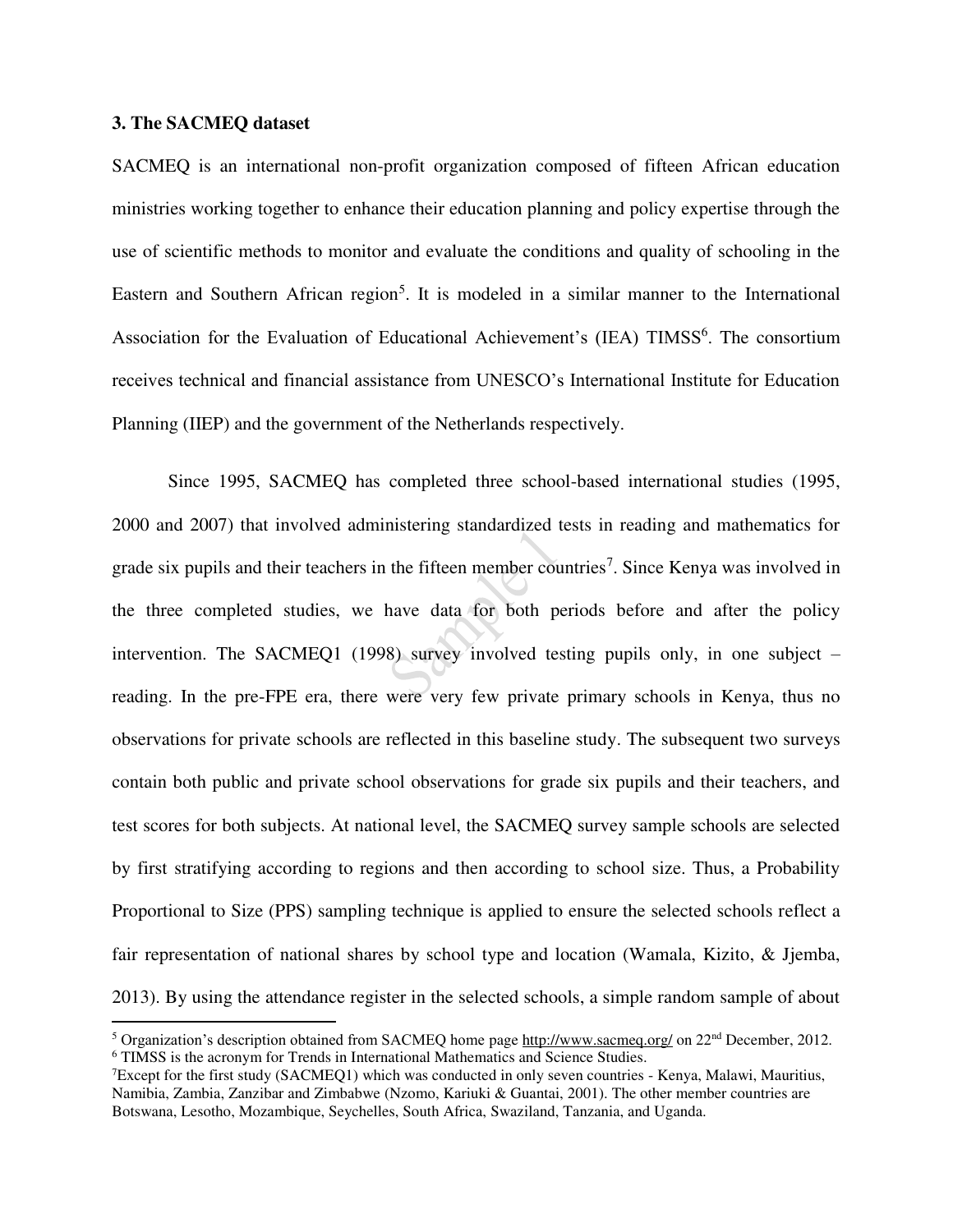twenty grade six pupils is generated from those present at school on the first day of the survey. These pupils complete the two tests and a pupil questionnaire in two days. The respective grade six mathematics and reading teachers also complete their respective teacher tests and a questionnaire. The school head teacher completes a questionnaire that solicits information on the school head's characteristics and other school variables.

For purposes of this study, we re-constructed the school location variable into two locations, rural and urban<sup>8</sup>. The SACMEQ datasets provide identification information up to the regional (province) level only, which makes it practically difficult to control for school level effects. For the analyses in this study, we utilized "Google Earth" to identify the relevant districts where the selected sample schools are located. Since the district is still a higher level of aggregation, we do not make a district-level panel analysis but rather, control for district dummies in all the regression analyzes. Standard errors are adjusted by clustering at district times rural/urban level.

"Parental education" is constructed as the mean number of school-years attained by both parents. "Home possessions" is constructed as a non-weighted average of dummies for the presence of electricity, piped water, television, radio and telephone, at a pupil's home. "School amenities" is constructed as a non-weighted average of eight dummy variables for the presence of a radio, television, staffroom, counsel room, sports ground, sick bay/first aid room, electricity, and kiosk/cafeteria at the school. "Community involvement" is constructed as a non-weighted measure of the extent to which parents (local community) are involved in school activities such as building classrooms and teacher houses, repair of school equipment and furniture, purchase of

 $\overline{a}$ 

<sup>8</sup> Schools located in either isolated or rural areas are all grouped under "rural" and those located either near a small town or near a large town/city are all grouped under "urban". Appendix A table A1 gives labels for other variables used in this study's analyses.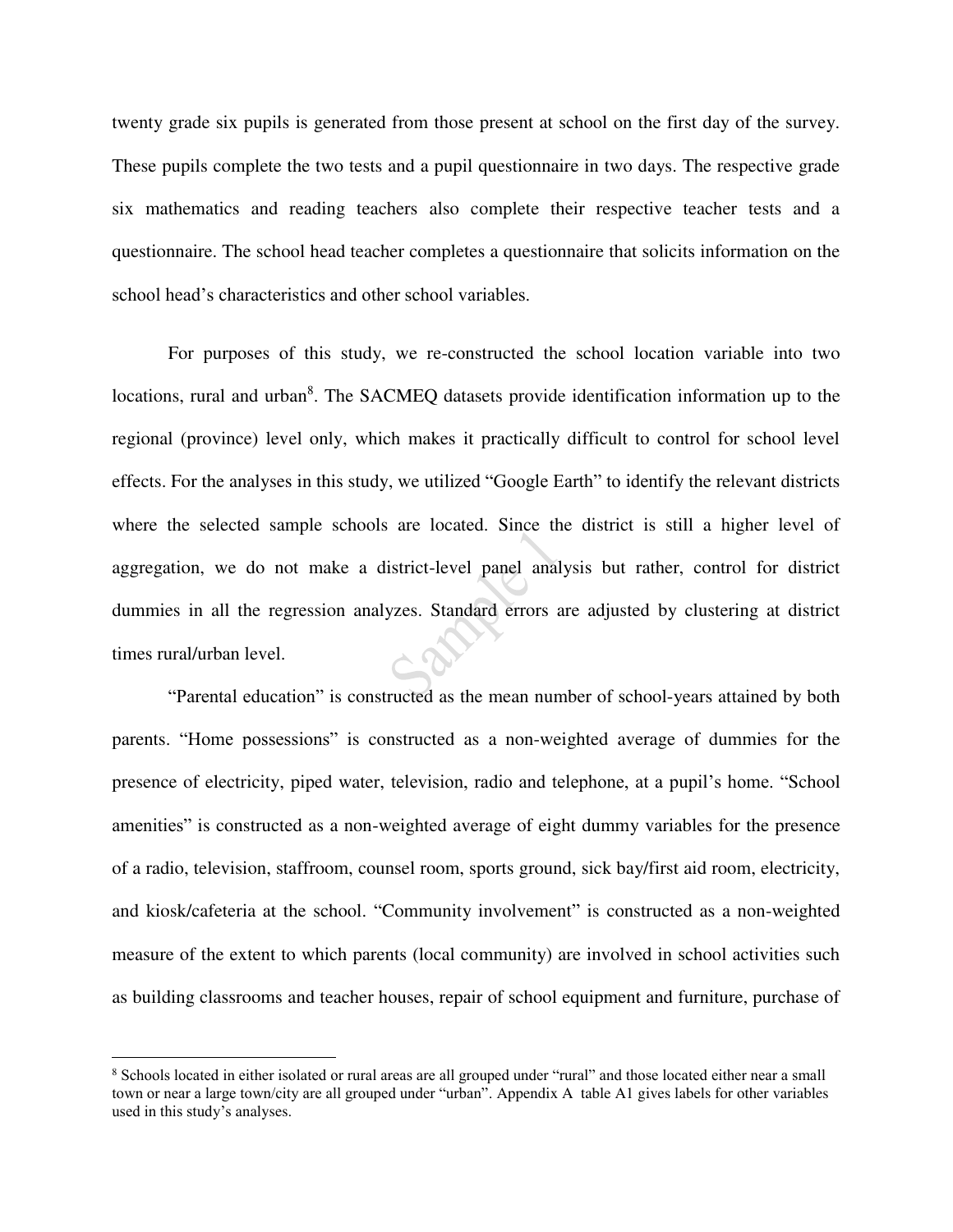stationary and textbooks, extra-curricular activities, assisting teachers in teaching and provision of school meals. We use the self-reported grade six teacher's average number of extra hours per week spent on lesson preparation and grading of pupils' assignments as a proxy for "teacher effort".

#### **3.1 Descriptive evidence**

The pooled sample for all the three surveys involves 10,968 pupils, 1070 teachers, and 563 head teachers in 563 schools from all the eight provinces covering 57 year-2000 Kenya districts. The respective pupil sample shares for the first, second and third surveys are 30%, 30% and 40%. Whereas for the first two surveys the rural-urban shares are fairly balanced at 55% - 45%, the post-FPE survey share is heavily biased in favor of rural – 62%. For the 2000 and 2007 surveys, the proportions of pupils enrolled in private are 5% and 10% respectively. Tables 2, 3 and 4 report the descriptive summaries for important variables by school type and location.

Table 2 shows a summary of our main dependent variable, the standardized grade six pupil test scores for reading and math. In 1998, the country achieved an average test score of 0.43 SDs in reading , which was significantly higher than the SACMEQ regional mean. As illustrated in figure 1, the next survey – two years later – realized a moderate increase in reading test scores for public schools by 0.04 SDs. This positive pre-FPE trend was achieved during a period when the NER also increased three percentage points – from 62 percent to 65 percent – and average wealth (home possessions) declined for pupils from both rural and urban households (see table 3). This improvement in reading test scores is consistent with the observed increase in teacher effort – teacher extra hours for the period significantly increased in both rural and urban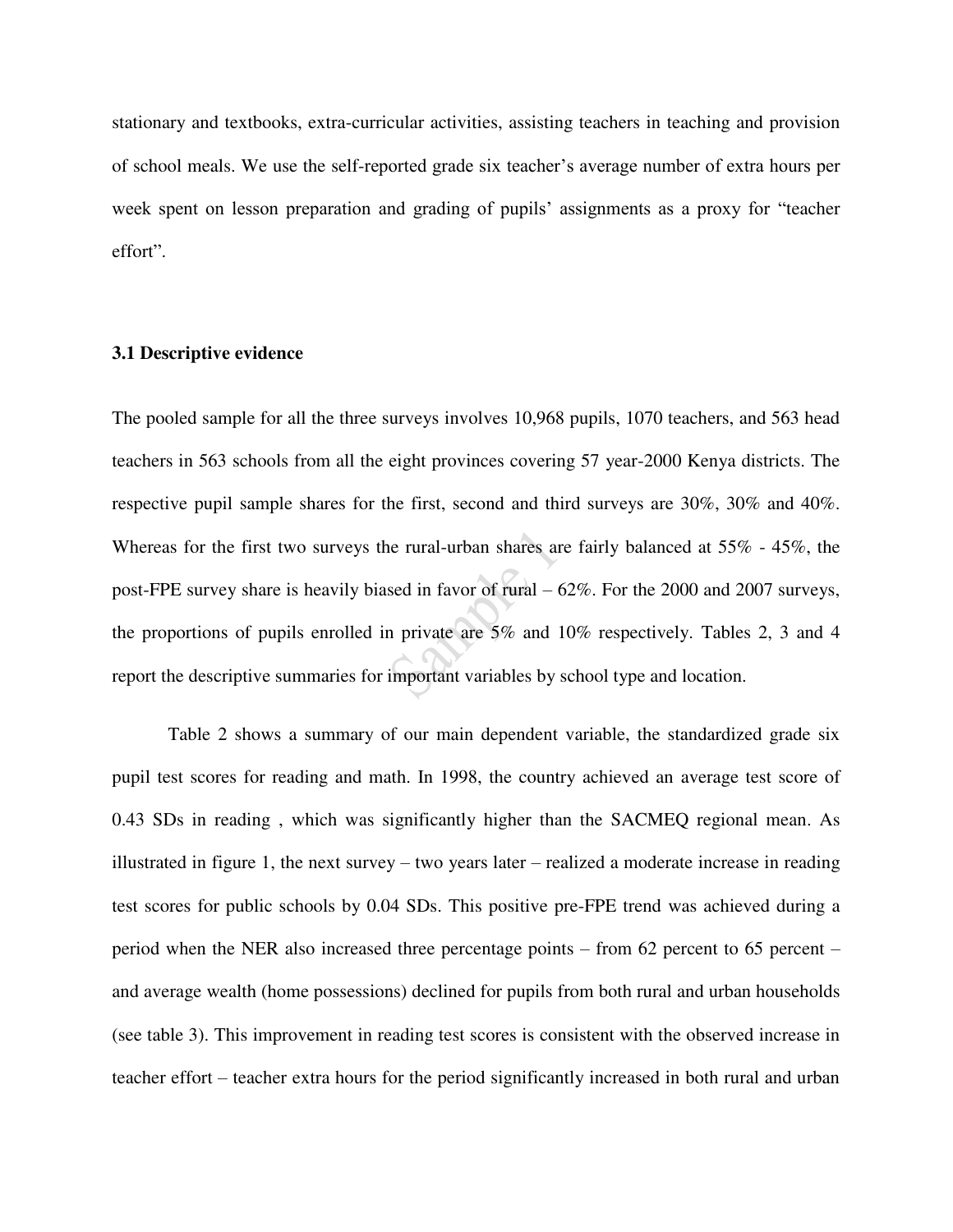public schools by over seven hours. Between 2000 and 2007 however, test scores declined by 0.22 SDs and 0.19 SDs respectively for reading and math in public schools. This decline is also consistent with both the observed significant decline in teacher effort – teacher extra hours declined by at least five hours – and the significant decline in the measure for community involvement (see table 4). Assuming a similar across-periods trend for public schools, these test score changes suggest that FPE was associated with a  $0.26$  SDs  $(0.04 + 0.22)$  decline in reading test scores. However, this conclusion might be misleading for several reasons. First, this decline reflects mean test score differences for public schools only. To ascertain the true impact of the intervention requires an appropriate comparison group. Second, since the FPE intervention was never implemented as a randomized trial, it is important to control for other relevant determinants of learning achievement in order to isolate the FPE effect using the conditional independence assumption. We report FPE effects that take these two concerns into consideration in section 5.1.

Important pupil-level variables in our analyses include age, gender, parental education, home possessions, and regularity of meals. From table 3, grade six pupils in private schools are younger than their peers in public schools by close to one year both before and after the intervention. This could have been due to the higher incidence of grade repetition in public schools –  $60\%$  as opposed to  $48\%$  in year 2000. Although grade repetition remained higher in public schools after 2003, it considerably declined across all schools when compared to the pre-FPE era. Concerning parental education and the measure for home possessions, private school pupils came from higher SES households in the pre-FPE era. However, by 2007 the public schools had considerably bridged the gap on both indicators. Although parents' education generally declined during the period, the greatest decline  $-2.33$  years – was observed in private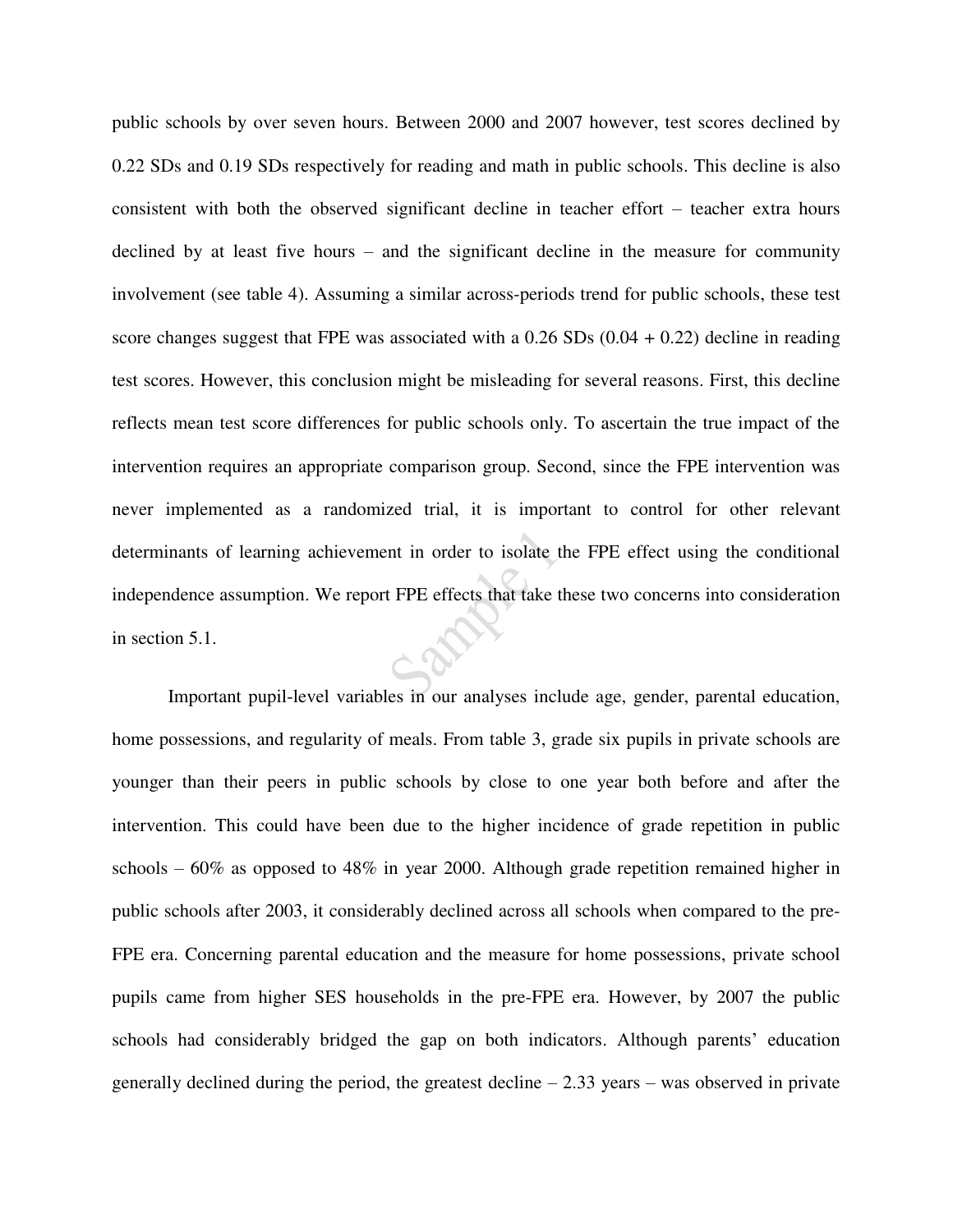schools. This decline in parental education for private schools could be related to pupil transfers or even, to new enrolments into private schools for the poor as suggested by Nishimura  $\&$ Yamano (2013) and Oketch et al., (2010) respectively. Similarly, whereas there was no significant change in the household wealth measure for private schools, the public school pupils' wealth measure significantly increased. This across-schools general improvement in SES measures is consistent with the Kenya demographic and health survey (DHS) trends between 2003 and 2008 that showed average improvements in housing characteristics, access to safe drinking water and availability of certain durable consumer goods in the households (Kenya DHS report, 2003; Kenya DHS report, 2008). From table 4, pupils' gender composition at both school and grade six attainment levels remained fairly balanced both before and after the intervention. Consistent with the other SES variables explained earlier, the indicator variable for pupils who had at least two daily meals – regular meals – shows a greater decline in this proportion for grade six pupils in private schools than in public schools.

#### **4. Hypotheses and the DIDs model**

The study's main objectives are to estimate the FPE impacts on learning attainment as measured by grade six pupils' standardized reading and math test scores, delineate them by gender and SES, and establish the pathways through which the test scores were affected.

Considering the achievement declines that had followed the introduction of UPE in Uganda (Deininger, 2003; Nishimura, Yamano & Sasaoka, 2008), the FPE policy in Kenya ought to have involved default measures targeted at preventing major learning declines. First, since the policy abolished tuition fees payments as a precondition for enrolment, it was expected to attract children from poor households whose parents were less or not educated. For such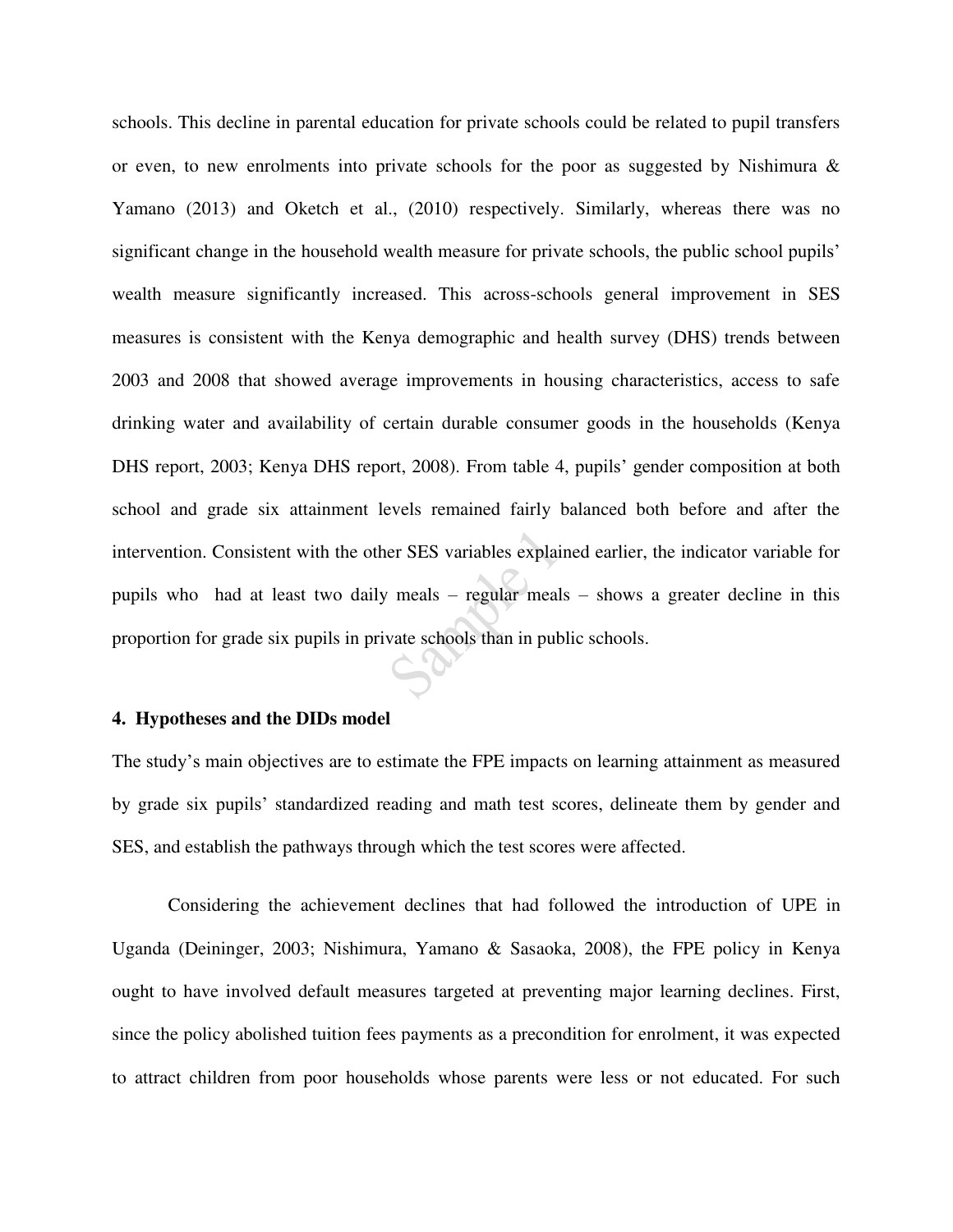children, FPE schools represented the only avenue of acquiring important skills and thus, they required extra effort from teachers and school administrators to ensure effective learning attainment. Also, to the extent that SES is a good indicator of inheritable parents' innate ability, such children would have been expected to have lower levels of ability and possibly, motivation for learning. Second, the elimination of the requirement for parents to pay tuition fees would have been expected to distance them and the local community from the school. This could result from the deliberate actions of school administrators that would effectively block parents' attempts to remain involved or, from parents' loss of interest in playing the school-monitoring role due to lack of a direct financial stake in the school. FPE schools would therefore, be less supervised at the local level and this would make teachers and school administrators less accountable for pupils' learning outcomes. Third, the overcrowding effects resulting from fee elimination, especially in urban areas, would be expected to negatively affect learning attainment. In this case, top-tier public schools in urban areas would be expected to experience the worst overcrowding effects since such schools would be a target for previously privately enrolled pupils (Lucas & Mbiti, 2012b). Another line of argument that would tend to predict quality declines after the introduction of FPE relates to the public service delivery deficiencies and institutional weaknesses that exist in many developing countries - the Ugandan experience of local capture of UPE funds (Reinikka & Svensson, 2004) and others<sup>9</sup>. It would have been reasonable to expect that these occurrences were likely to befall the FPE policy – as the intervention also involved political empowerment of the provincial and district education bodies. Moreover, at the time of the FPE policy introduction, Kenya's public sector was perceived to be

 $\overline{a}$ 

<sup>&</sup>lt;sup>9</sup> In Uganda's case, the UPE program suffered the effects of a corruption and embezzlement scandal in which excessive amounts of UPE funds were misappropriated. The report of the commission of inquiry into the mismanagement of UPE and USE (2012) funds attributed the scandal to corruption, fraud and embezzlement; poor supervision, monitoring and maintenance of school building projects; existence of ghost pupils, teachers and schools; etc. A copy of this report was obtained fro[m www.education.go.ug](http://www.education.go.ug/) on 6<sup>th</sup> February, 2013.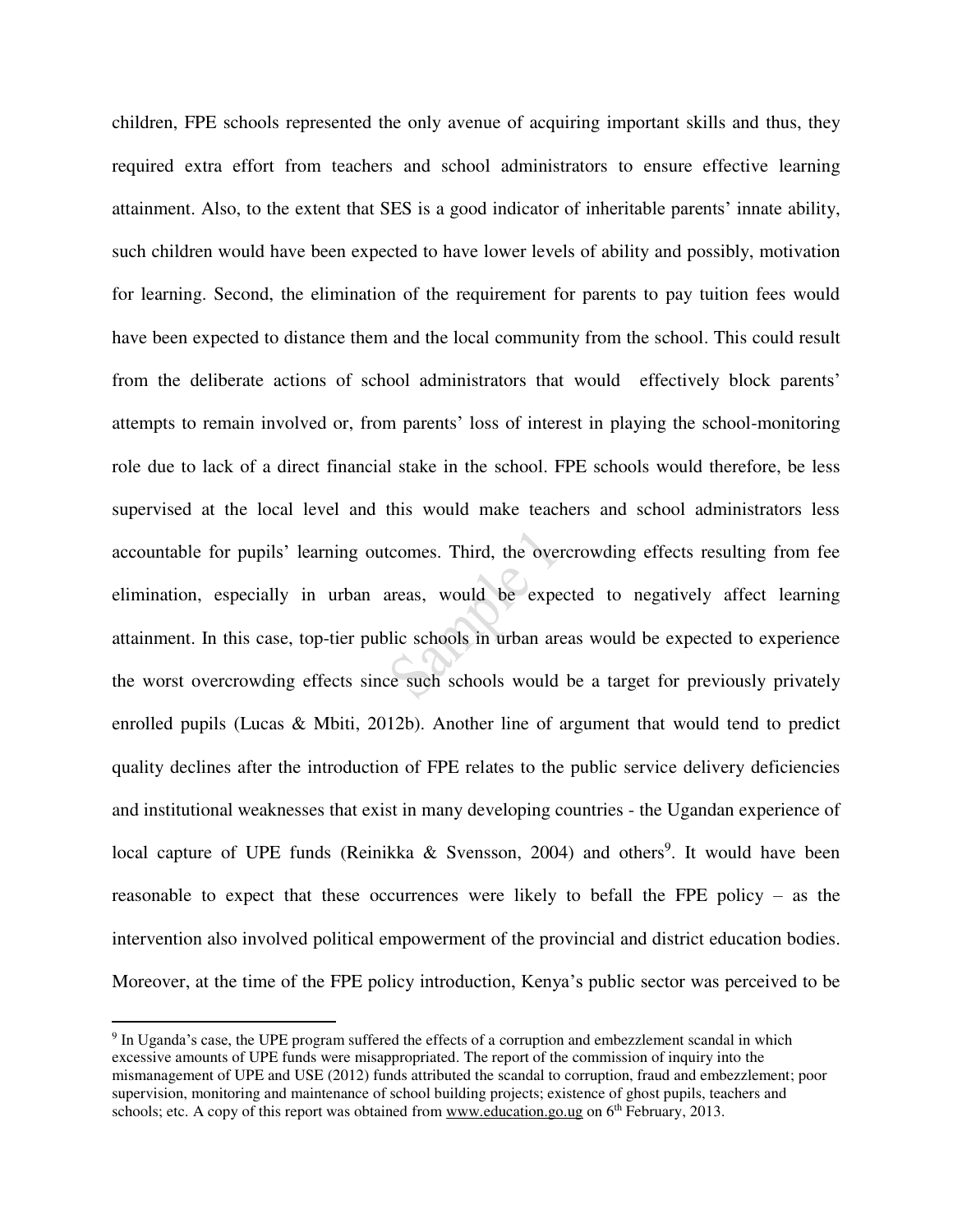at least as corrupt as Uganda's<sup>10</sup>. Indeed, the KESSP forensic audit of 2010 unearthed huge misappropriations of FPE funds meant for the KESSP projects for the period 2005-2009.

From the foregoing arguments, this study proposes three hypotheses. First, the FPE policy in Kenya was expected to result into significant school quality declines that would result in pupil test score declines. Second, the policy would be expected to disfavor children from lower SES households who mainly enroll in rural schools and, possibly to worsen the gender gap in learning achievement. Third, the intervention was expected to lead to reduced local community involvement in schools thereby making FPE schools less accountable to their local communities. The resultant reduction in local supervision and monitoring would be reflected through teacher behavior, thus we expect significant reduction in teacher effort.

 $\mathcal{C}$ 

#### **4.1 The DIDs estimation approach**

 $\overline{a}$ 

We estimate the reduced form impacts of the FPE policy in Kenya. As in Glewwe & Kremer (2006), our main education outcome variable is the pupil's test score for either reading or math. We exploit the pre- and post-intervention nature of the 2000 and 2007 datasets to identify the impacts of the policy by comparing public and private schools in a Difference in Differences (DIDs) setup using two repeated cross sections. For impacts identification, we assume a common trend for the main outcome variable across periods and between school types. As illustrated for reading test scores (see figure 1), our analyses suffer from lack of data for private schools in the 1998 survey. However, since the few private schools that existed in the pre-FPE era were mostly in urban areas and targeted children from higher SES households, it is reasonable to assume that their pre-intervention test scores were always higher than for public

<sup>&</sup>lt;sup>10</sup>Transparency International's Corruption Perceptions Index (CPI) rank for Kenya in 2002 and 2003 was 96 out of 102 countries and 122 out of 133 countries respectively. In contrast, Uganda's CPI ranks for the two years were better than Kenya's at 93 and 113 respectively (information retrieved from [http://archive.transparency.org](http://archive.transparency.org/) on 6<sup>th</sup> June, 2014).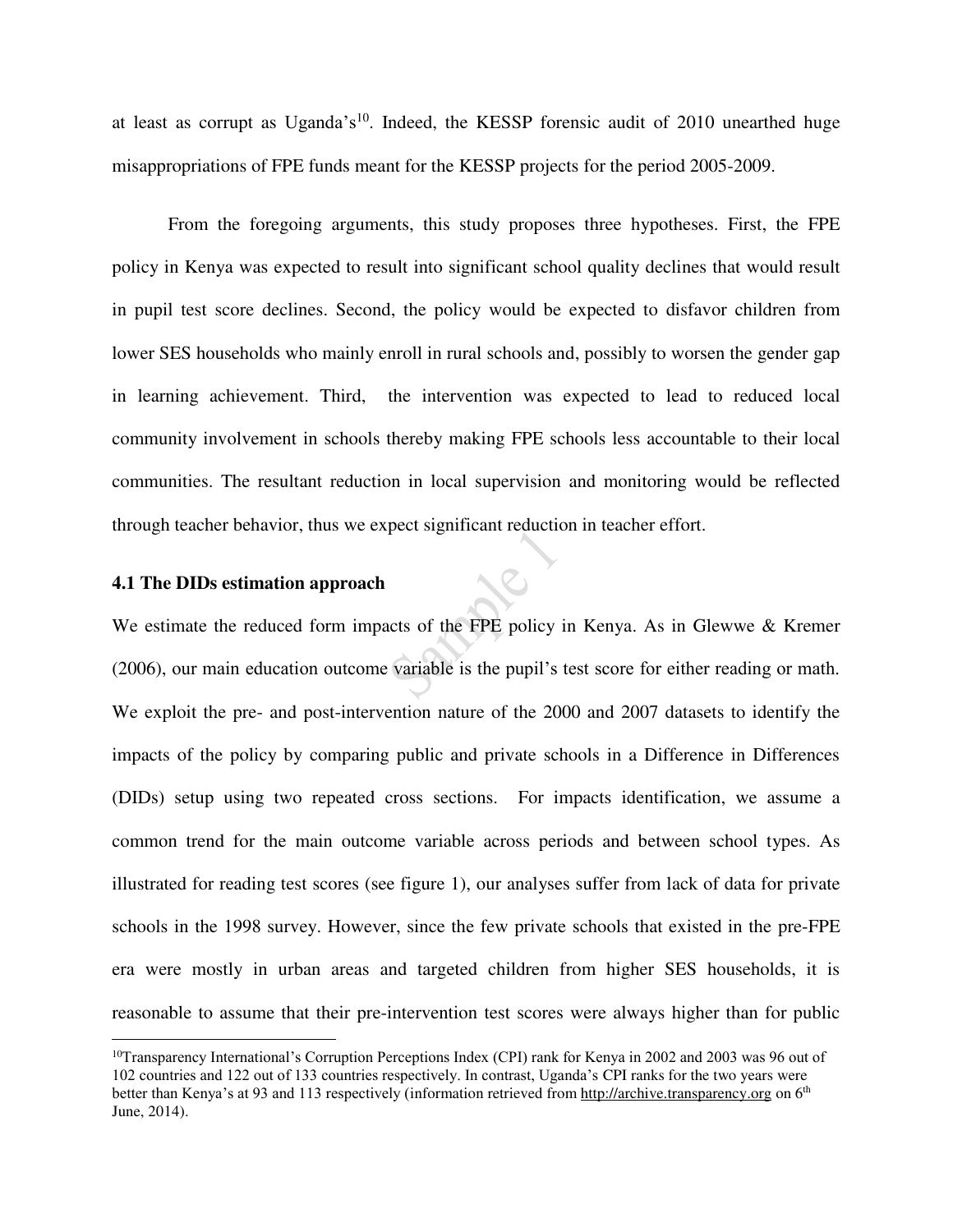schools. Second, since this study utilizes observational data generated from a non-randomized policy intervention we control for important pupil-level variables in our main regression analyses and thus rely on the CIA to identify the policy effects. This equates to assuming that sorting into public and private schools is as good as random conditional on the pupil-level variables that we control for (Angrist & Pischke, 2009). Because we do not observe the child's innate ability and motivation for schooling, our results can be interpreted as overstating (understating) the negative (positive) learning impacts of the FPE intervention. However, in their study of school choices and students' achievements, Glewwe & Jacoby (1994) did not find significant evidence of innate ability related selection biases in the school choice problem involving Ghanaian middle school students.

Nishimura & Yamano (2013)'s study in rural Kenya identify important school choice determinants as those variables relating to the child's home background – specifically household wealth and the child's gender. We test the CIA by estimating a school choice equation specified in equation (1) below:

$$
Pr(Private_j = 1) = \delta_0 + \delta_F FPE_t + \delta_R R_j + \delta_{FR}(FPE_t * R_j) + \delta_C C_{ijt} + \delta_{CF}(C_{ijt} * FPE_t) + \sum_{d \in D} \{\alpha_d I_{dj} + \alpha_{dR}(I_{dj} * R_j)\} + \varepsilon_{ijt},
$$
\n(1)

for pupil *i* in school *j,* at time *t.*

Where *Private* is the dummy for private school, it takes 1 if private and 0 if public; *FPE* is a dummy for year 2007; *R* is a dummy for a rural school; *C* is a vector for child attributes; *Idj* is a district dummy which takes 1 if school *j* is located in district *d; D* is a set of survey districts; and εijt is the idiosyncratic estimation error term. Standard errors are robust to heteroskedasticity.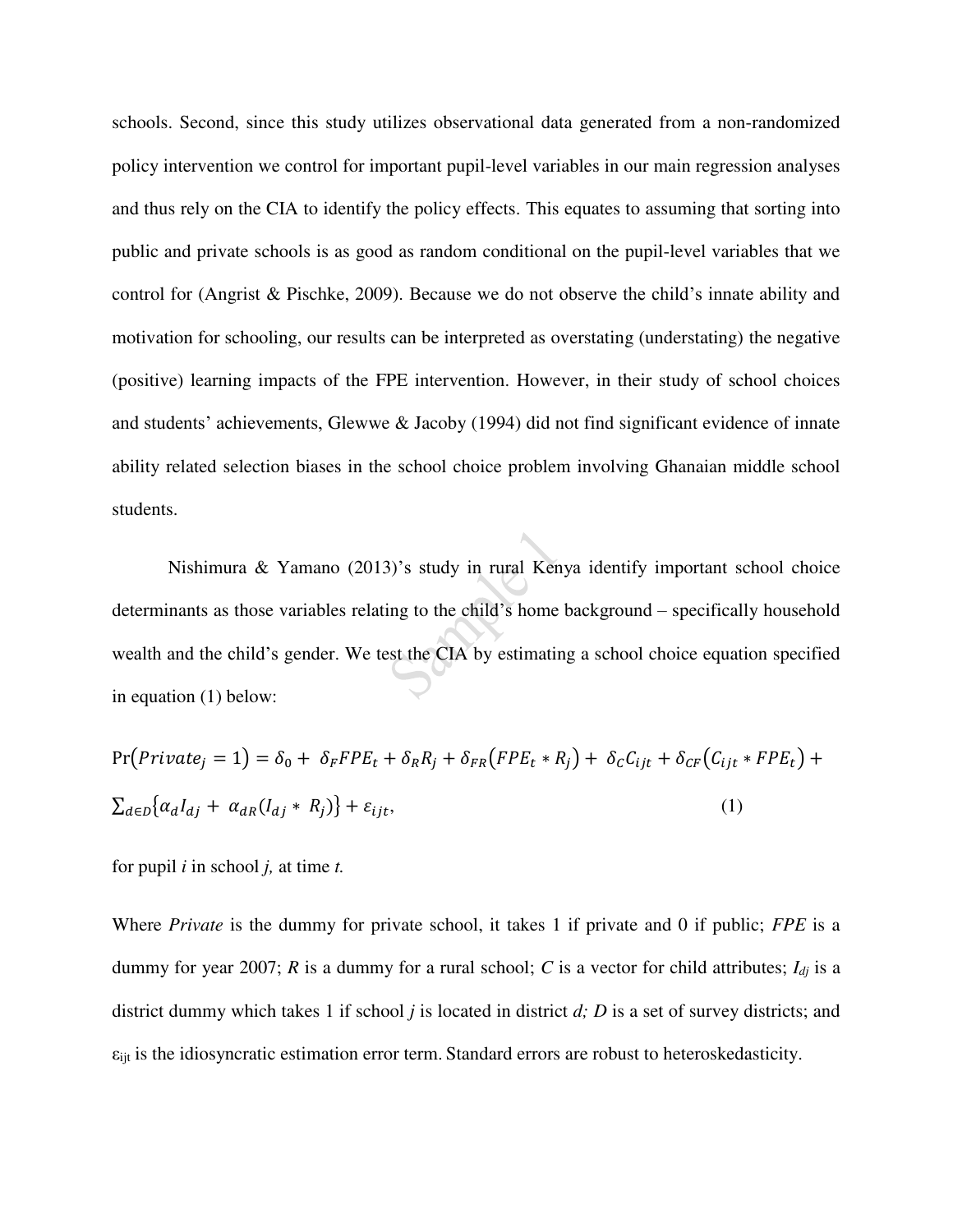In table 5, we report the regression estimates from the linear probability model (LPM) in equation (1). Consistent with earlier studies that highlight the swift emergence of private schooling in the post-FPE era, we find that the probability of attending a private school increased by 27% points after the intervention. This increase was bigger in urban than in rural areas by 4.7% points – this too is consistent with the fact that people in rural areas mostly enroll their children in public schools. We also get the expected signs on the two most important selection variables - home possessions and parents' education. Wealthier households and more educated parents are more likely to have their grade six children enrolled in private schools. An interesting finding is that parental education became a significant determinant of private enrolment after the intervention. We also find that though home possessions remained an important determinant of private enrolment, their degree of importance reduced after the introduction of FPE. These results are consistent with the "private schools for the poor" phenomenon highlighted by Tooley & Dixon (2005) and Tooley (2007). We argue therefore, that controlling for these home background variables considerably reduces the potential estimation bias that would likely arise from the lack of an explicit measure of the child's innate ability.

#### **4.1.1 Impacts on pupil test scores**

Our main analyses involve the estimation of a reduced form education production function described in Glewwe & Kremer (2006) and shown in equation (2) below:

$$
A=a\left(\mathbf{C},\mathbf{H},EP,\alpha\right),\tag{2}
$$

Where *A* represents the pupil's cognitive skills measured as standardized test scores, *C* a vector of the child's various characteristics such as age and gender, *H* a vector of the child's home characteristics including parents' education and other SES measures, and EP (education policy) a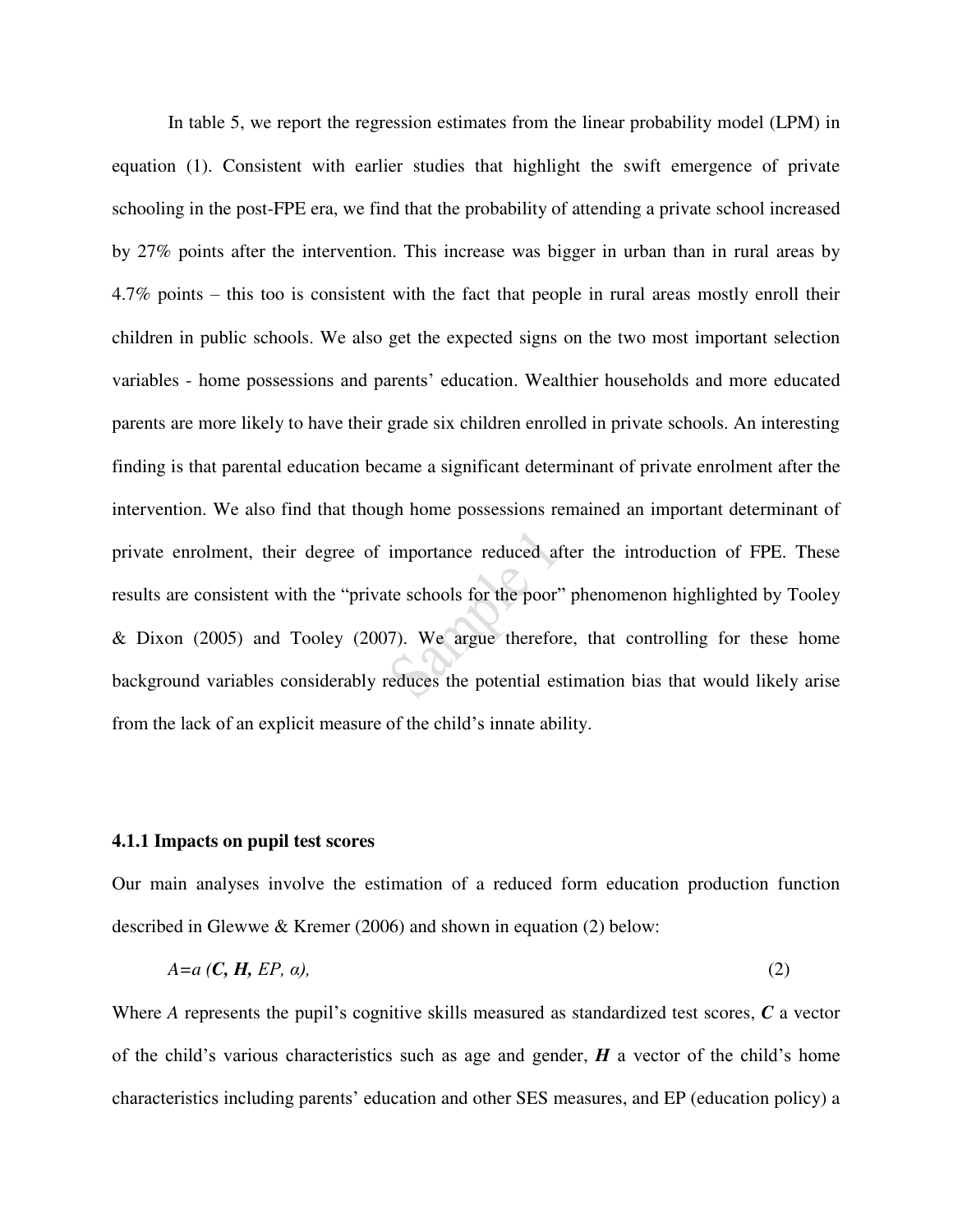dummy that equals 1 for year 2007 indicating a period after the FPE policy had been implemented.  $\alpha$  is a measure of the child's unobserved variables – mainly relating to innate ability and motivation for schooling. To estimate this production function, we follow the specification given in equation (3) below:

$$
Z_{ijt} = \alpha_0 + \beta_P P_j + \beta_F F P E_t + \beta_{FP} (F P E_t * P_j) + \beta_R R_j + \beta_C C_{ijt} + \beta_{CR} (C_{ijt} * R_j) +
$$
  

$$
\sum_{d \in D} {\alpha_d I_{dj} + \alpha_{dR} (I_{dj} * R_j)} + \varepsilon_{ijt},
$$
 (3)

For pupil *i*, in school *j*, at time *t*.

Where *Z* is the standardized reading or mathematics pupil test score; *P* is a dummy for a public school; *FPE* is a dummy for year 2007; *R* is a dummy for a rural school; *C* is a vector for pupil characteristics;  $I_{di}$  is a district dummy which takes 1 if school *j* is located in district *d*; *D* is a set of survey districts; and εijt is the idiosyncratic estimation error term. Standard errors are adjusted by clustering at district times rural/urban level.

Using equation (3), we can estimate the overall differential impacts in public schools and the spillover impacts for private schools. A negative and significant coefficient of main interest  $\beta_{FP}$  would provide a differential measure of the learning declines in public schools resulting from the policy. A fully saturated model – equation  $(4)$  – is estimated to ascertain heterogeneous policy impacts by school location – rural versus urban.

$$
Z_{ijt} = \alpha_0 + \beta_P P_j + \beta_F FPE_t + \beta_{FP} (FPE_t * P_j) + \beta_R R_j + \beta_{FR} (FPE_t * R_j) + \beta_{RP} (R_j * P_j) +
$$
  

$$
\beta_{FRP} (FPE_t * R_j * P_j) + \beta_C C_{ijt} + \beta_{CR} (C_{ijt} * R_j) + \sum_{d \in D} {\alpha_d I_{dj}} + \alpha_{dR} (I_{dj} * R_j) + \varepsilon_{ijt}, (4)
$$

Equations (3) and (4) are estimated separately for girls and boys in order to ascertain the heterogeneous gender effects of the intervention.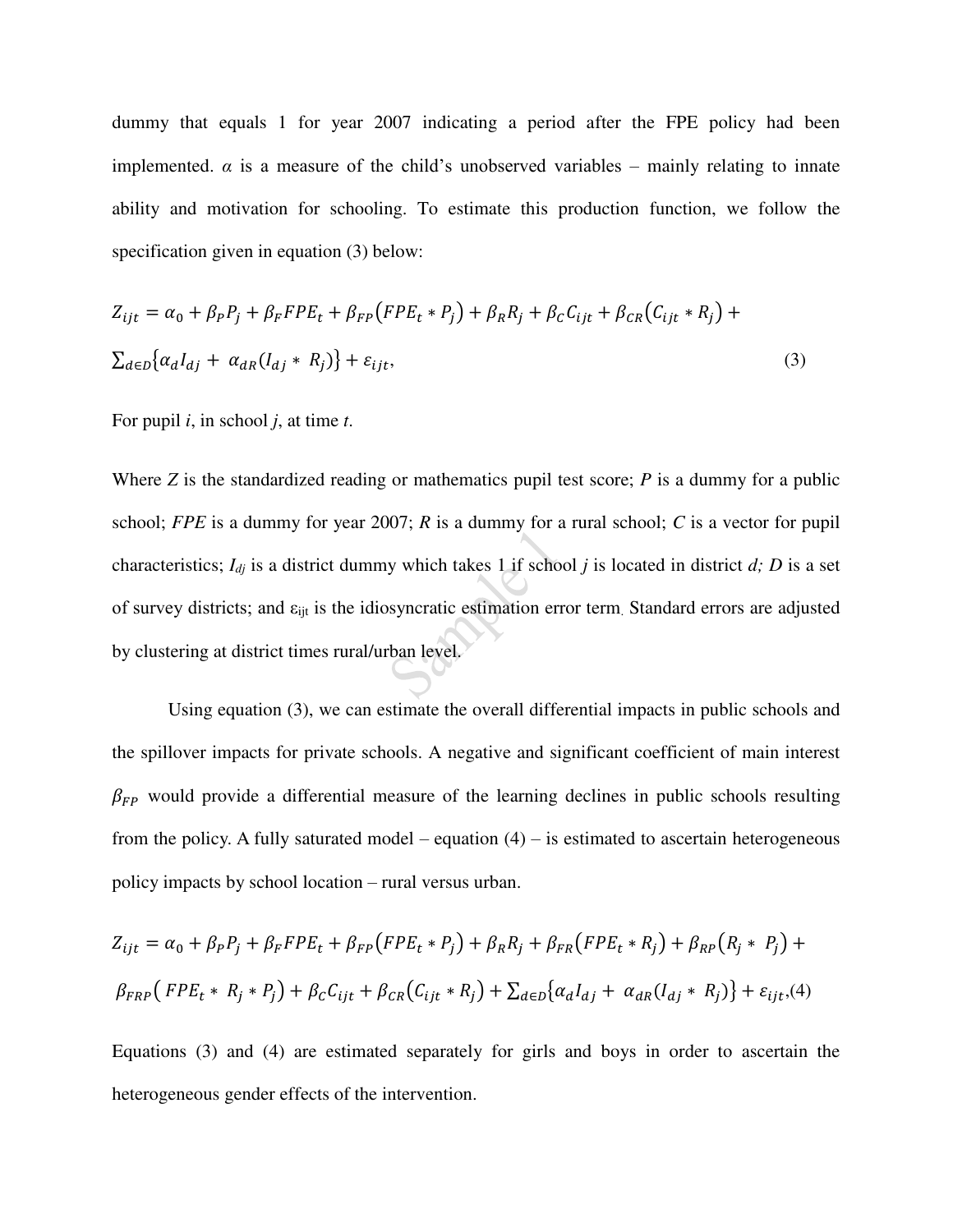#### **4.1.2 Pathways analyses**

To estimate the intervention impacts on the various pupil-level pathways, we utilize several variants of equations (3) and (4) in which only the dependent variable changes. Estimation of the impacts on grade six teacher-related pathways and all the other school-level pathways is depicted in equations (5) and (6) shown below.

$$
Q_{jt} = \beta_0 + \beta_P P_j + \beta_F F P E_t + \beta_{FP} (F P E_t * P_j) + \beta_R R_j + \beta_S S_{jt} + \beta_{SR} (S_{jt} * R_j) +
$$
  

$$
\sum_{d \in D} {\alpha_d I_{dj} + \alpha_{dR} (I_{dj} * R_j)} + \varepsilon_{jt},
$$
 (5)

For school *j*, at time *t*.

Where *Q* is a measure for school quality or community involvement; *P* is a dummy for public school; *FPE* is a dummy for year 2007; *R* is a dummy for a rural school; S is a vector for grade six teacher characteristics (appears only in teacher pathways regressions); *Idj* is a district dummy which takes 1 if school *j* is located in district *d*; *D* is a set of survey districts; and  $\varepsilon_{it}$  is the idiosyncratic estimation error term. Standard errors are adjusted by clustering at district times rural/urban level. Equation (6) enables the delineation of the school-level pathways analyses by location – rural versus urban.

$$
Q_{jt} = \beta_0 + \beta_P P_j + \beta_F FPE_t + \beta_{FP} (FPE_t * P_j) + \beta_R R_j + \beta_{FR} (FPE_t * R_j) + \beta_{RP} (R_j * P_j) +
$$
  

$$
\beta_{FRP} (FPE_t * R_j * P_j) + \beta_S S_{jt} + \beta_{SR} (S_{jt} * R_j) + \sum_{d \in D} {\alpha_d I_{dj} + \alpha_{dR} (I_{dj} * R_j)} + \varepsilon_{jt}, \quad (6)
$$

The coefficients of main interest in equations (4) and (6) are  $\beta_F$ ,  $\beta_{FP}$ ,  $\beta_{FR}$ , and  $\beta_{FRP}$ . We carry out joint hypothesis tests to establish the Average Treatment Effects (ATE) on public rural schools, public urban schools, private rural schools, and private urban schools. We ascertain whether these impacts are different between rural and urban schools by comparing within rural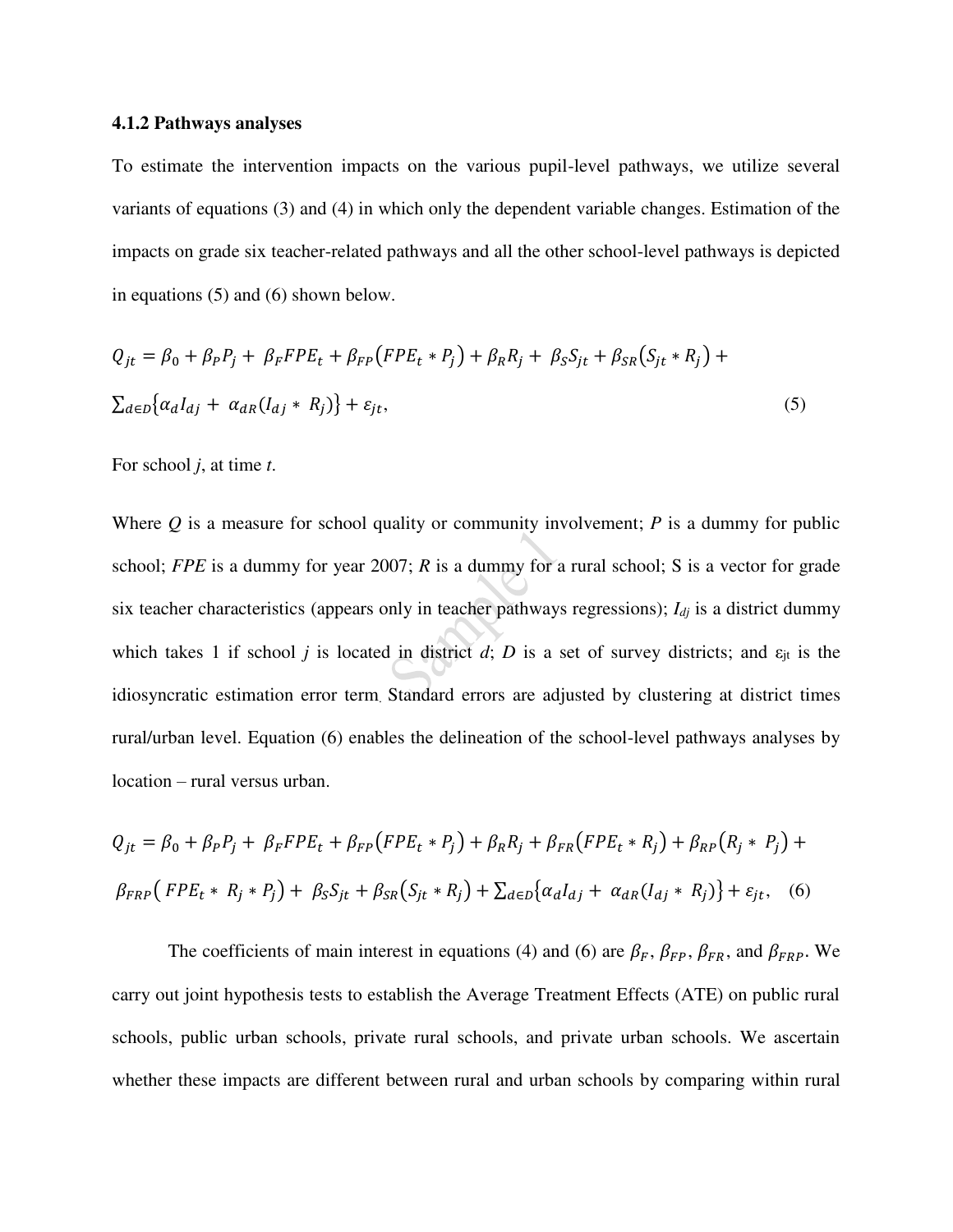schools – public rural versus private rural -, and within urban schools – public urban versus private urban.

#### **5. Results**

 $\overline{a}$ 

#### **5.1 Impacts on learning**

Although grade six is mostly the last or penultimate class in primary schools for most of the SACMEQ member countries, it is the third last grade of primary schooling in Kenya (Nzomo et al. 2001). Since the 2007 grade six cohort were exposed to FPE for only five years, our findings underestimate the full FPE impacts and are thus considered initial impacts. The main results – equations (3) and (4) – are reported in tables 6 and 7. Preferred results appear in the third columns where we take care of all possible bias concerns – we control for child specific characteristics, family background and school location area specificities. We find that FPE was associated with large learning achievement declines of 0.415 SDs and 0.510 SDs in reading and math respectively. More detailed analyses (table 7) reveal that these impacts were predominantly in urban schools<sup>11</sup> - reading test scores in urban public schools declined by  $0.492$  SDs while math scores declined by 0.606 SDs. As shown in the appendix table B1, these learning declines in urban areas resulted from a combination of absolute learning deteriorations in public schools with significant learning improvements in private schools. This suggests that the FPE policy had a positive spillover effect on learning achievement in private schools located in urban areas $^{12}$ . This is thought to have resulted from the stiff competition for pupils that these schools

<sup>&</sup>lt;sup>11</sup> Summarized impacts from table 7 are reported in appendix B table B1. The differential impacts for rural public schools are shown in row (g) while for urban public schools in row (h).

 $12$  Although the absolute learning impacts on private schools in rural areas were not statistically significant, we may not rule out negative spillover effects on these schools. These effects might result from the rapid emergence of private schools for the poor – which are thought to be offering lower quality education.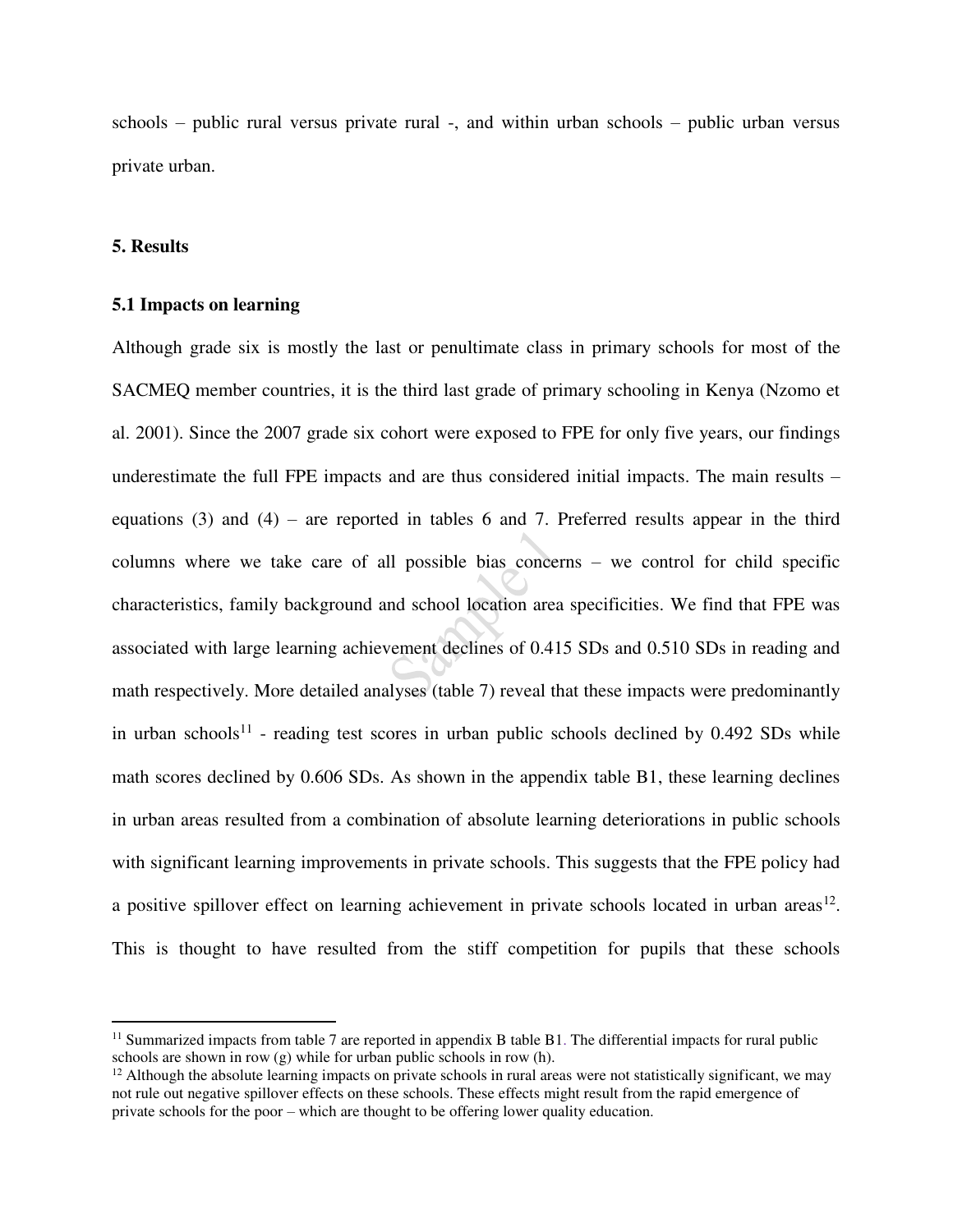experienced after previously elite public schools dispensed with the requirement for tuition fees after the introduction of FPE.

An alternative explanation for the test score declines for the 2007 survey might be that these tests were more difficult than in 2000. If this was the case, then our findings may not reflect the true FPE learning effect but rather that grade six pupils in Kenya fell behind their counterparts in other SACMEQ countries<sup>13</sup>. Yet, because these pupil-level test scores are standardized, the level of difficulty of the tests has no significant influence on our findings.

Table 8 shows the learning outcomes estimated separately for girls and boys<sup>14</sup>. This analysis suggests heterogeneous gender impacts of the FPE policy. Statistically significant learning declines were experienced by boys in urban public schools – reading test scores declined by 0.588 SDs while math declines were larger at 0.739 SDs. On the other hand, the differences in girls' learning achievements between public and private urban schools were not significant, thus suggesting that FPE did not have a significant impact on the learning gender-gap in Kenyan primary schools. The decline in boy's learning achievement is mostly explained by the positive spillover effect for private schools<sup>15</sup>.

#### **5.2 Pathways to learning impacts**

 $\overline{a}$ 

The pathways regressions are reflected in tables  $9 - 13$ . Pupil absenteeism is estimated to have significantly decreased in public schools post-FPE – the proportion of grade six pupils who had been absent at least once in the month preceding the survey decreased by 37.5% points. We find no significant differential impacts on grade repetition and on availability of basic education

<sup>&</sup>lt;sup>13</sup> The dependent variables in our learning achievement analyses (pupil-level reading and math test scores) are standardized deviations from the SACMEQ regional mean test scores.

<sup>&</sup>lt;sup>14</sup> Appendix table B2 gives the summarized test score impacts by pupil gender.

<sup>&</sup>lt;sup>15</sup> We hope to publish a separate study on the gender impacts of the FPE policy in Kenya using the SACMEO dataset.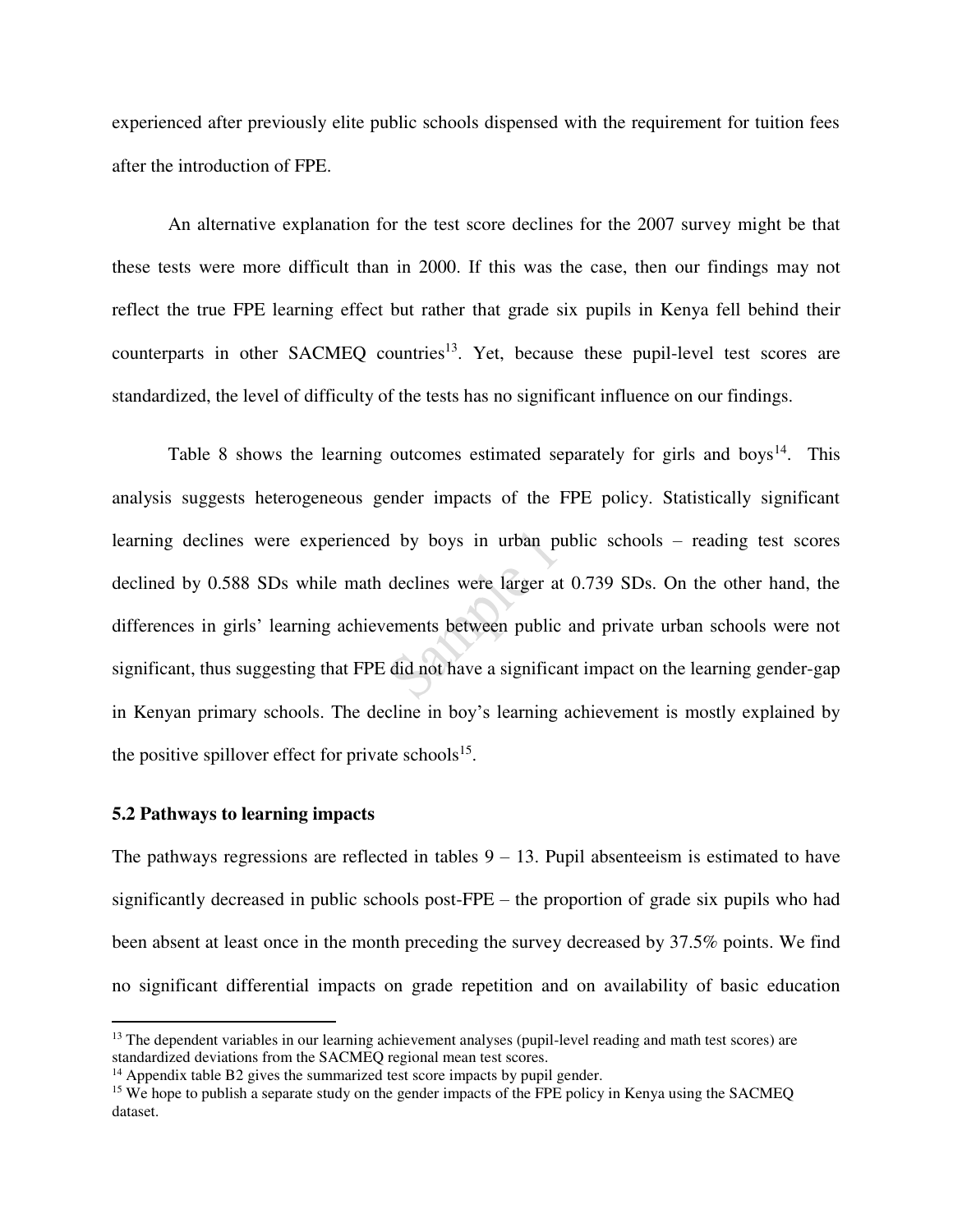materials such as pens, exercise books and geometry sets. Table 10 shows the grade six reading and math teacher pathways – teacher test score, teacher effort and frequency of giving in-class written tests. We find no significant differential impacts on grade six teachers' test scores and testing frequency for both subjects. On teacher effort however, reading teachers' extra hours decreased by twelve hours while the decrease for math teachers was even larger at over thirteen hours. We analyze the grade six teacher efforts by school location in table 11. The findings on teacher efforts are consistent with our findings on pupil test scores. Large teacher effort declines occurred in urban schools and resulted from a combination of absolute declines in public schools and positive spillover effects in private schools (see appendix table B3). An alternative explanation for the teacher effort declines might be the curriculum changes that were implemented simultaneously with the FPE policy. However, we find that the absolute teacher effort reductions were quite large representing about 28% decline for reading teachers and over 40% decline for math teachers – these effort reductions represent more than double the proportionate falls in the official weekly teacher workloads.

In tables 12 and 13 we show the estimations for other school-level pathways<sup>16</sup>. We find no significant differential impacts on the pupil-to-teacher ratios (PTR), the proportions of classes held in the open air, school amenities, and teacher absenteeism. On the number of inspections carried out at the school in the two years preceding the survey, we find significant declines in public schools only. This finding suggests that district/provincial authorities did less monitoring and supervision activities in public schools after the introduction of FPE. Concerning local community involvement in school operations, we find that FPE was associated with significant decreases in this measure for public schools. The declines in local community involvement

 $\overline{a}$ 

 $16$  Appendix table B4 gives the summarized impacts for the school pathway variables – school inspections and local community involvement.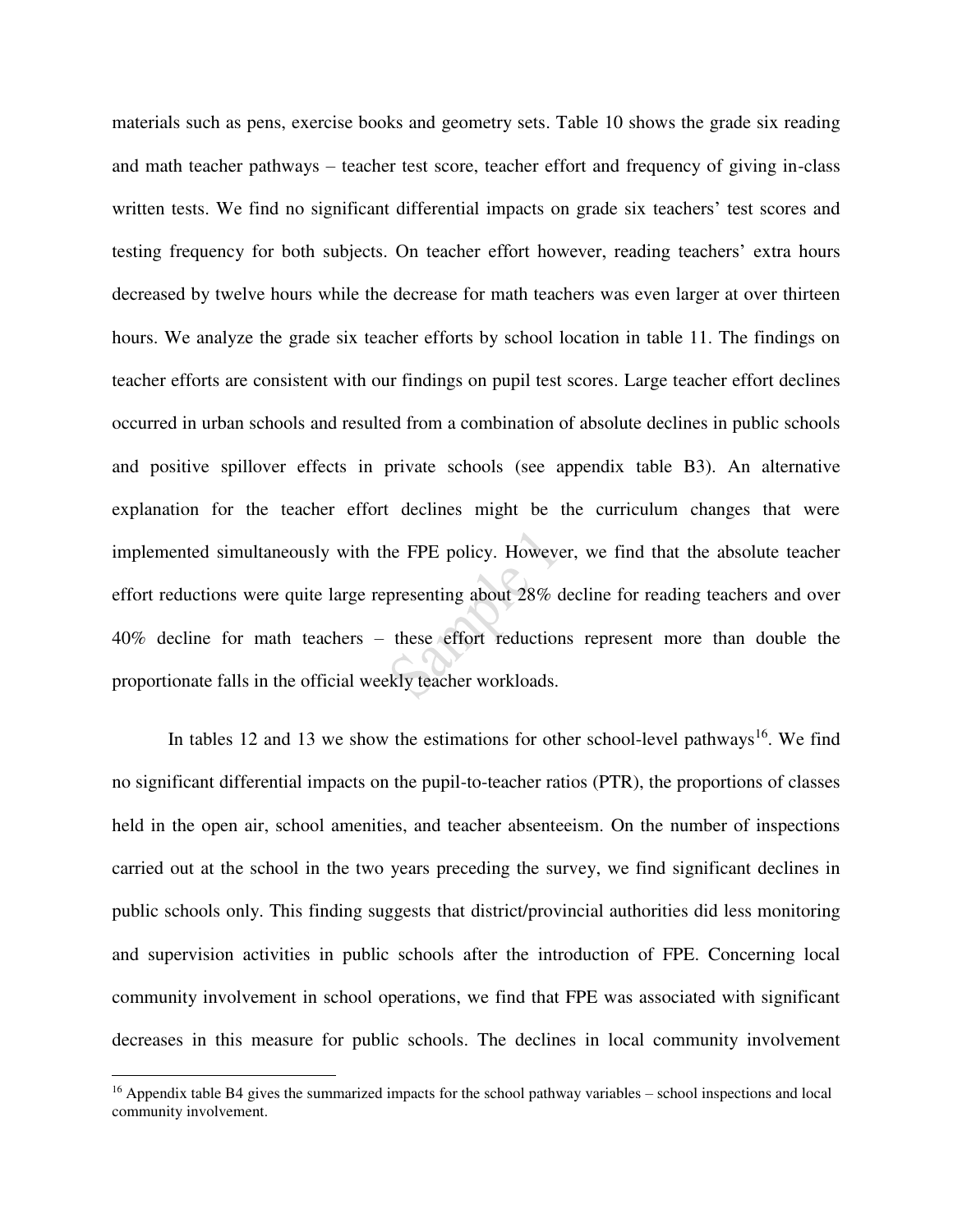mirrored the declines in grade six teacher efforts and in pupil test scores. An alternative explanation of this finding might be that the community involvement variable merely reflects the elimination of tuition fees in public schools. If this is true, then this variable says nothing about the local community's role in teacher efforts rather that, teacher efforts declined in public schools because of reductions in teacher payments resulting from the abolition of mandatory tuition fees payments. First, like in many other countries in SSA, public school teachers in Kenya are recruited and paid by the central government through the ministry of education, science and technology (MOEST). Second, as defined in section 3, our measure for local community involvement includes activities that do not involve any payments by parents to the schools.

#### **6. Discussion and conclusion**

The FPE policy in Kenya outlawed mandatory tuition fees payments for enrolment into public primary schools since January 2003. The objective was to ensure an opportunity for every Kenyan to attain basic education. Through this study, we have assessed the impacts of this policy using grade six pupils' learning achievements in two important areas of cognitive development – literacy and numeracy. Contrary to the existing literature that has highlighted the enrollment benefits of the intervention, we find that conditional on reaching grade six, the intervention was initially associated with large declines in learning achievements for both reading and math. These declines were most pronounced in urban areas where, because of competition for pupils, the quality of private schools significantly improved. We found decreases in local community involvement in school operations, which resulted into reduced school supervision and monitoring that was reflected through large reductions in teacher effort.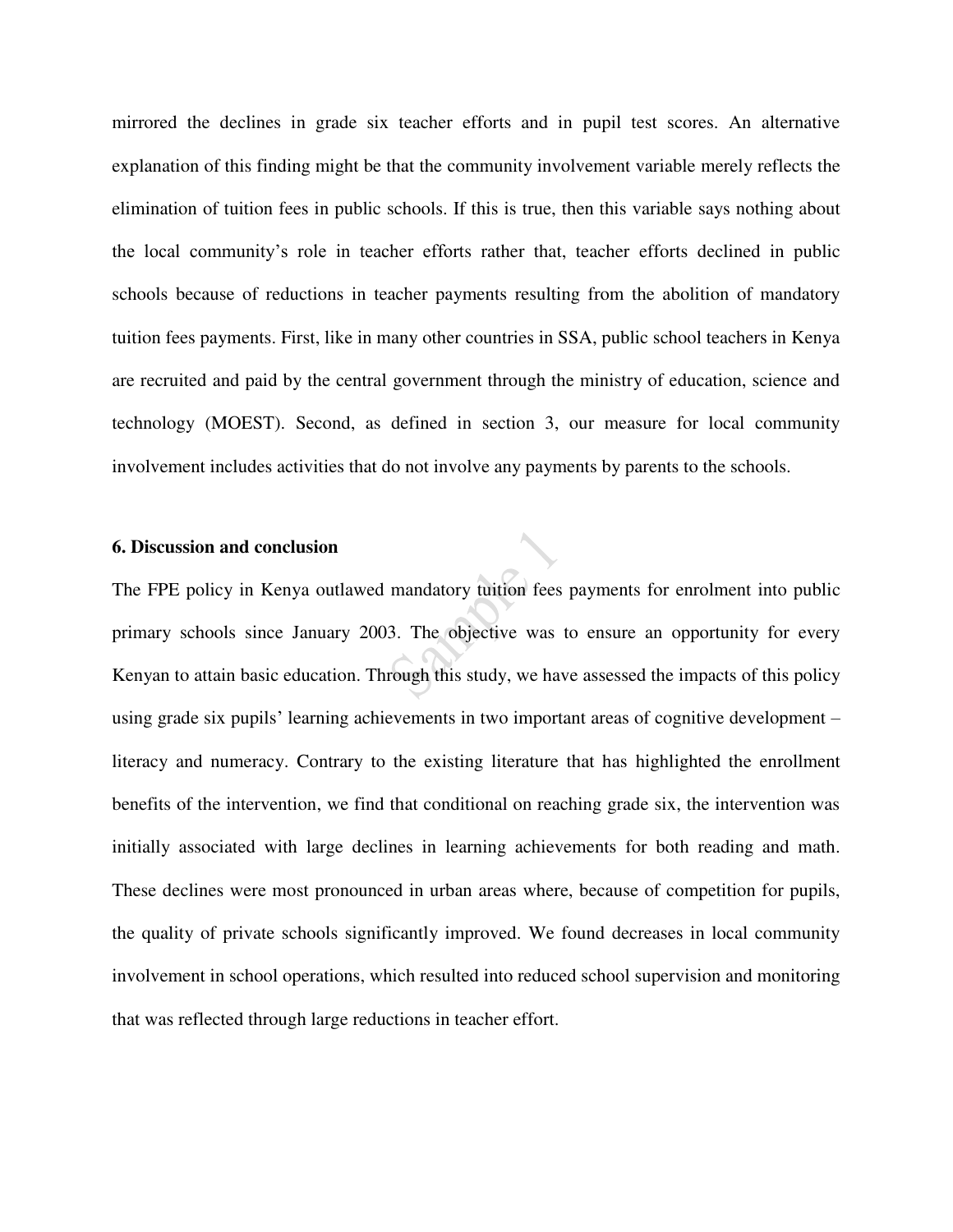Even though the community involvement measure used in this study encompasses a very limited  $\text{scope}^{17}$  - mainly education materials procurements and school infrastructure improvements – the impacts on teacher effort are quite large and highly significant. Using the example of the EDUCO program in El Salvador (Jimenez  $\&$  Sawada, 2014), we would expect even larger effects if community involvement in Kenya involved some direct teacher behavior monitoring roles. This study did not decipher the causal direction of the involvement decline in public schools – it is possible that parents were sidelined from active involvement or that they simply lost interest after the abolition of tuition fee payments, or both. Therefore, empirical studies to supplement the exploratory qualitative work by Nishimura, et al (2009) are needed to enhance our understanding of how to increase teacher efforts and improve pupil learning outcomes. Such studies would also seek to ascertain parents' valuation of the returns to their children's education achievements.

#### **6.1 Conclusion**

 $\overline{a}$ 

As the millennium development goals (MDGs) get replaced by the forthcoming sustainable development goals (SDGs) in the post-2015 development framework, the new target for education development needs to reflect one of the major challenges to meaningful universal education attainment – low learning achievements. This study has quantified the learning attainment declines that were associated with a UPE policy implemented in Kenya, and identified an important policy-relevant pathway. The analysis reveals that to achieve cognitive development through universal primary education policies in some countries of SSA will require the active involvement of all stakeholders – more critically, local communities need to be

<sup>&</sup>lt;sup>17</sup> Our measure for community involvement was dictated by the SACMEQ questionnaire structure. A review of previous school based management (SBM) studies reveals that SBM programs involve devolution of authority and responsibility over various aspects of school operations to a specific individual or group of people (Barrera-Osorio, et al. 2009).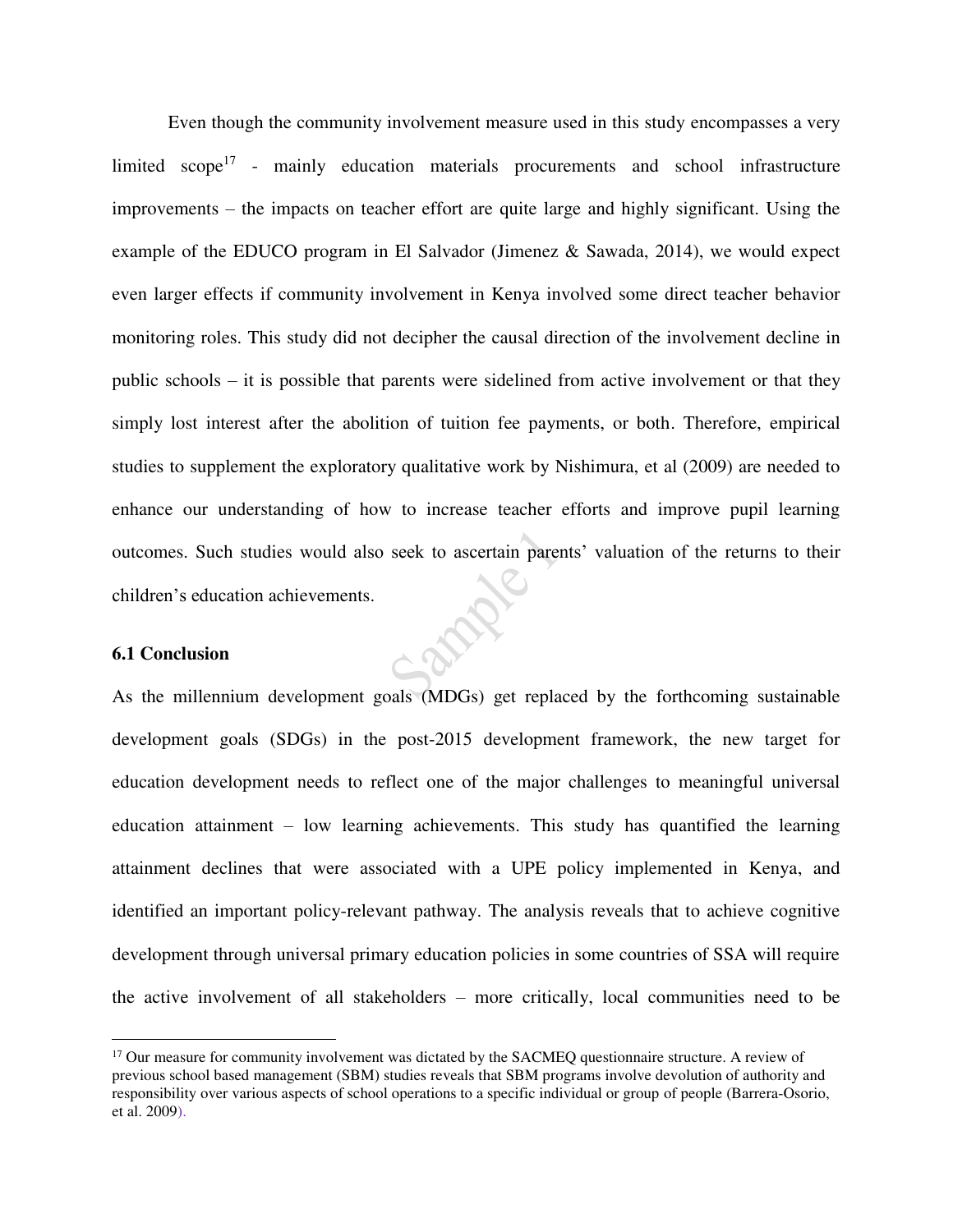involved in school operations at least to ensure local ownership and efficient monitoring of UPE schools.

#### **Acknowledgements**

This paper has benefited from comments made at graduate conferences and seminars held at the National Graduate Institute for Policy Studies (GRIPS), the University of Tokyo, and individual comments from staff of the World Bank Group's Africa region – education unit, in Washington DC. I am also grateful to Mikiko Nishimura, Chikako Yamauchi, Ryuichi Tanaka, Tomoya Matsumoto, Mariko Gakiya, Yuki Tanaka, Paul Kandasamy and two anonymous referees for the guidance and helpful comments/suggestions; to UNESCO's International Institute for Educational Planning (IIEP) and the SACMEQ coordinating center for providing the datasets used in the study. This study forms a part of my PhD dissertation that was submitted at GRIPS in September 2014.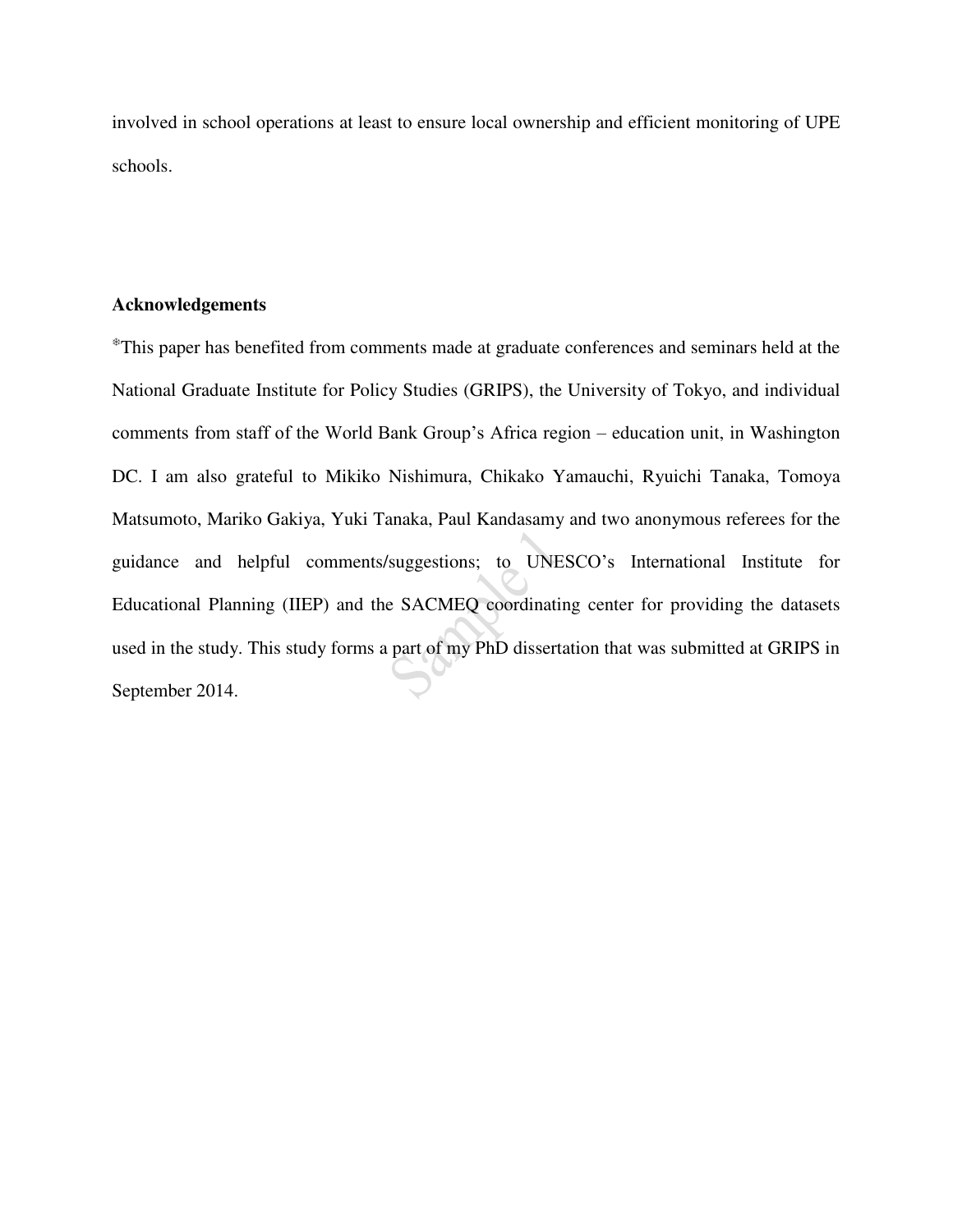### **References**

Angrist, J. D., & Pischke, J.-S. (2009). *Mostly Harmless Econometrics: An empiricist's companion.* Princeton: Princeton press.

Barrera-Osorio, F., Fasih, T., Patrinos, A. H., & Santibanez, L. (2009). *Decentralized Decision-Making in Schools. The Theory and Evidence on School-Based Management.* Washington, D.C.: The World Bank.

Bold, T., Kimenyi, M., Mwabu, G., & Sandefur, J. (2010, December 30). Does abolishing fees reduce school quality? Evidence from Kenya. . *CSAE Working Paper WPS/2011-04* . Oxford, Oxford, UK: Centre for the study of African Economies, University of Oxford.

Deininger, K. (2003). Does cost of schooling affect enrollment by the poor? Universal primary education in Uganda. *Economics of Education Review , 22*, 291-305.

Figlio, D., & Loeb, S. (2011). School Accountability. In *Handbook of the Economics of Education* (pp. 383-421). Stanford: Elsevier.

Glewwe, P., & Jacoby, H. (1994). Student Achievement and Schooling Choice in Low-Income Countries: Evidence from Ghana. *The Journal of Human Resources , 29* (3), 843-864.

Glewwe, P., & Kremer, M. (2006). Schools, Teachers and Education outcomes in Developing Countries. In E. A. Hanushek, & F. Welch, *Handbook of the Economics of Education* (Vol. 2, pp. 945-1017). Elsevier B.V.

Glewwe, P., Ilias, n., & Kremer, M. (2010). Teacher incentives. *American Economic Journal: Applied Economics , 2*, 205-227.

Government of Kenya, MOEST. (2005). *Kenya Education Sector Support Program 2005-2010: Delivering quality education and training to all Kenyans.* Nairobi: Ministry of Education Science and Technology. Accessed from www.iiep.unesco.org on June 2<sup>nd</sup> 2014

Grogan, L. (2008). Universal Primary Education and School Entry in Uganda. *Journal of African Economies , 18* (2), 183-211.

Hoogeveen, J., & Rossi, M. (2013). Enrolment and grade attainment following the introduction of free primary education in Tanzania. *Journal of African economies , 22* (3), 375-393.

Jimenez, E., & Sawada, Y. (2014). Does Community Management Help Keep Children in Schools? Evidence Using Panel Data from El Salvador's EDUCO Program. *Economic Development and Cultural Change , 62* (2), 307-338.

Koretz, D. M. (2002). Limitations in theUse of Achievement Tests as Measures of Educators' Productivity. *The Journal of Human Resources , 37* (4), 752-777.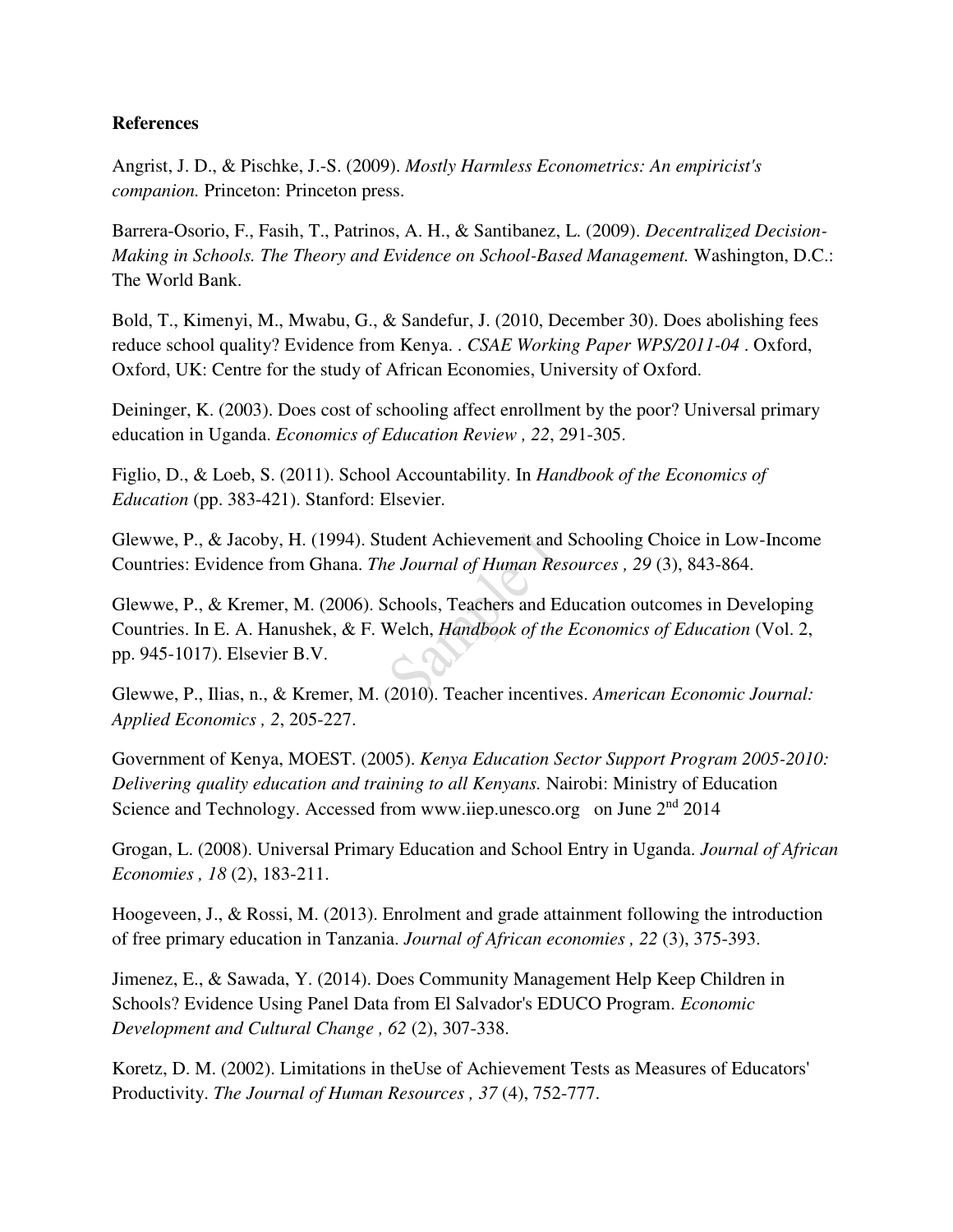Lewin, K. M. (2009, May). Access to Education in Sub-Saharan Africa: Patterns, problems and possibilities. *Comparative Education* , 151-174.

Lucas, A. M., & Mbiti, I. M. (2012a). Access, Sorting, and Achievement: The Short-Run Effects of Free Primary Education in Kenya. *American Economic Journal: Applied Economics , 4* (4), 226-253.

Lucas, A. M., & Mbiti, I. M. (2012b). Does free primary education narrow gender differences in schooling? Evidence from Kenya. *Journal of African economies , 21* (5), 691-722.

MacLeod, B. W., & Miguel, U. (2009, June). Anti-lemons: School reputation and educational quality. Cambridge, Massachusetts, USA.

National bureau of Statistics, Kenya. (2004). *Kenya demographic and health survey 2003.* Nairobi: central bureau of statistics. Accessed from www.dhsprogram.com/publications/publication-FR151-DHS-Final-Reports.cfm on May 2<sup>nd</sup> 2014.

National Bureau of Statistics, Kenya. (2010). *Kenya demographic and health survey 2008-09.* Nairobi: Central bureau of statistics. Accessed from www.dhsprogram.com/publications/publication-FR151-DHS-Final-Reports.cfm on May 2nd 2014.

Nishimura, M., & Yamano, T. (2013). Emerging Private Education in Africa: Determinants of School Choice in Rural Kenya. *World Development , 43*, 266-275.

Nishimura, M., Ogawa, K., Sifuna, N. D., Chimombo, J., Kunje, D., Ampiah, G. J., et al. (2009). A comparative analysis of universal primary education policy in Ghana, Kenya, Malawi, and Uganda. *Journal of international cooperation in education , 12* (1), 143-158.

Nishimura, M., Yamano, T., & Sasaoka, Y. (2008). Impacts of the universal primary education policy on educational attainment and private costs in rural Uganda. *International Journal of Educational Development , 28*, 161-175.

Nzomo, J., Kariuki, M., & Guantai, L. (2001). *The Quality of Primary Education in Kenya: some policy suggestions based on a survey of schools.* Paris: UNESCO-IIEP.

Oketch, M., & Somerset, a. (2010). *Free primary education and after in Kenya: Enrolment impact, quality effects, and the transition to secondary school. Research monograph number 37.* University of Sussex.

Oketch, M., Mutisya, M., Ngware, M., & Ezeh, A. C. (2010). Why are there proportionately more poor pupils enrolled in non-state schools in urban Kenya in spite of FPE policy? *International Journal of Educational Development* , 23-32.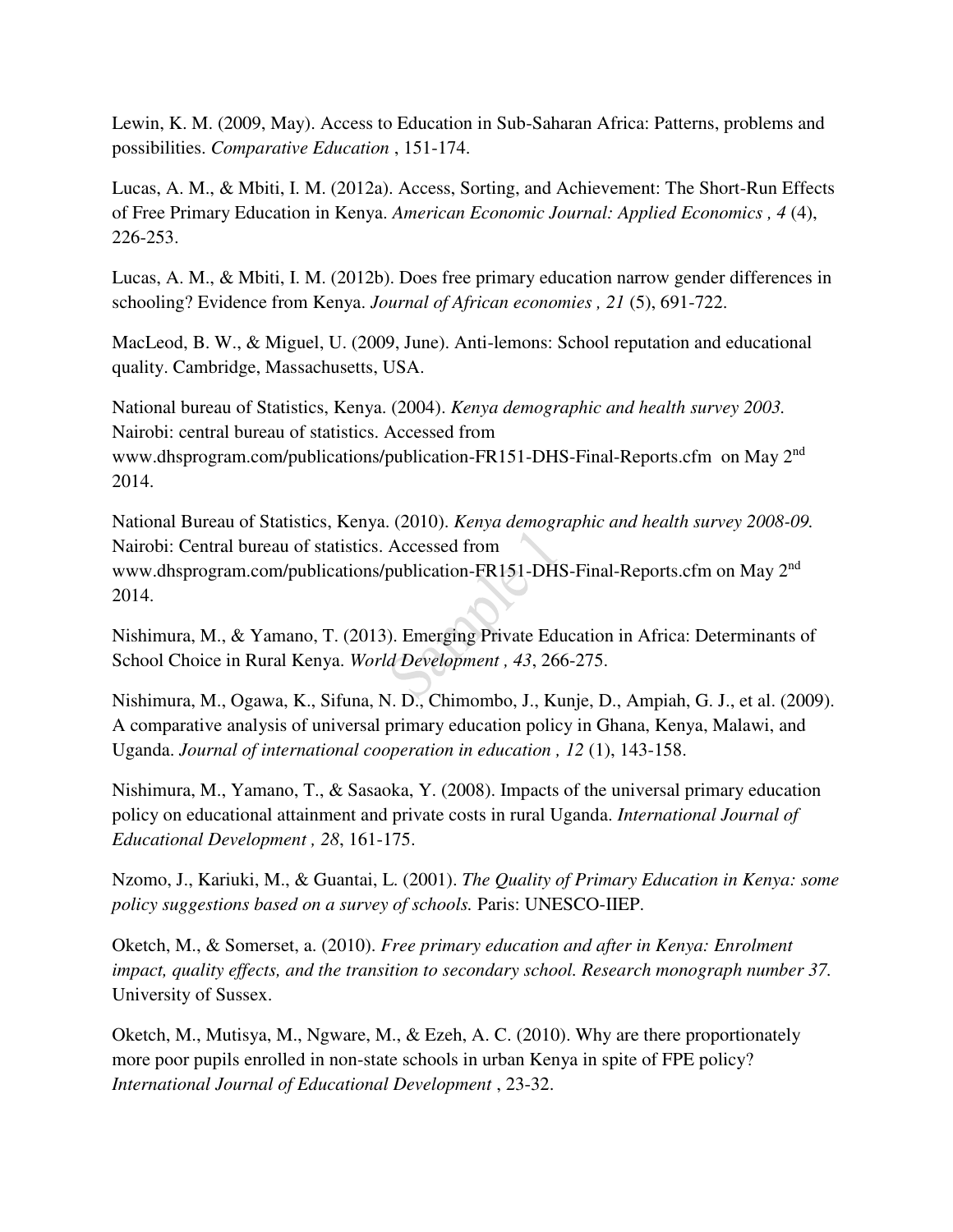Reinikka, R., & Svensson, J. (2004). Local Capture: Evidence from a Central Government Transfer Program in Uganda. *The Quarterly Journal of Economics , 119* ( 2), 679-705.

Sasaoka, Y., & Nishimura, M. (2010). Does universal primary education policy weaken decentralization? Participation and accountability frameworks in East Africa. *Compare , 40* (1), 79-95.

Suzuki, I. (2002). Parental participation and accountability in primary schools in Uganda. *Compare , 32* (2), 243-259.

The World Bank (2011). *Education Strategy 2020: investing in people's knowledge and skills to promote development.* Washington, DC: World Bank Group.

Tooley, J. (2007). Private schools for the poor: Implications for Commonwealth Ministers of Education. In Commonwealth, *Commonwealth education partnerships 2007.* (pp. 137-140). London: Commonwealth secretariat.

Tooley, J., & Dixon, P. (2005). *Private Education is good for the poor: A study of private schools serving the poor in low-income countries.* Washington, DC: CATO institute.

UNESCO. (2005). *Education for All Global Monitoring Report. The Quality Imperative.* Paris: UNESCO Publishing.

Wamala, R., Kizito, O. S., & Jjemba, E. (2013). Academic Achievement of Ugandan Sixth Grade Students: Influence of Parents' Education Levels. *Contemporary Issues in Education Research , 6* (1), 133-142.

Wanyama, M. P., & Koskey, N. J. (2013). Education reforms in Kenya for innovation. *International Journal of Humanities and Social Science , 3* (9), 123-145.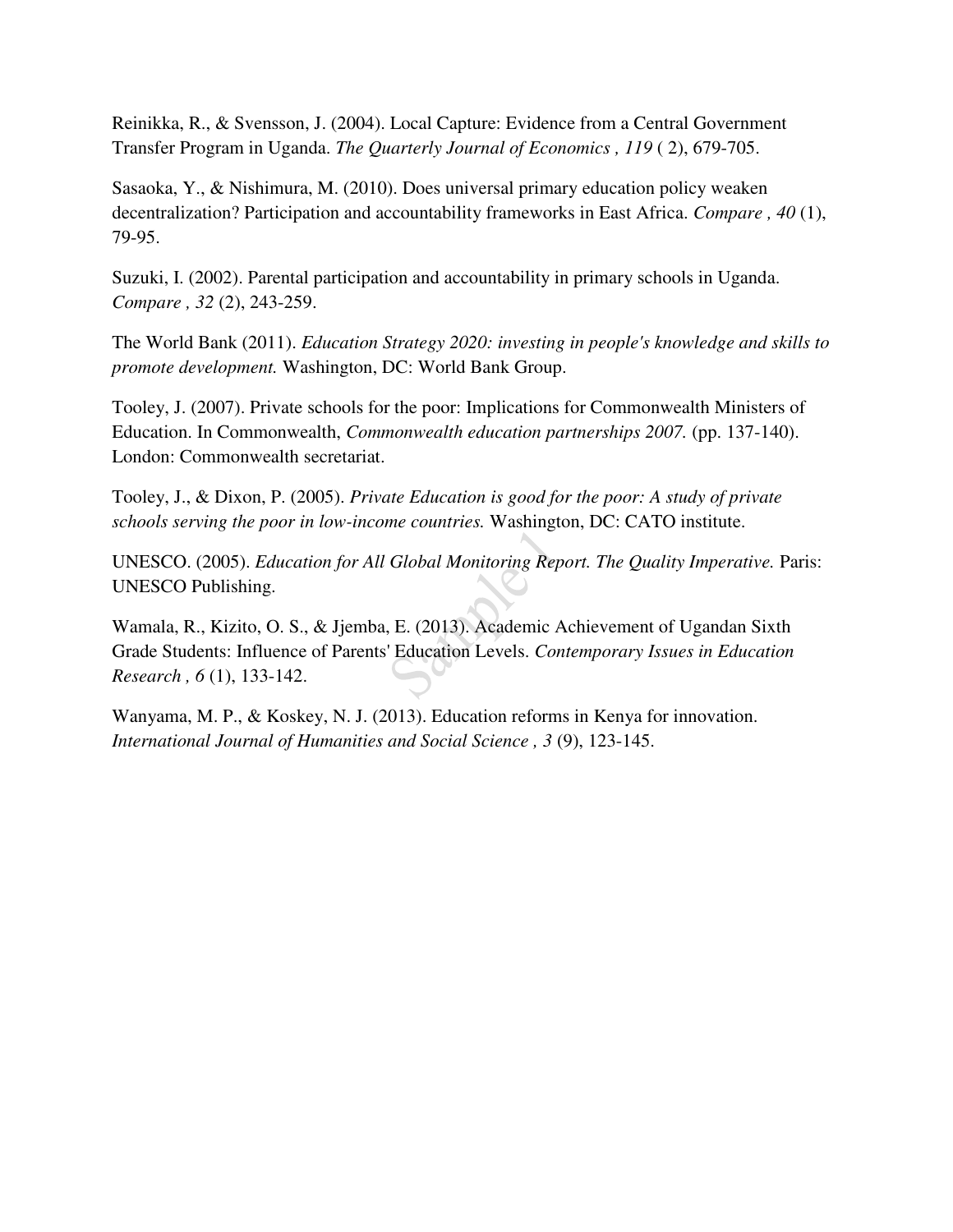

Sant

*Figure 1*. Pupil reading test score trends. *Source*: SACMEQ 1, 2, 3 data sets.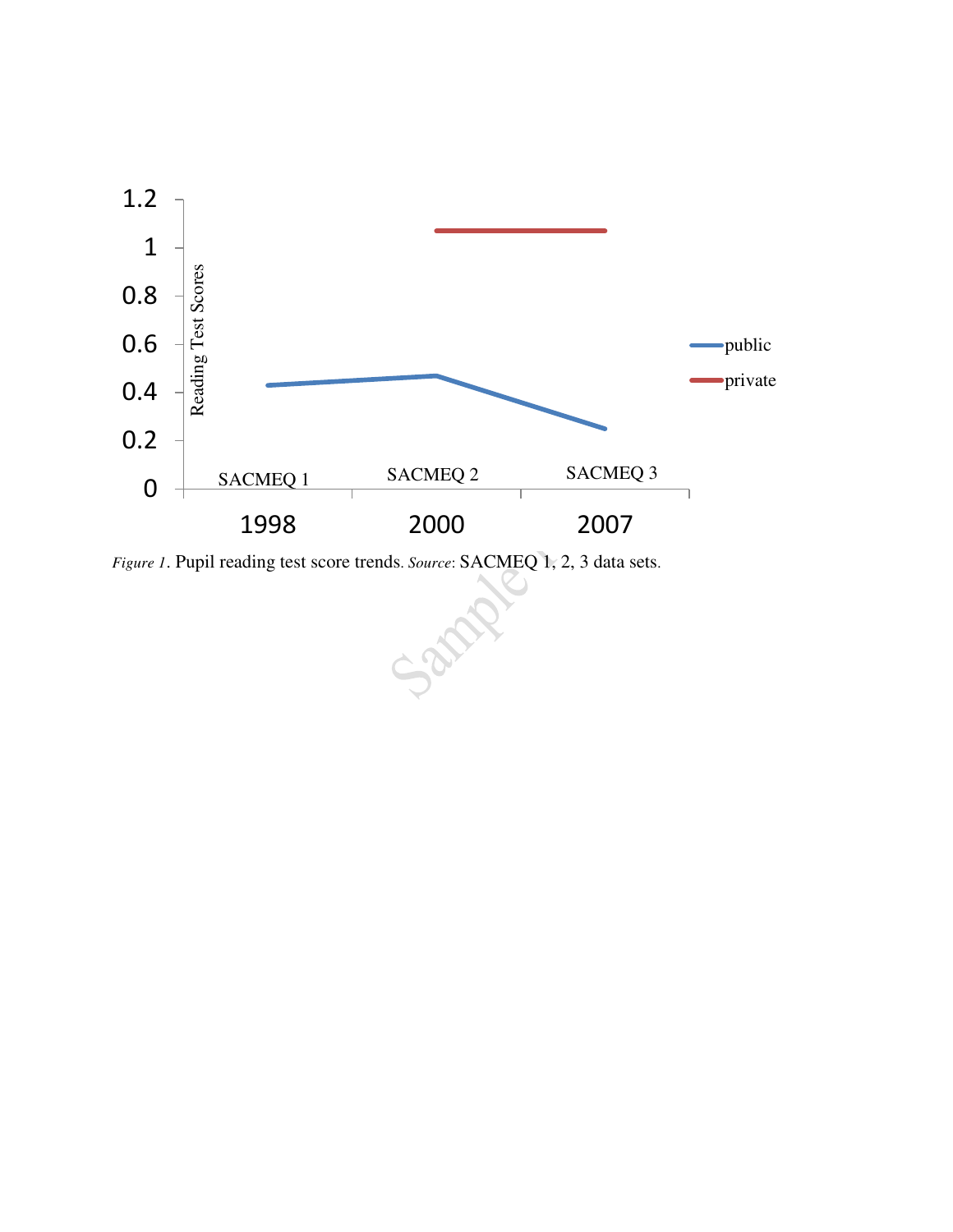|                             | 2002    | 2003    |
|-----------------------------|---------|---------|
|                             | percent | percent |
| <b>Gross Enrolment Rate</b> | 91.6    | 106.9   |
| Net Enrolment Rate          | 61.8    | 74.2    |
| Pupil-Teacher Ratio         | 34.4    | 38.0    |
| Girls share                 | 48.4    | 48.5    |
| Net Enrolment for Girls     | 62.1    | 74.2    |
| Net Enrolment for Boys      | 61.6    | 74.2    |

Table 1 Education Statistics Before and After FPE Introduction

*Source:* World development indicators, 2014

Table 2



Pupil Standardized Test Score Summaries and Mean Differences

|         |         | Reading   |         | Math       |         |            |
|---------|---------|-----------|---------|------------|---------|------------|
|         | Mean    | 2000-1998 | Mean    | 2007-2000  | Mean    | 2007-2000  |
|         | (1998)  |           | (2000)  |            | (2000)  |            |
| Public  | 0.43    | $0.04*$   | 0.47    | $-0.22***$ | 0.60    | $-0.19***$ |
| Private |         |           | 1.07    | 0.02       | 1.13    | $0.18*$    |
| Diff.   |         |           | $-0.62$ | $-0.22$    | $-0.53$ | $-0.36$    |
| Rural   | 0.27    | $0.09***$ | 0.36    | $-0.22***$ | 0.56    | $-0.18***$ |
| Urban   | 0.65    | 0.01      | 0.67    | $-0.04$    | 0.74    | $-0.02$    |
| Diff.   | $-0.38$ | 0.09      | $-0.30$ | $-0.22$    | $-0.18$ | $-0.18$    |

*Source:* Author's own computations from Kenya's SACMEQ 1, 2 and 3 datasets

\*\*\* 1% level of significance; \*\* 5% level of significance; \* 10% level of significance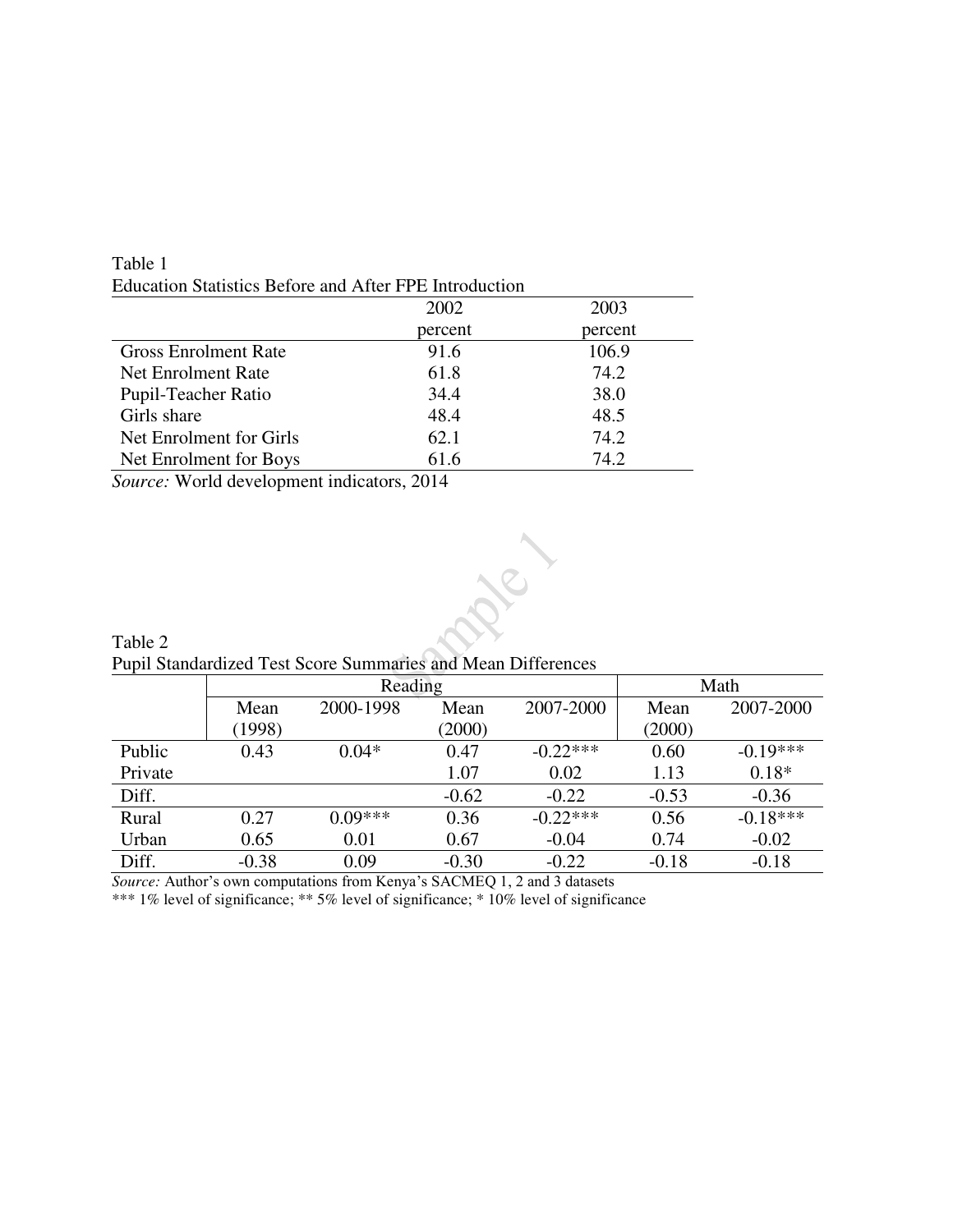| Variable                       |        | mean 1998 |       |            | Diff: 2000-1998 |            |             |            | Diff: 2007-2000 |            |            |
|--------------------------------|--------|-----------|-------|------------|-----------------|------------|-------------|------------|-----------------|------------|------------|
|                                |        |           |       |            |                 |            | Private     |            |                 |            |            |
|                                | Public | Rural     | Urban | Public     | Rural           | Urban      | (mean 2000) | Public     | Private         | Rural      | Urban      |
| Pupil Age                      |        |           |       |            |                 |            |             |            |                 |            |            |
| (years)                        | 13.75  | 14.07     | 13.31 | 0.07       | $-0.09*$        | $0.24***$  | 12.93       | $-0.03$    | 0.02            | $-0.16***$ | 0.01       |
| Repeat dummy                   | 0.62   | 0.69      | 0.52  | $-0.02*$   | $-0.03*$        | $-0.03$    | 0.48        | $-0.11***$ | $-0.15***$      | $-0.17***$ | $-0.09***$ |
| Parent education               | 8.16   | 7.38      | 9.23  | 0.07       | $0.62***$       | $-0.62***$ | 10.61       | $-1.68***$ | $-2.33***$      | $-1.50***$ | $-1.61***$ |
| Scholastics<br>Home            | 3.49   | 3.42      | 3.58  | $-0.17***$ | $-0.13**$       | $-0.23***$ | 4.08        | $-0.79***$ | $-1.09***$      | $-0.79***$ | $-0.77***$ |
| Possessions<br>Teacher extra   | 0.38   | 0.29      | 0.48  | $-0.09***$ | $-0.03***$      | $-0.16***$ | 0.64        | $0.21***$  | 0.00            | $0.17***$  | $0.26***$  |
| hours<br>Weekly written        | 10.39  | 11.11     | 9.77  | 8.11***    | $7.45***$       | $8.65***$  | 20.56       | $-6.31***$ | $-6.61$         | $-6.66***$ | $-5.47***$ |
| test                           | 0.57   | 0.65      | 0.49  | $0.14***$  | 0.06            | $0.19***$  | 0.67        | $-0.39***$ | $-0.29$         | $-0.39***$ | $-0.37***$ |
| Weekly load<br>School          | 35.02  | 36.57     | 33.69 | $4.58***$  | $3.91***$       | 4.69***    | 39.33       | $-3.92***$ | $-8.86***$      | $-4.96***$ | $-3.77**$  |
| Amenities                      | 0.43   | 0.36      | 0.53  | 0.00       | $0.03*$         | $-0.04$    | 0.51        | 0.01       | 0.03            | 0.01       | 0.05       |
| School Size<br>Pupil-Teacher   | 564.60 | 452.9     | 713   | $-27.10$   | 20.14           | $-75.42$   | 426.6       | 48.30      | 4.31            | 47.58      | 85.46      |
| ratio                          | 32.72  | 33.67     | 31.46 | 1.54       | 0.89            | 2.37       | 26.07       | $10.14***$ | 1.56            | 9.59***    | $7.42***$  |
| Complete classes<br>Incomplete | 0.80   | 0.72      | 0.92  | $0.05*$    | $0.09**$        | 0.00       | 0.96        | $-0.03$    | $-0.19**$       | $-0.03$    | $-0.04$    |
| classes                        | 0.18   | 0.25      | 0.07  | $-0.05*$   | $-0.09**$       | 0.00       | 0.03        | 0.03       | $0.21**$        | 0.04       | 0.04       |

Table 3 Descriptive Statistics and Mean Differences – Pupil, Teacher and School Variables

Source: Author's own computations from Kenya's SACMEQ 1, 2 and 3 datasets. \*\*\* 1% level of significance; \*\* 5% level of significance; \* 10% level of significance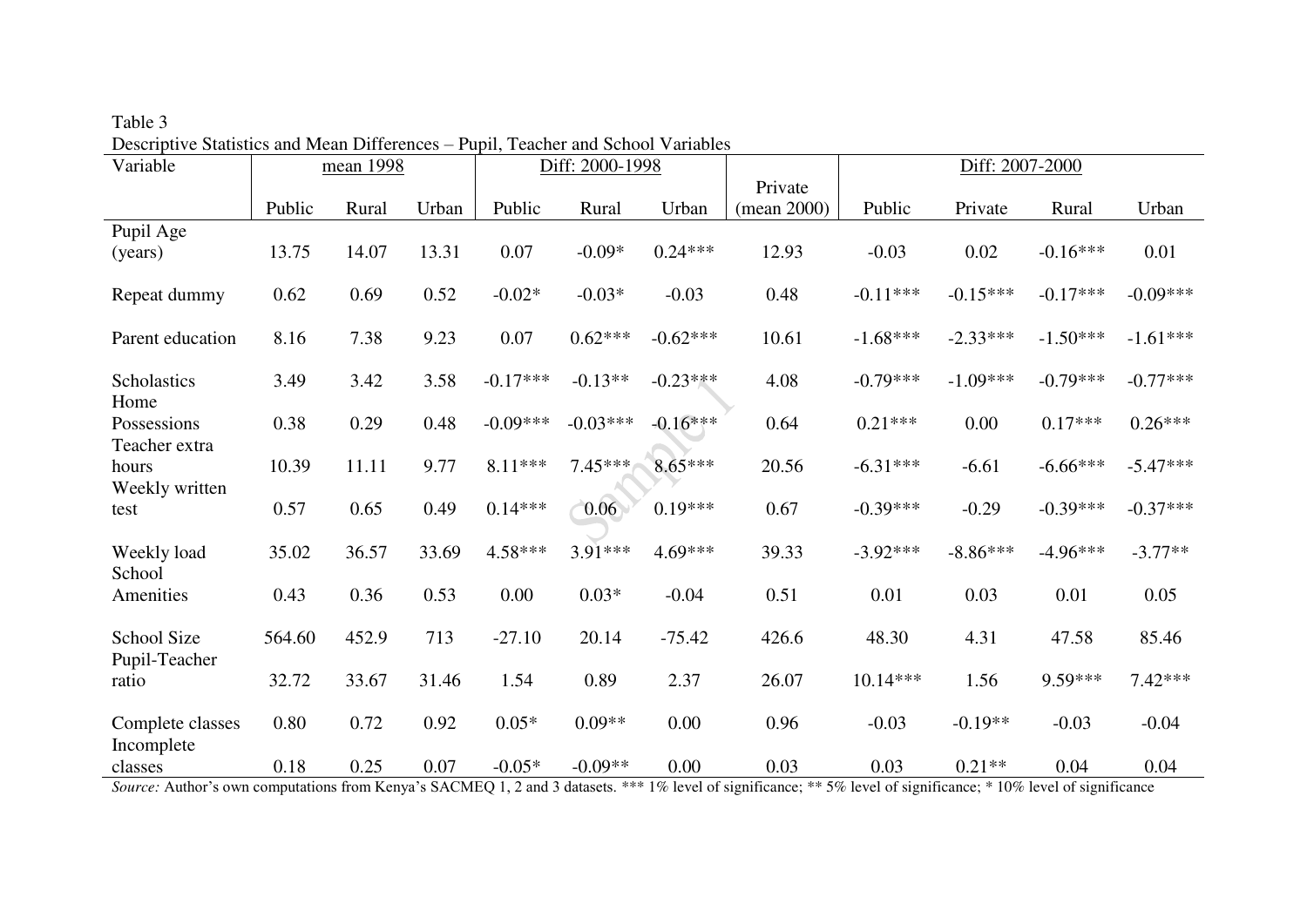| Variable                            |        | mean 2000 |       |       |                 |            | Diff: 2007-2000 |            |
|-------------------------------------|--------|-----------|-------|-------|-----------------|------------|-----------------|------------|
|                                     | Public | Private   | Rural | Urban | Public          | Private    | Rural           | Urban      |
| Speaks English                      |        |           |       |       |                 |            |                 |            |
| outside school                      | 0.88   | 0.95      | 0.86  | 0.91  | $0.03***$       | $-0.01$    | $0.03***$       | $0.04***$  |
| Takes Extra lessons                 | 0.86   | 0.74      | 0.87  | 0.83  | $-0.18***$      | $-0.04$    | $-0.20***$      | $-0.13***$ |
| Repeating grade six                 | 0.16   | 0.10      | 0.19  | 0.11  | $-0.02***$      | $-0.01$    | $-0.05***$      | $-0.01$    |
| Absent last month                   | 0.47   | $-0.00$   | 0.48  | 0.42  | $-0.18***$      | $0.25***$  | $-0.16***$      | $-0.19***$ |
| Homework help                       | 0.87   | 0.89      | 0.83  | 0.91  | $-0.04***$      | $-0.07**$  | $-0.02**$       | $-0.05***$ |
| Regular meals<br>Teacher test-score | 0.85   | 0.93      | 0.82  | 0.88  | $-0.04***$      | $-0.16***$ | $-0.01$         | $-0.09***$ |
| (read)<br>Teacher test-score        | 0.69   | 0.81      | 0.69  | 0.69  | $-0.07$         | 0.03       | $-0.12$         | 0.04       |
| (math)                              | 1.47   | 2.04      | 1.57  | 1.41  | $-0.48***$      | $-0.89*$   | $-0.54***$      | $-0.43***$ |
| New reading teacher                 | 0.13   | 0.56      | 0.19  | 0.09  | $0.17***$       | 0.13       | $0.15**$        | $0.23***$  |
| New math teacher                    | 0.19   | 0.22      | 0.22  | 0.17  | $\bigcirc$ 0.03 | 0.15       | 0.03            | 0.06       |
| years trained (read)                | 2.05   | 2.11      | 2.08  | 2.03  | 0.04            | $-0.59$    | $-0.19*$        | $0.26**$   |
| years trained (math)                | 2.09   | 1.88      | 2.15  | 1.99  | 0.00            | $-0.61$    | $-0.10$         | $-0.04$    |
| termly evaluation<br>(read)         | 0.18   | 0.22      | 0.18  | 0.19  | 0.04            | 0.04       | 0.04            | 0.05       |
| termly evaluation<br>(math)         | 0.16   | 0.13      | 0.16  | 0.17  | $0.11**$        | $-0.01$    | $0.09*$         | 0.08       |
| School inspections                  | 15     | 9.38      | 14.32 | 15.33 | $-9.88***$      | $-2.43$    | $-9.42***$      | $-9.33***$ |
| Community<br>involvement            | 15.72  | 13.13     | 16.01 | 15.09 | $-4.12***$      | $-1.23$    | $-4.51***$      | $-3.23***$ |
| Community<br>importance             | 0.18   | 0.11      | 0.19  | 0.16  | $-0.12***$      | $-0.11$    | $-0.14***$      | $-0.12**$  |
| Head teacher<br>experience (years)  | 20.32  | 17.50     | 19.61 | 20.96 | $1.15*$         | $-2.66$    | 0.59            | 0.95       |
| Permanent teachers'<br>proportion   | 0.95   | 0.85      | 0.95  | 0.93  | $-0.07***$      | $-0.25$    | $-0.10***$      | $-0.08**$  |
| Female teachers'<br>proportion      | 0.47   | 0.40      | 0.38  | 0.57  | $0.00\,$        | 0.09       | 0.01            | 0.04       |
| Female students'<br>proportion      | 0.47   | 0.52      | 0.48  | 0.45  | 0.01            | $-0.06$    | $-0.00$         | 0.03       |
| Grade six size                      | 67.32  | 58.25     | 53.54 | 84.32 | 4.88            | 60.91      | $-1.08$         | 35.29**    |
| Female grade six<br>proportion      | 0.49   | 0.47      | 0.49  | 0.48  | $-0.00$         | $-0.03$    | $-0.00$         | $-0.01$    |

Table 4 Descriptive Statistics and Mean Differences – Pupil, Teacher and School Variables

*Source:* Author's own computations from Kenya's SACMEQ 2 and 3 datasets.

\*\*\* 1% level of significance; \*\* 5% level of significance; \* 10% level of significance.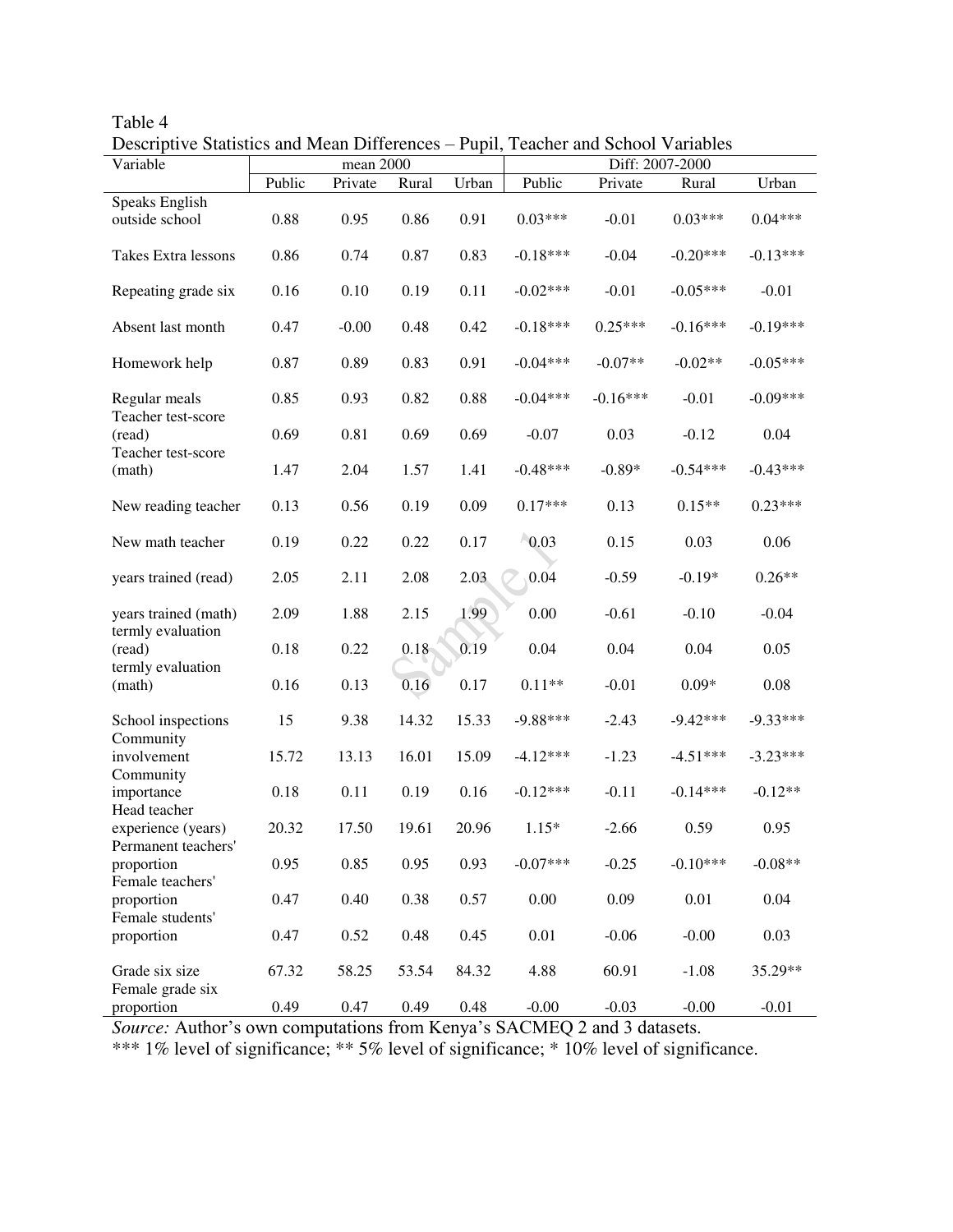|                           | (1)            | (2)            | (3)          |
|---------------------------|----------------|----------------|--------------|
|                           | Private        | Private        | Private      |
| 2007 dummy                | $0.0713***$    | $0.242***$     | $0.274***$   |
|                           | (0.0148)       | (0.0639)       | (0.0640)     |
| <b>Rural School</b>       | $-0.0723***$   | $-0.0297***$   | $-0.0357**$  |
|                           | (0.0112)       | (0.0107)       | (0.0155)     |
| 2007 x Rural              | $-0.0485***$   | $-0.0529***$   | $-0.0468***$ |
|                           | (0.0162)       | (0.0163)       | (0.0154)     |
| Age in years              |                | $-0.00863***$  | $-0.00549*$  |
|                           |                | (0.00299)      | (0.00298)    |
| $2007 \times Age$         |                | $-0.00713*$    | $-0.00799**$ |
|                           |                | (0.00399)      | (0.00392)    |
| Girl                      |                | $-0.00982$     | $-0.00162$   |
|                           |                | (0.00926)      | (0.00896)    |
| $2007 \times$ Girl        |                | $-0.00570$     | $-0.00842$   |
|                           |                | (0.0134)       | (0.0128)     |
| <b>Home Possessions</b>   |                | $0.467***$     | $0.442***$   |
|                           |                | (0.0403)       | (0.0374)     |
| 2007 x Possessions        |                | $-0.315***$    | $-0.314***$  |
|                           |                | (0.0462)       | (0.0429)     |
| <b>Parental Education</b> |                | 0.000851       | 0.000644     |
|                           |                | (0.00110)      | (0.00111)    |
| 2007 x Parent Educ.       |                | $0.00377**$    | $0.00414**$  |
|                           |                | (0.00178)      | (0.00177)    |
| <b>Regular Meals</b>      |                | $-0.00358$     | 0.00588      |
|                           |                | (0.0109)       | (0.0111)     |
| 2007 x Reg. Meals         |                | $-0.0341**$    | $-0.0535***$ |
|                           |                | (0.0163)       | (0.0162)     |
| Constant                  | $0.105***$     | 0.0559         | 0.0121       |
|                           | (0.0101)       | (0.0468)       | (0.0473)     |
| District x Rural          |                |                |              |
| dummies                   | N <sub>o</sub> | N <sub>o</sub> | Yes          |
| Observations              | 5,958          | 5,958          | 5,958        |
| R-squared                 | 0.036          | 0.109          | 0.222        |

Table 5 Determinants of Private School Choice – A Linear Probability Model

\*significant at 10%; \*\* significant at 5%; \*\*\* significant at 1%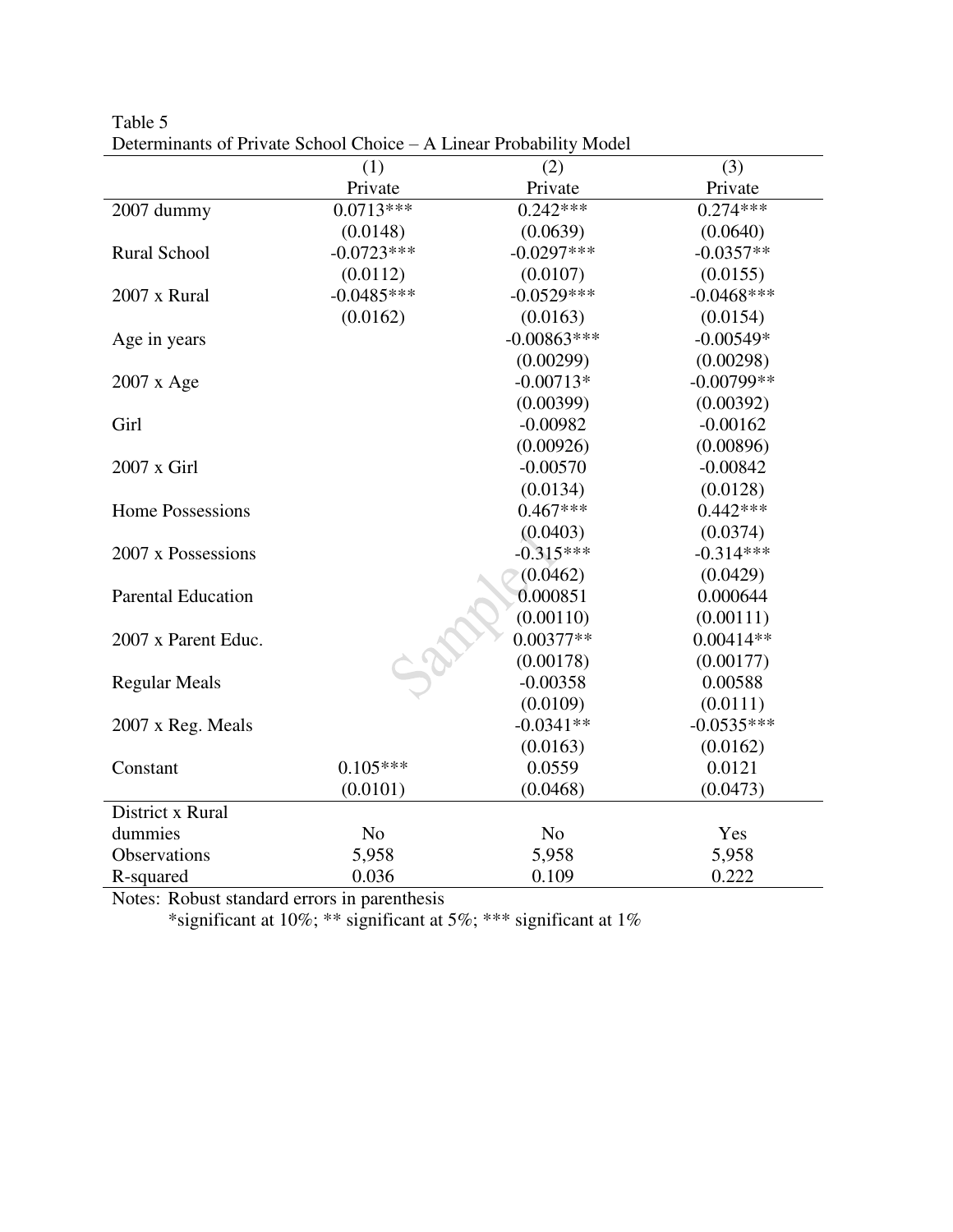|                     |                | Reading        |            |                | Math           |            |
|---------------------|----------------|----------------|------------|----------------|----------------|------------|
|                     | (1)            | (2)            | (3)        | (1)            | (2)            | (3)        |
| Public school       | $-0.623**$     | $-0.206$       | $-0.177$   | $-0.526**$     | $-0.250$       | $-0.216$   |
|                     | (0.260)        | (0.154)        | (0.183)    | (0.213)        | (0.153)        | (0.173)    |
| 2007 dummy          | 0.0204         | 0.0499         | 0.105      | 0.175          | 0.194          | 0.262      |
|                     | (0.309)        | (0.192)        | (0.213)    | (0.254)        | (0.199)        | (0.213)    |
| 2007 x Public       | $-0.241$       | $-0.350*$      | $-0.415**$ | $-0.362$       | $-0.424**$     | $-0.510**$ |
|                     | (0.308)        | (0.183)        | (0.204)    | (0.253)        | (0.191)        | (0.206)    |
| Rural school        |                | 0.258          | $-0.0297$  |                | 0.411          | $-0.00542$ |
|                     |                | (0.513)        | (0.593)    |                | (0.474)        | (0.545)    |
| Constant            | $1.074***$     | $1.832***$     | 1.794 ***  | $1.125***$     | $1.621***$     | $1.575***$ |
|                     | (0.267)        | (0.555)        | (0.573)    | (0.219)        | (0.513)        | (0.525)    |
| Other controls      | N <sub>o</sub> | Yes            | Yes        | N <sub>o</sub> | Yes            | Yes        |
| District x Rural    | N <sub>o</sub> | N <sub>o</sub> | Yes        | N <sub>0</sub> | N <sub>o</sub> | Yes        |
| dummies             |                |                |            |                |                |            |
| <b>Observations</b> | 5,958          | 5,958          | 5,958      | 5,958          | 5,958          | 5,958      |
| R-squared           | 0.071          | 0.207          | 0.291      | 0.078          | 0.163          | 0.233      |

Table 6 Impacts of FPE on Pupils' Standardized Test Scores

\*significant at 10%; \*\* significant at 5%; \*\*\* significant at 1%

Other controls: Pupil's age, gender, meals, home possessions and parental education

 $\rightarrow$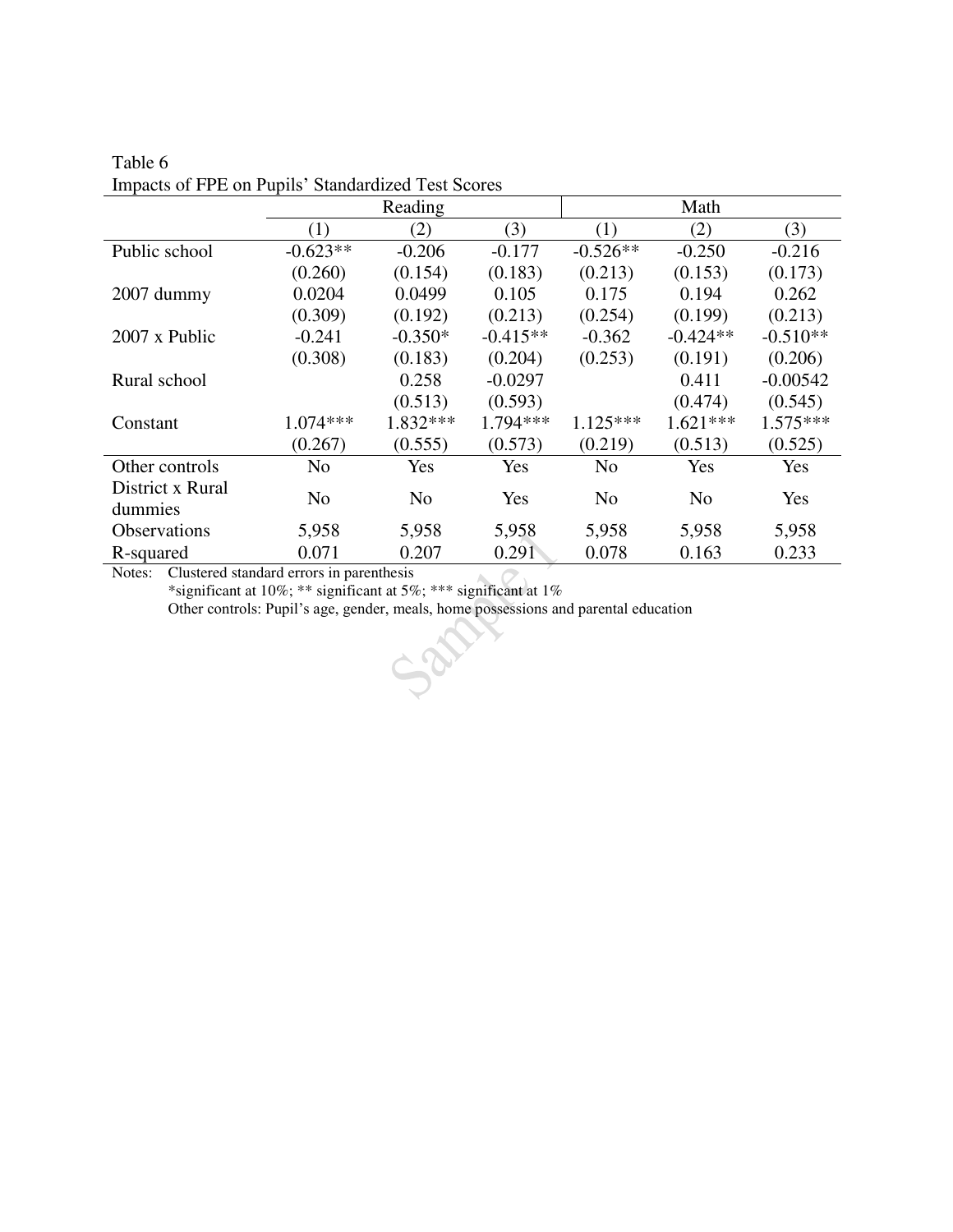|                             |                | Reading        |            |                | Math           |             |
|-----------------------------|----------------|----------------|------------|----------------|----------------|-------------|
|                             | (1)            | (2)            | (3)        | (1)            | (2)            | (3)         |
| Public school               | $-0.421$       | $-0.102$       | $-0.102$   | $-0.406$       | $-0.183$       | $-0.183$    |
|                             | (0.336)        | (0.187)        | (0.188)    | (0.273)        | (0.184)        | (0.185)     |
| 2007 dummy                  | 0.232          | 0.202          | 0.202      | 0.401          | $0.384*$       | $0.384*$    |
|                             | (0.410)        | (0.217)        | (0.218)    | (0.312)        | (0.229)        | (0.230)     |
| $2007 \times$ Public        | $-0.369$       | $-0.492**$     | $-0.492**$ | $-0.550*$      | $-0.606***$    | $-0.606***$ |
|                             | (0.417)        | (0.195)        | (0.195)    | (0.308)        | (0.199)        | (0.200)     |
| <b>Rural School</b>         | 0.0818         | 0.616          | $1.553**$  | 0.0731         | 0.711          | $1.644**$   |
|                             | (0.490)        | (0.650)        | (0.689)    | (0.414)        | (0.617)        | (0.626)     |
| $2007 \times$ Rural         | $-0.571$       | $-0.452$       | $-0.492$   | $-0.609$       | $-0.536$       | $-0.514$    |
|                             | (0.610)        | (0.387)        | (0.496)    | (0.503)        | (0.403)        | (0.474)     |
| Rural x Public              | $-0.367$       | $-0.337$       | $-0.440$   | $-0.230$       | $-0.231$       | $-0.261$    |
|                             | (0.470)        | (0.282)        | (0.403)    | (0.397)        | (0.302)        | (0.377)     |
| 2007 x Rural x Public       | 0.479          | 0.439          | 0.463      | 0.569          | 0.522          | 0.470       |
|                             | (0.608)        | (0.372)        | (0.488)    | (0.498)        | (0.385)        | (0.468)     |
| Constant                    | 1.047***       | 1.715***       | 1.715***   | $1.102***$     | $1.513***$     | 1.513***    |
|                             | (0.357)        | (0.573)        | (0.576)    | (0.289)        | (0.527)        | (0.529)     |
| Other controls              | N <sub>o</sub> | Yes            | Yes        | No             | Yes            | Yes         |
| District x Rural<br>dummies | N <sub>o</sub> | N <sub>o</sub> | <b>Yes</b> | N <sub>o</sub> | N <sub>o</sub> | Yes         |
| <b>Observations</b>         | 5,958          | 5,958          | 5,958      | 5,958          | 5,958          | 5,958       |
| R-squared                   | 0.105          | 0.208          | 0.292      | 0.094          | 0.166          | 0.234       |

Table 7 Impacts of FPE on Pupils' Standardized Test Scores – saturated model

\*\*\* 1% level of significance; \*\* 5% level of significance; \* 10% level of significance. Other controls: Pupil's age, gender, meals, home possessions and parental education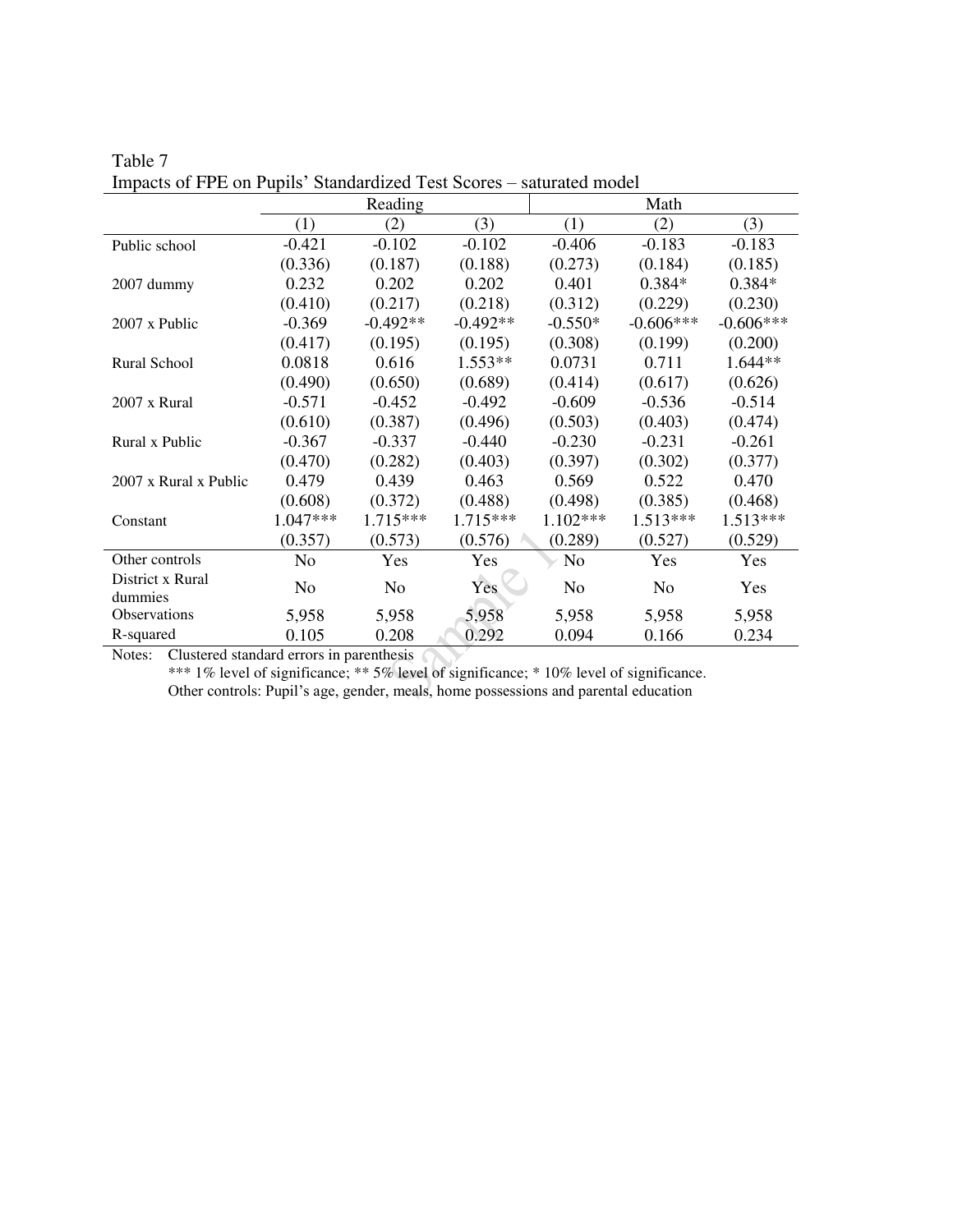|                       |            | Girls      | <b>Boys</b> |             |  |  |
|-----------------------|------------|------------|-------------|-------------|--|--|
|                       | reading    | math       | reading     | math        |  |  |
| Public school         | $-0.113$   | $-0.190$   | $-0.119$    | $-0.202$    |  |  |
|                       | (0.235)    | (0.203)    | (0.146)     | (0.180)     |  |  |
| $2007$ dummy          | $-0.0485$  | 0.170      | $0.359*$    | $0.522**$   |  |  |
|                       | (0.275)    | (0.240)    | (0.182)     | (0.243)     |  |  |
| 2007 x Public         | $-0.304$   | $-0.394$   | $-0.588***$ | $-0.739***$ |  |  |
|                       | (0.275)    | (0.241)    | (0.163)     | (0.227)     |  |  |
| Rural school          | $1.614**$  | $1.631**$  | $1.680***$  | 1.800***    |  |  |
|                       | (0.794)    | (0.646)    | (0.593)     | (0.633)     |  |  |
| 2007 x Rural          | 0.0795     | $-0.0420$  | $-1.050***$ | $-0.915**$  |  |  |
|                       | (0.603)    | (0.530)    | (0.337)     | (0.406)     |  |  |
| Rural x Public        | $-0.253$   | $-0.146$   | $-0.760***$ | $-0.458*$   |  |  |
|                       | (0.497)    | (0.442)    | (0.198)     | (0.254)     |  |  |
| 2007 x Rural x Public | $-0.0815$  | $-0.00454$ | 0.994***    | $0.878**$   |  |  |
|                       | (0.606)    | (0.534)    | (0.337)     | (0.413)     |  |  |
| Constant              | $1.740***$ | 1.312**    | $1.693***$  | $1.510***$  |  |  |
|                       | (0.635)    | (0.502)    | (0.528)     | (0.564)     |  |  |
| Other controls        | Yes        | Yes        | Yes         | Yes         |  |  |
| Dist. x Rural dummies | <b>Yes</b> | Yes        | Yes         | Yes         |  |  |
| Observations          | 2,910      | 2,910      | 3,048       | 3,048       |  |  |
| R-squared             | 0.347      | 0.265      | 0.280       | 0.218       |  |  |

Table 8 Impacts of FPE on Pupils' Standardized Test Scores – by gender

\*significant at 10%; \*\* significant at 5%; \*\*\* significant at 1%

Other controls: Pupil's age, meals, home possessions and parental education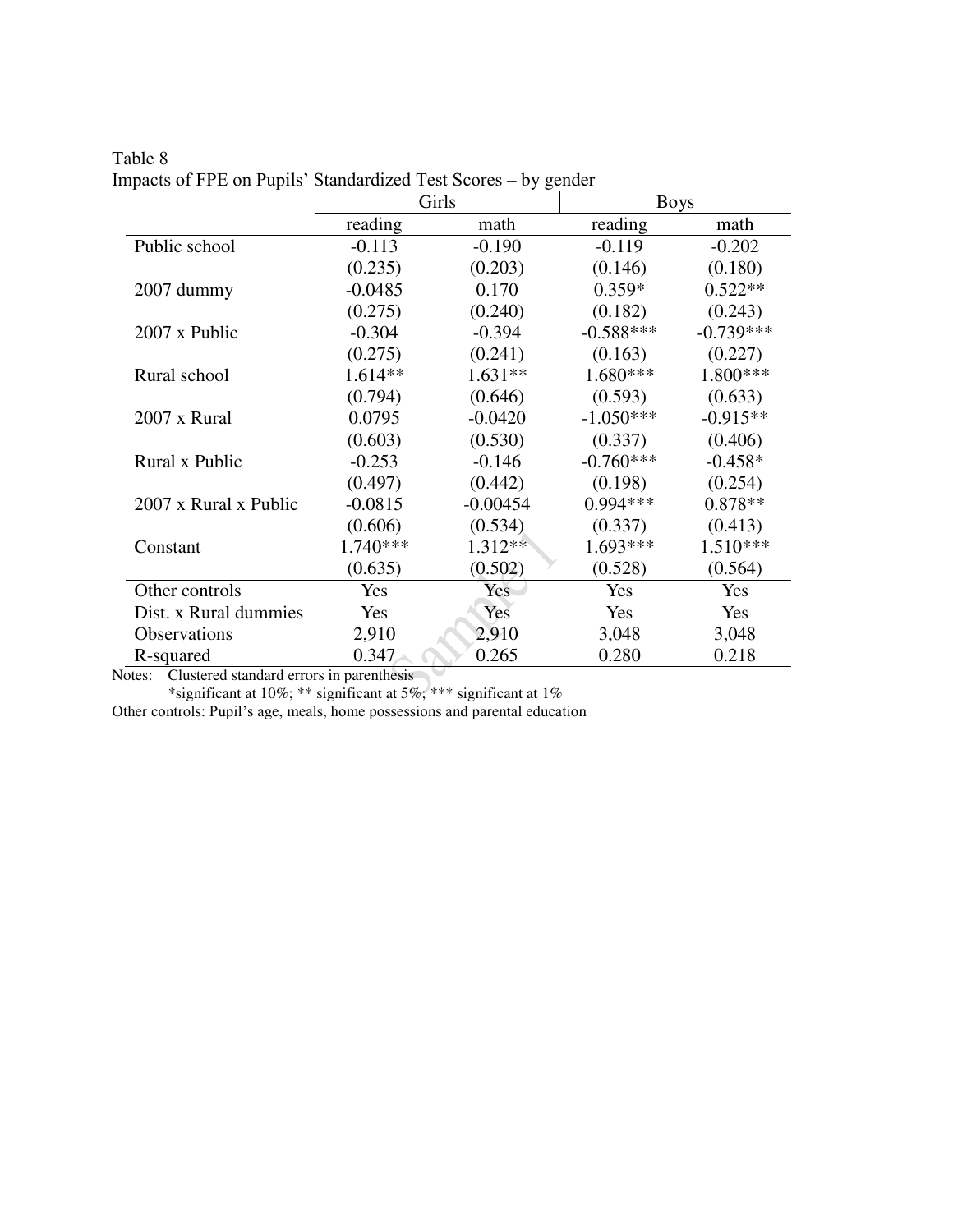|                             | Impacts of FTE on Fupil Abschiedism, Repetition and Scholastics |             |                |              |                    |             |  |  |  |
|-----------------------------|-----------------------------------------------------------------|-------------|----------------|--------------|--------------------|-------------|--|--|--|
|                             | Absent dummy                                                    |             |                | Repeat dummy | <b>Scholastics</b> |             |  |  |  |
|                             | (1)                                                             | (2)         | (1)            | (2)          | (1)                | (2)         |  |  |  |
| Public school               | $0.397***$                                                      | $0.380***$  | 0.00167        | $-0.00631$   | $-0.488***$        | $-0.459***$ |  |  |  |
|                             | (0.0310)                                                        | (0.0483)    | (0.0668)       | (0.0863)     | (0.178)            | (0.161)     |  |  |  |
| $2007$ dummy                | $0.229***$                                                      | $0.196***$  | $-0.166**$     | $-0.160*$    | $-0.937***$        | $-0.948***$ |  |  |  |
|                             | (0.0296)                                                        | (0.0533)    | (0.0743)       | (0.0947)     | (0.275)            | (0.280)     |  |  |  |
| 2007 x Public               | $-0.386***$                                                     | $-0.375***$ | 0.0408         | 0.0461       | 0.0781             | 0.0693      |  |  |  |
|                             | (0.0381)                                                        | (0.0571)    | (0.0765)       | (0.0954)     | (0.268)            | (0.274)     |  |  |  |
| Rural school                | $-0.181$                                                        | $-0.277$    | 0.171          | 0.211        | $-0.158$           | $-0.862**$  |  |  |  |
|                             | (0.193)                                                         | (0.195)     | (0.198)        | (0.213)      | (0.317)            | (0.339)     |  |  |  |
| Constant                    | 0.0151                                                          | 0.0340      | $-0.781***$    | $-0.777***$  | $3.822***$         | $3.806***$  |  |  |  |
|                             | (0.161)                                                         | (0.169)     | (0.164)        | (0.172)      | (0.307)            | (0.293)     |  |  |  |
| Other controls              | Yes                                                             | Yes         | Yes            | Yes          | Yes                | Yes         |  |  |  |
| District x Rural<br>dummies | N <sub>0</sub>                                                  | Yes         | N <sub>0</sub> | Yes          | N <sub>0</sub>     | Yes         |  |  |  |
| <b>Observations</b>         | 5.079                                                           | 5.079       | 5.958          | 5,958        | 5.958              | 5,958       |  |  |  |
| R-squared                   | 0.059                                                           | 0.081       | 0.098          | 0.127        | 0.248              | 0.307       |  |  |  |

| Table 9 |                                                                 |
|---------|-----------------------------------------------------------------|
|         | Impacts of FPE on Pupil Absenteeism, Repetition and Scholastics |

\*\*\* 1% level of significance; \*\* 5% level of significance; \* 10% level of significance Other controls: Pupil's age, gender, meals, home possessions and parental education

| Table 10                                                              |  |  |
|-----------------------------------------------------------------------|--|--|
| Impacts of FPE on Teacher's Test Score, Effort, and Testing Frequency |  |  |

|                      |             | Reading Teacher |            |             | Math teacher |           |
|----------------------|-------------|-----------------|------------|-------------|--------------|-----------|
|                      | Test score  | Effort          | Test       | Test score  | Effort       | Test      |
| Public school        | $-0.493$    | $8.300**$       | 0.0519     | $-0.747***$ | 9.389***     | $-0.0101$ |
|                      | (0.381)     | (3.764)         | (0.322)    | (0.148)     | (3.549)      | (0.261)   |
| 2007 dummy           | $-0.236$    | 5.436           | $-0.346$   | $-0.913***$ | 5.932*       | 0.224     |
|                      | (0.584)     | (4.067)         | (0.329)    | (0.297)     | (3.411)      | (0.300)   |
| $2007 \times$ Public | 0.272       | $-12.10***$     | $-0.125$   | 0.357       | $-13.80***$  | $-0.295$  |
|                      | (0.591)     | (4.450)         | (0.337)    | (0.322)     | (4.218)      | (0.310)   |
| Rural school         | $-1.464***$ | 3.635           | $-0.765**$ | $-1.258***$ | 7.152        | $-0.599*$ |
|                      | (0.530)     | (5.309)         | (0.364)    | (0.358)     | (5.082)      | (0.320)   |
| Constant             | $1.213**$   | $14.76***$      | 0.518      | $2.017***$  | 8.780*       | $0.514*$  |
|                      | (0.531)     | (5.005)         | (0.342)    | (0.314)     | (4.840)      | (0.286)   |
| Other controls       | Yes         | Yes             | Yes        | Yes         | Yes          | Yes       |
| District x Rural     | Yes         | Yes             | Yes        | Yes         | Yes          | Yes       |
| dummies              |             |                 |            |             |              |           |
| <b>Observations</b>  | 298         | 298             | 298        | 298         | 298          | 298       |
| R-squared            | 0.186       | 0.287           | 0.404      | 0.246       | 0.333        | 0.305     |

Notes: Clustered standard errors in parenthesis

\*significant at 10%; \*\* significant at 5%; \*\*\* significant at 1% Other controls: Teacher's gender, experience and living condition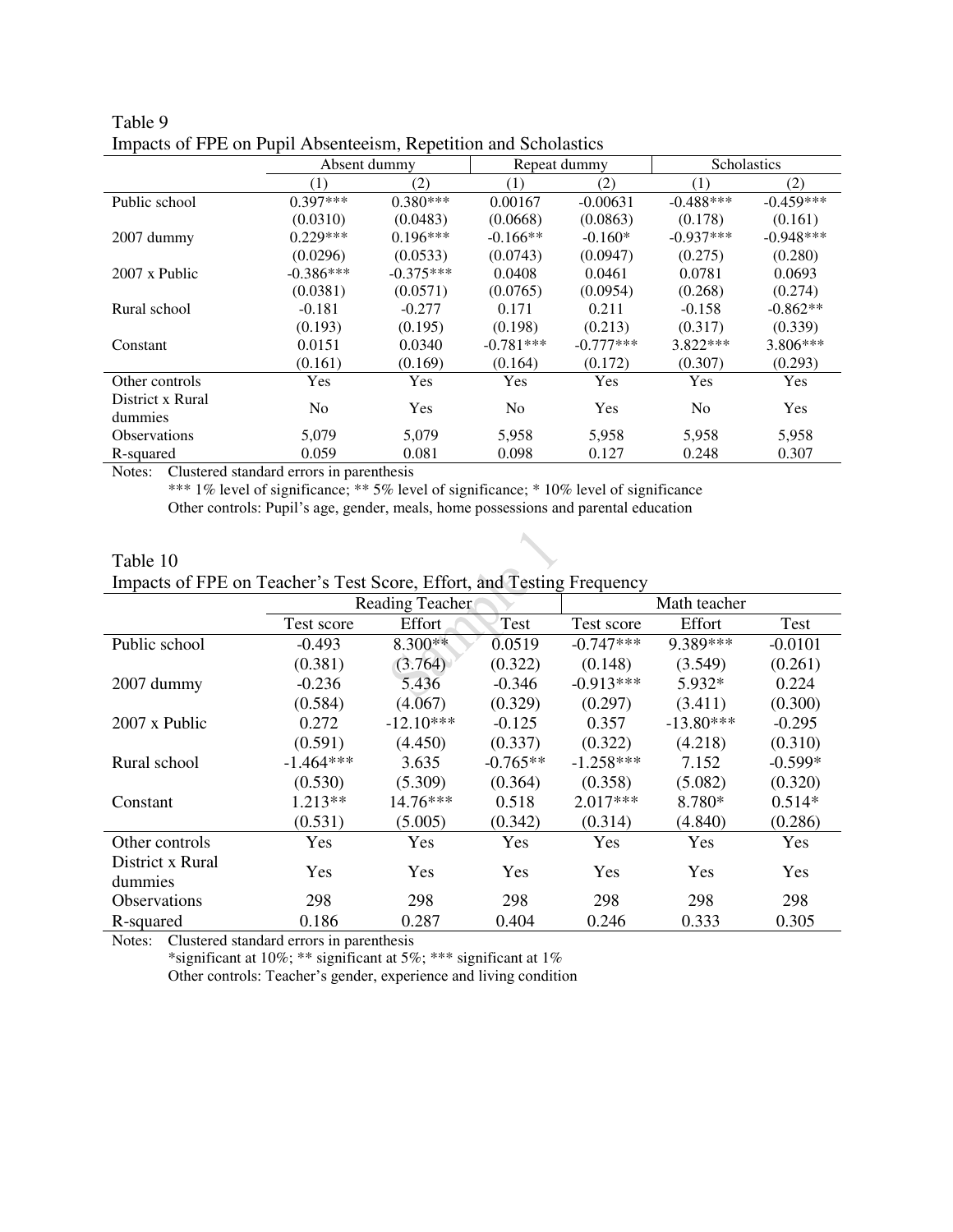|                       | Reading teacher | Math teacher |
|-----------------------|-----------------|--------------|
|                       | Effort          | Effort       |
| Public school         | $7.657*$        | $10.44**$    |
|                       | (4.081)         | (4.811)      |
| 2007 dummy            | 7.987*          | $7.217*$     |
|                       | (4.575)         | (4.064)      |
| 2007 x Public         | $-12.42**$      | $-14.61***$  |
|                       | (4.845)         | (5.448)      |
| <b>Rural School</b>   | 1.230           | 8.329        |
|                       | (5.929)         | (6.698)      |
| 2007 x Rural          | $-9.251$        | $-4.624$     |
|                       | (6.782)         | (6.732)      |
| Rural x Public        | 0.266           | $-4.077$     |
|                       | (6.040)         | (6.006)      |
| 2007 x Rural x Public | 4.832           | 3.765        |
|                       | (8.094)         | (8.608)      |
| Constant              | $15.43***$      | 7.666        |
|                       | (4.757)         | (5.814)      |
| Other controls        | Yes             | Yes          |
| District x Rural      |                 |              |
| dummies               | Yes             | Yes          |
| Observations          | 298             | 298          |
| R-squared             | 0.294           | 0.333        |

Table 11 Impacts of FPE on Grade six Teacher Effort – saturated model

\*significant at 10%; \*\* significant at 5%; \*\*\* significant at 1% Other controls: Teacher's gender, experience and living condition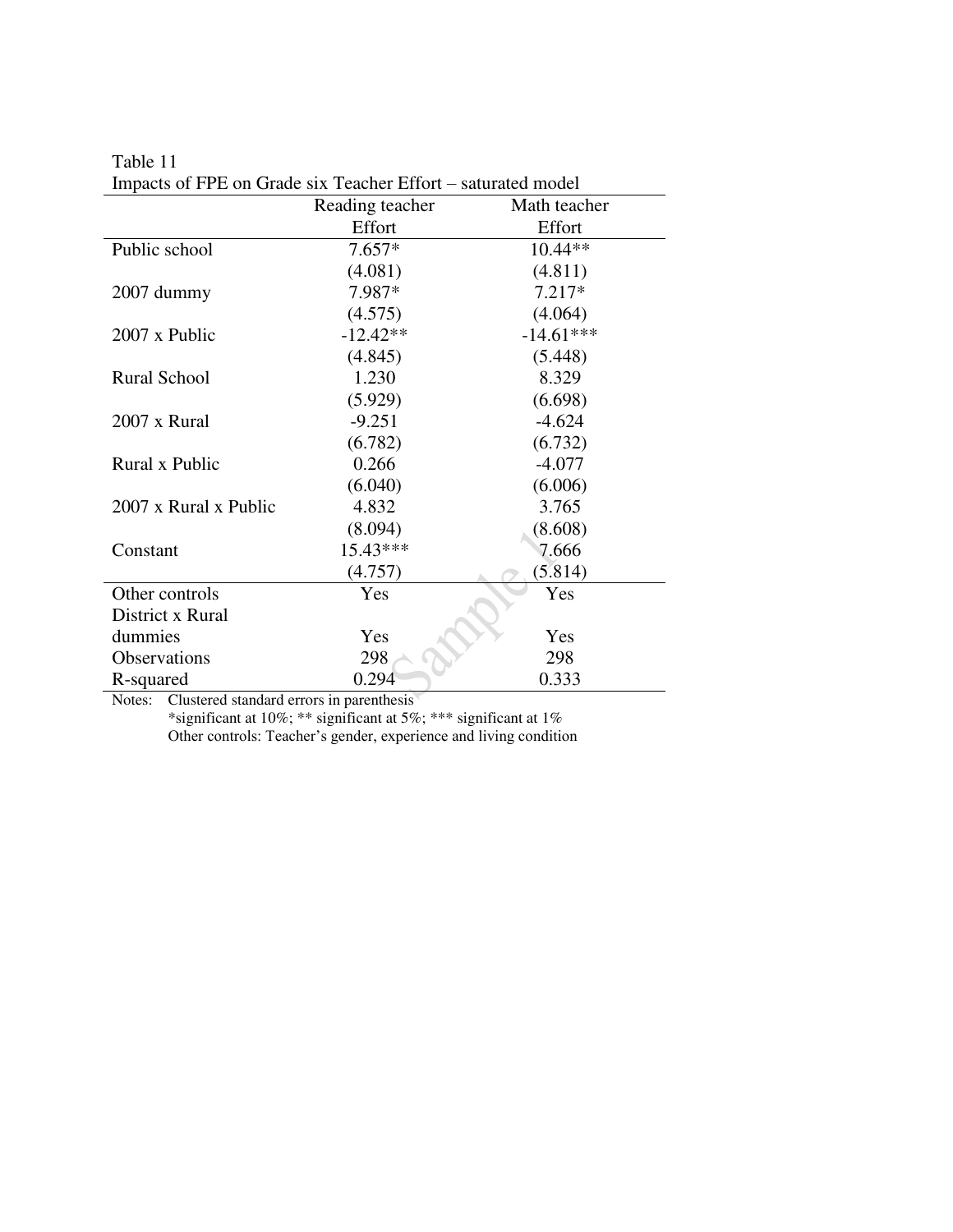# Table 12 Impacts of FPE on Other School Quality Measures and Community Involvement

|                             | (1)         | (2)        | (3)        | (4)       | (5)        | (6)         | (7)         | (8)         | (9)        | (10)       |
|-----------------------------|-------------|------------|------------|-----------|------------|-------------|-------------|-------------|------------|------------|
|                             | Inspections | Complete   | Incomplete | Open-air  | <b>PTR</b> | Amenities   | Involvement | Absent      | Absent     | Absent     |
|                             |             | classes    | classes    | classes   |            |             |             | Never       | sometimes  | often      |
| Public school               | 9.210***    | $-0.115$   | 0.0868     | 0.0286    | 18.45***   | $-0.303***$ | 4.679***    | $-0.667***$ | $0.628***$ | 0.0392     |
|                             | (3.082)     | (0.192)    | (0.146)    | (0.0620)  | (3.809)    | (0.0880)    | (0.467)     | (0.116)     | (0.135)    | (0.0287)   |
| 2007 dummy                  | $-3.451$    | $-0.275$   | 0.255      | 0.0197    | 8.322      | $-0.114$    | 1.715*      | $-0.280$    | 0.283      | $-0.00248$ |
|                             | (3.060)     | (0.245)    | (0.210)    | (0.0593)  | (5.086)    | (0.107)     | (1.003)     | (0.220)     | (0.236)    | (0.0225)   |
| $2007 \times \text{Public}$ | $-6.232**$  | 0.252      | $-0.225$   | $-0.0264$ | 0.739      | 0.133       | $-5.479***$ | 0.159       | $-0.183$   | 0.0241     |
|                             | (2.790)     | (0.237)    | (0.202)    | (0.0643)  | (5.340)    | (0.116)     | (0.953)     | (0.243)     | (0.258)    | (0.0402)   |
| Rural School                | $4.752*$    | $-0.0463$  | 0.0282     | 0.0181    | 34.03***   | $-0.420***$ | $6.181***$  | $-1.109***$ | 1.129***   | $-0.0200$  |
|                             | (2.800)     | (0.196)    | (0.150)    | (0.0594)  | (3.649)    | (0.0853)    | (0.428)     | (0.108)     | (0.128)    | (0.0216)   |
| Constant                    | $7.248**$   | $1.046***$ | $-0.0282$  | $-0.0181$ | $15.47***$ | $0.795***$  | $10.82***$  | $1.109***$  | $-0.129$   | 0.0200     |
|                             | (2.800)     | (0.196)    | (0.150)    | (0.0594)  | (3.649)    | (0.0853)    | (0.428)     | (0.108)     | (0.128)    | (0.0216)   |
| District x Rural            |             |            |            |           |            |             |             |             |            |            |
| dummies                     | Yes         | Yes        | Yes        | Yes       | Yes        | Yes         | <b>Yes</b>  | Yes         | Yes        | Yes        |
| <i><b>Observations</b></i>  | 298         | 298        | 298        | 298       | 298        | 298         | 298         | 298         | 298        | 298        |
| R-squared                   | 0.404       | 0.350      | 0.317      | 0.273     | 0.410      | 0.342       | 0.576       | 0.298       | 0.277      | 0.144      |

Notes: Clustered standard errors in parenthesis

\*significant at 10%; \*\* significant at 5%; \*\*\* significant at 1%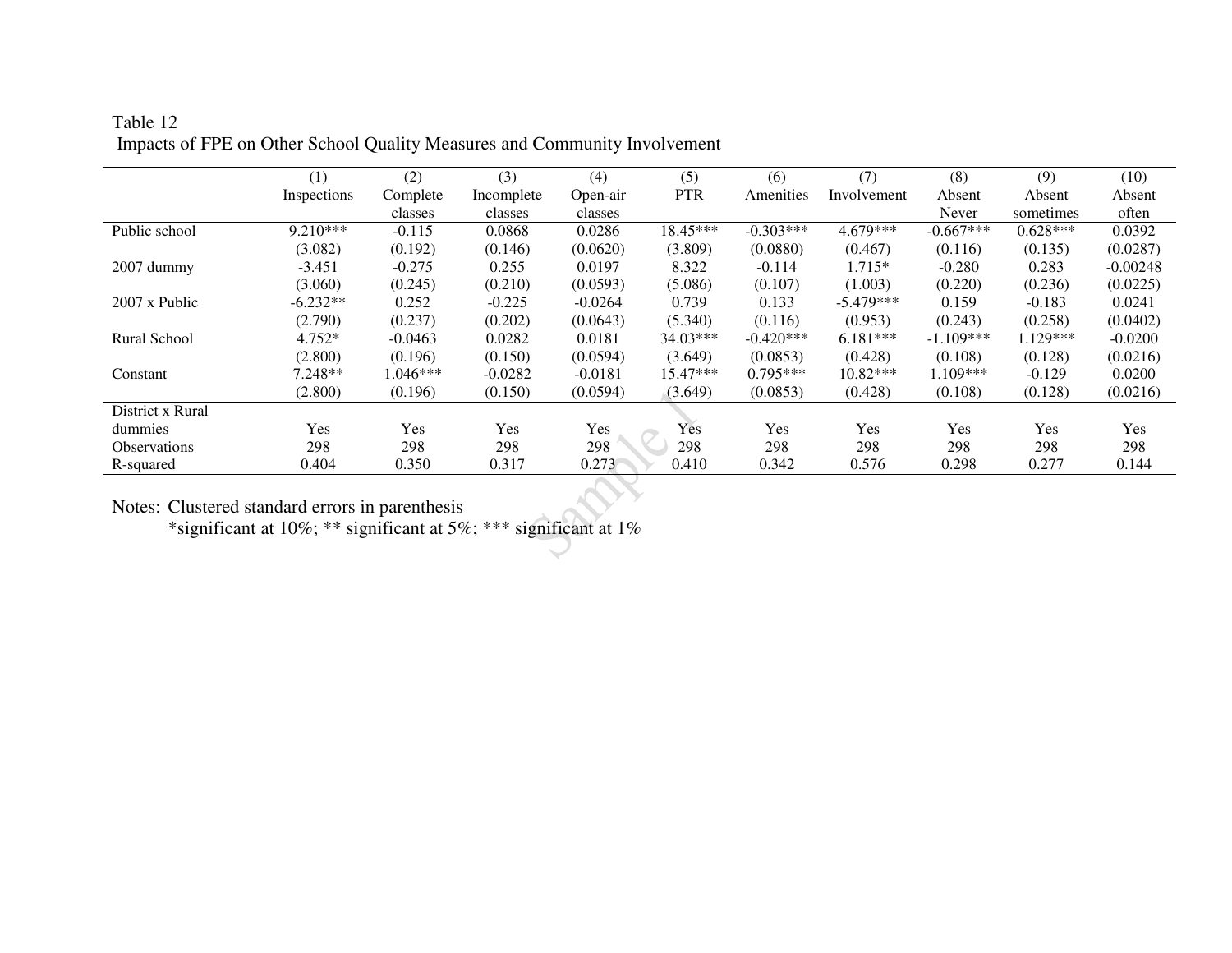|                          | Inspections | Involvement |
|--------------------------|-------------|-------------|
| Public school            | 9.179**     | 4.799***    |
|                          | (4.308)     | (0.510)     |
| $2007$ dummy             | $-4.143$    | $2.214*$    |
|                          | (4.172)     | (1.306)     |
| 2007 x Public            | $-4.724$    | $-5.513***$ |
|                          | (3.648)     | (1.120)     |
| Rural School             | 5.000       | $6.500***$  |
|                          | (3.978)     | (0.398)     |
| 2007 x Rural             | 2.932       | $-1.898$    |
|                          | (4.606)     | (1.347)     |
| Rural x Public           | $-0.241$    | $-0.705$    |
|                          | (4.367)     | (0.569)     |
| 2007 x Rural x Public    | $-4.441$    | 1.010       |
|                          | (4.283)     | (1.256)     |
| Constant                 | $7.000*$    | $10.50***$  |
|                          | (3.978)     | (0.398)     |
| District x Rural dummies | Yes         | Yes         |
| <b>Observations</b>      | 298         | 298         |
| R-squared                | 0.406       | 0.582       |

Table 13 Impacts of FPE on Other School Quality Measures – Inspections and Local Community Involvement

Notes: Clustered standard errors in parenthesis

\*\*\* 1% level of significance; \*\* 5% level of significance; \* 10% level of significance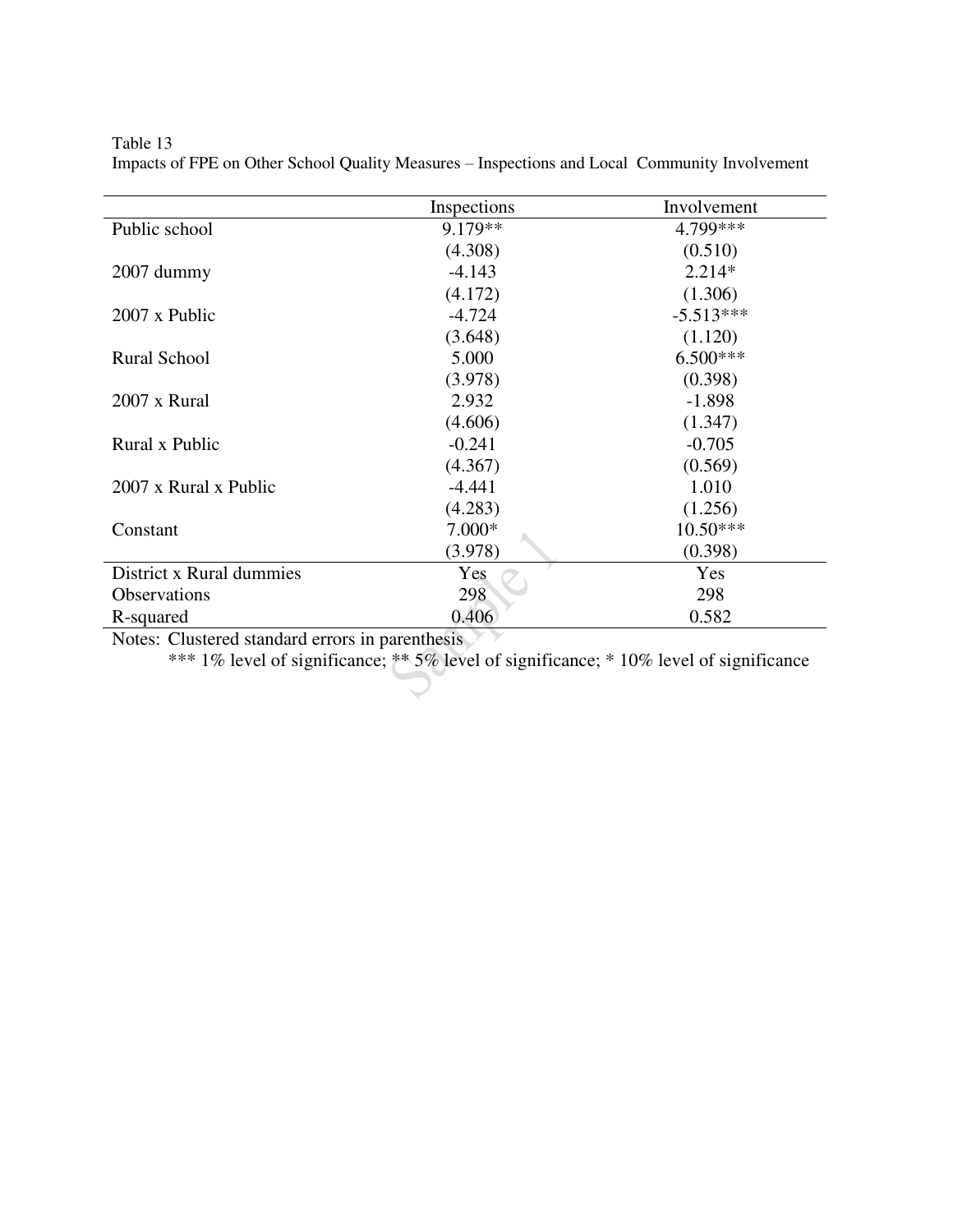# Appendix A.

# Table A1: Variable labels

| Variable                 | Label                                                                          |  |  |
|--------------------------|--------------------------------------------------------------------------------|--|--|
| Repeat dummy             | 1 if pupil has ever repeated, 0 otherwise                                      |  |  |
| Scholastics              | Measure of basic scholastic materials the pupil has.                           |  |  |
| Homework help            | 1 if pupil gets help at home, 0 otherwise.                                     |  |  |
| Regular meals            | 1 if Pupil gets at least two meals daily, 0 otherwise.                         |  |  |
| Weekly load              | Grade six teacher average number of teaching hours.                            |  |  |
| New teacher              | 1 if less than 6 years of teaching experience                                  |  |  |
| Testing frequency (Test) | 1 if teacher gives written weekly in-class tests, 0 otherwise                  |  |  |
| Community importance     | 1 if school head ranks community contacts in top two activities, 0 otherwise.  |  |  |
| Complete classes         | Proportion of classes held in complete classroom structures.                   |  |  |
| Incomplete classes       | Proportion of classes held in partially complete class rooms (usually roofed). |  |  |
| Open-air classes         | Proportion of classes held in the open-air.                                    |  |  |
| Termly evaluation        | 1 if teacher performance assessment by head teacher is termly, 0 if monthly.   |  |  |
| <b>Absent Never</b>      | 1 if school never experiences teacher absenteeism problem, 0 otherwise.        |  |  |
| Absent sometimes         | 1 if school sometimes experiences teacher absenteeism problem, 0 otherwise.    |  |  |
| Absent often             | 1 if school often experiences teacher absenteeism problem, 0 otherwise.        |  |  |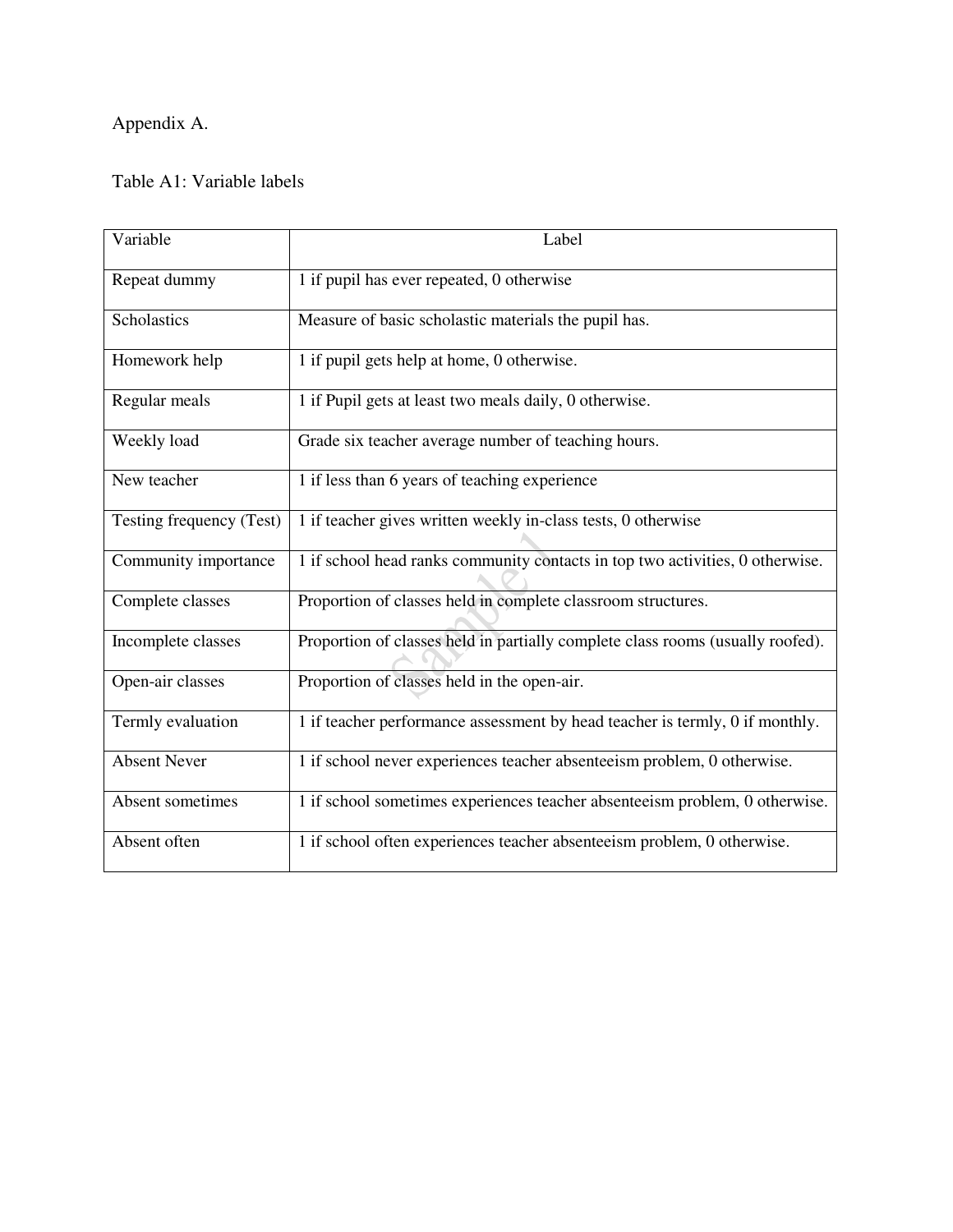Appendix B. Summarized impacts for the FPE intervention in Kenya

|     | Details             | Hypothesis test                                  | Reading     | Math        |
|-----|---------------------|--------------------------------------------------|-------------|-------------|
| (a) | <b>Public Rural</b> | $\beta_F + \beta_{FP} + \beta_{FR} + \beta_{FR}$ | $-0.319***$ | $-0.266***$ |
| (b) | Public Urban        | $\beta_F + \beta_{FP}$                           | $-0.290***$ | $-0.222**$  |
| (c) | $(a) Vs$ . $(b)$    | $\beta_{FR} + \beta_{FRP}$                       | $-0.029$    | $-0.044$    |
| (d) | Private Rural       | $\beta_F + \beta_{FR}$                           | $-0.290$    | $-0.130$    |
| (e) | Private Urban       | $\beta_F$                                        | 0.202       | $0.384*$    |
| (f) | (d) $Vs. (e)$       | $\beta_{FR}$                                     | $-0.492$    | $-0.514$    |
| (g) | $(a)$ Vs. $(d)$     | $\beta_{FP} + \beta_{FRP}$                       | $-0.029$    | $-0.135$    |
| (h) | (b) Vs. (e)         | $\beta_{FP}$                                     | $-0.492**$  | $-0.606***$ |

Table B1: Impacts on Pupils' test scores

\*\*\* 1% level of significance; \*\* 5% level of significance; \* 10% level of significance

Table B2: Impacts on Pupils' test scores by gender

|     |                     |                                                  | Girls       |             | <b>Boys</b> |             |
|-----|---------------------|--------------------------------------------------|-------------|-------------|-------------|-------------|
|     | <b>Details</b>      | Hypothesis test                                  | Reading     | Math        | Reading     | Math        |
| (a) | <b>Public Rural</b> | $\beta_F + \beta_{FP} + \beta_{FR} + \beta_{FR}$ | $-0.355***$ | $-0.271***$ | $-0.285***$ | $-0.254***$ |
| (b) | Public Urban        | $\beta_F + \beta_{FP}$                           | $-0.353***$ | $-0.224**$  | $-0.229**$  | $-0.217$    |
| (c) | $(a)$ Vs. $(b)$     | $\beta_{FR} + \beta_{FRP}$                       | $-0.002$    | $-0.047$    | $-0.056$    | $-0.037$    |
| (d) | Private Rural       | $\beta_F + \beta_{FR}$                           | 0.031       | 0.128       | $-0.691**$  | $-0.393$    |
| (e) | Private Urban       | $\beta_F$                                        | $-0.049$    | 0.17        | $0.359*$    | $0.522**$   |
| (f) | $(d) Vs$ . $(e)$    | $\beta_{FR}$                                     | 0.08        | $-0.042$    | $-1.050***$ | $-0.915**$  |
| (g) | $(a)$ Vs. $(d)$     | $\beta_{FP} + \beta_{FRP}$                       | $-0.386$    | $-0.399$    | 0.406       | 0.139       |
| (h) | $(b)$ Vs. $(e)$     | $\beta_{FP}$                                     | $-0.304$    | $-0.394$    | $-0.588***$ | $-0.739***$ |

\*\*\* 1% level of significance; \*\* 5% level of significance; \* 10% level of significance

## Table B3: Impacts on Grade six teacher Efforts

|     |                 |                                                  | Reading teacher | Math teacher |
|-----|-----------------|--------------------------------------------------|-----------------|--------------|
|     | Details         | Hypothesis test                                  | Effort          | Effort       |
| (a) | Public Rural    | $\beta_F + \beta_{FP} + \beta_{FR} + \beta_{FR}$ | $-8.852**$      | $-8.252***$  |
| (b) | Public Urban    | $\beta_F + \beta_{FP}$                           | $-4.433$        | $-7.393***$  |
| (c) | $(a)$ Vs. $(b)$ | $\beta_{FR} + \beta_{FRP}$                       | $-4.419$        | $-0.859$     |
| (d) | Private Rural   | $\beta_F + \beta_{FR}$                           | $-1.264$        | 2.593        |
| (e) | Private Urban   | $\beta_F$                                        | 7.987*          | $7.217*$     |
| (f) | $(d)$ Vs. $(e)$ | $\beta_{FR}$                                     | $-9.251$        | $-4.624$     |
| (g) | $(a)$ Vs. $(d)$ | $\beta_{FP} + \beta_{FRP}$                       | $-7.588$        | $-10.845$    |
| (h) | $(b)$ Vs. $(e)$ | $\beta_{FP}$                                     | $-12.42**$      | $-14.61***$  |

\*\*\* 1% level of significance; \*\* 5% level of significance; \* 10% level of significance